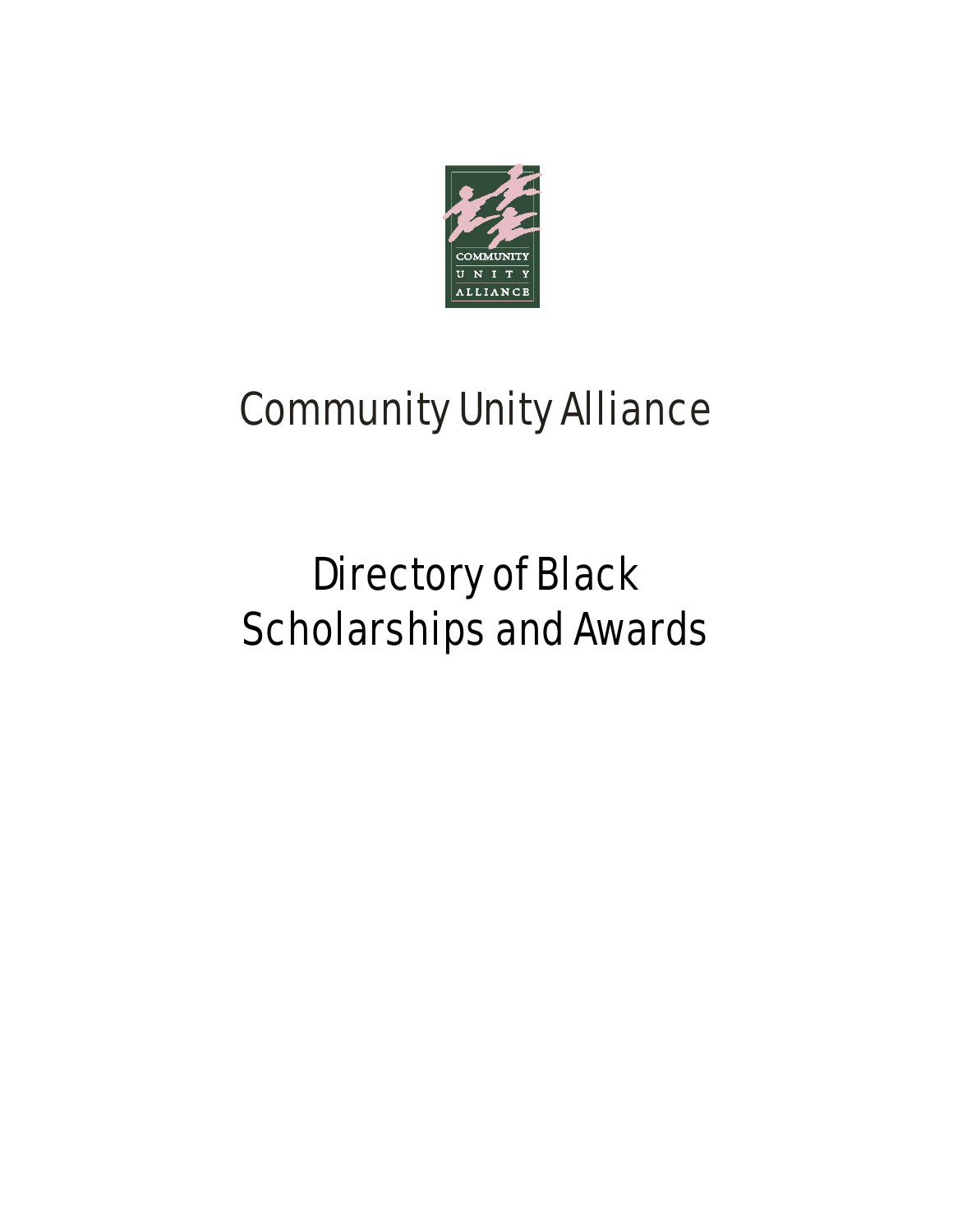#### **Acknowledgements:**

The Scholarship and Bursary Guide was originally compiled by the **Association for the Advancement of Blacks in Health Sciences** and by the **Association of Black Employees of Hydro**. We acknowledge their forward thinking in providing a compact guide to assist the communities' students in accessing financial support for the continuation of their schooling. The guide provided a listing of awards given for exceptional achievement.

Recognizing and encouraging our youths' abilities and supporting their need is one of the responsibilities of all communities. It is for this reason that Community Unity Alliance is continuing this tradition by providing the 2005 edition of this guide. It is the hope of the CUA that this will provide a base for the educational advancement of many students in our communities.



**The Community Unity Alliance (CUA)** is a not-for-profit organization designed to assist community based groups in becoming independent.

By providing supervision, training and administrative support, CUA helps create autonomous community oriented resource groups for our emerging multi-ethnic population. The formation of community based groups assists in the preservation and enhancement of ethnic identities within the **Canadian** Mosaic. As ethnic populations become more firmly established, community groups acquire more support from their community members and gradually become self-sufficient.

CUA partners to provide resources, experience, skills and training to assist in this path to independence.

Richard Gosling President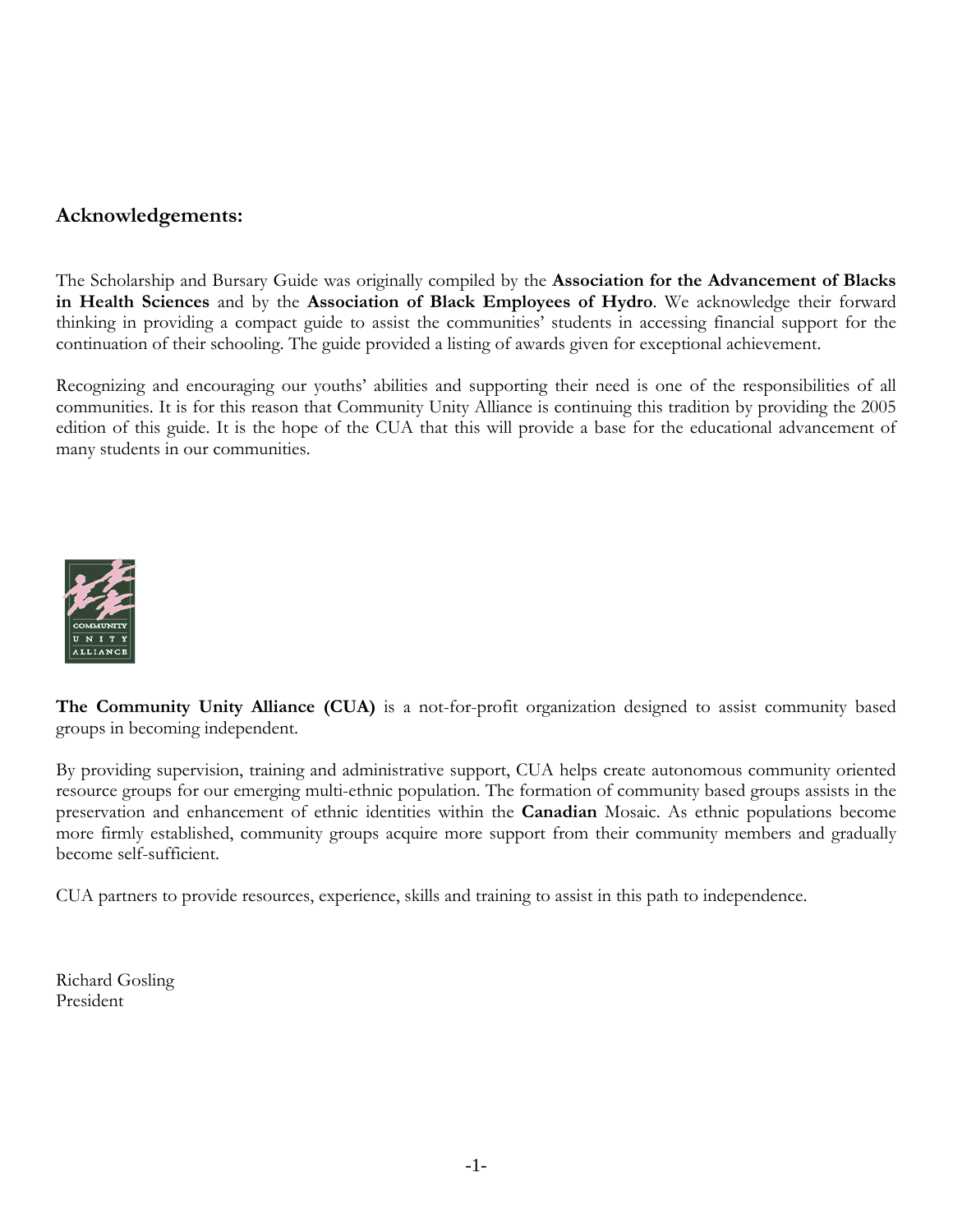Through the generous contributions of our scholarship donors, the Community Unity Alliance presents this extensive **Scholarship** and **Bursary** guide for students who are achieving and who require support for their continuing education.

\*\*Please be advised the information contained in this publication is subject to change. Prior to the revised publication in 2006, changes and additions will be provided upon request. Contact 416-395-6475.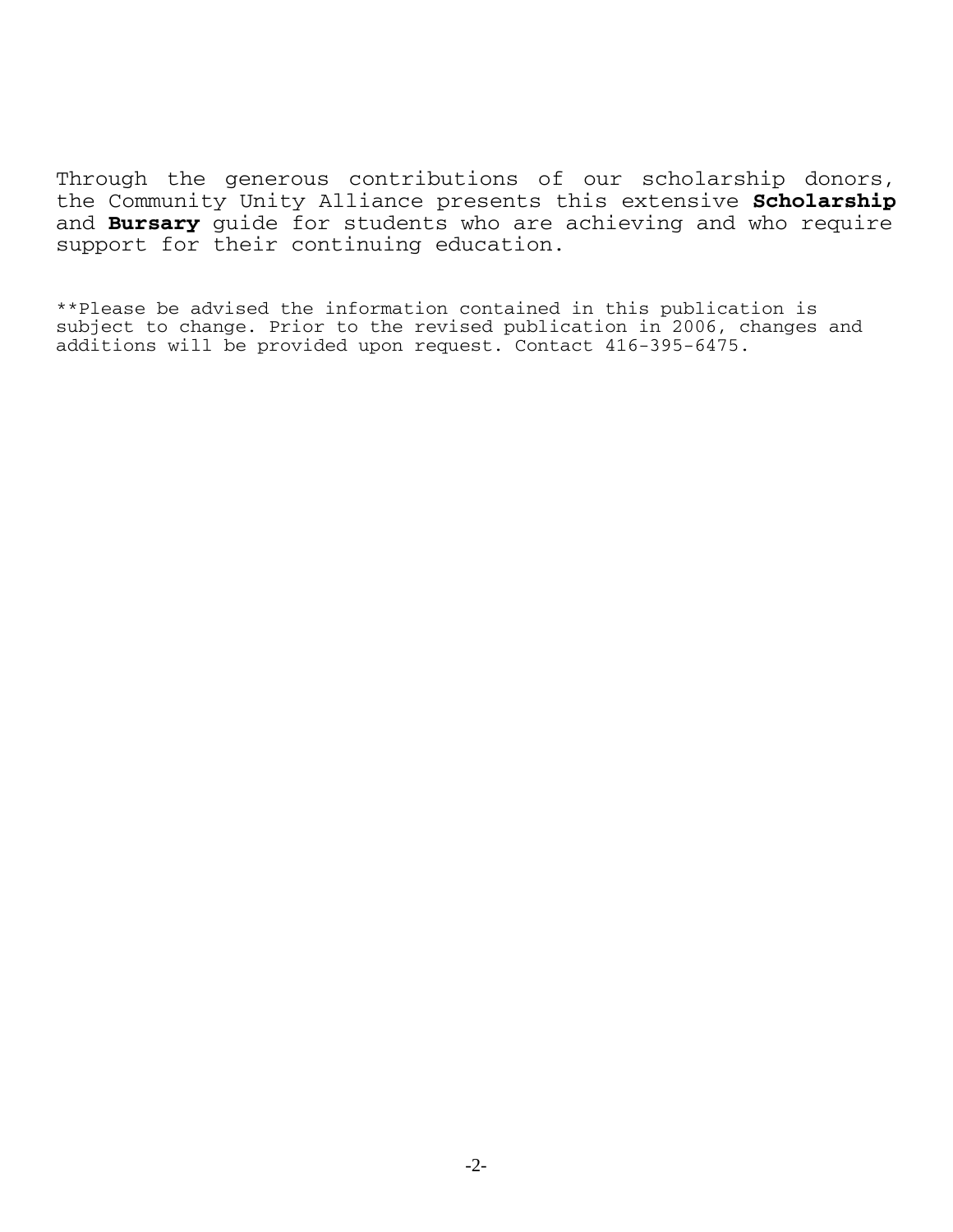## Table of contents **Page #**  $\qquad \qquad$  **Page #**

| Canadian Scholarships & Awards<br>6                                                                |  |
|----------------------------------------------------------------------------------------------------|--|
| 6                                                                                                  |  |
| 6                                                                                                  |  |
|                                                                                                    |  |
| 7                                                                                                  |  |
|                                                                                                    |  |
| 8                                                                                                  |  |
| 8                                                                                                  |  |
| 9                                                                                                  |  |
| 9                                                                                                  |  |
| 10                                                                                                 |  |
| 10                                                                                                 |  |
| 11                                                                                                 |  |
| 11                                                                                                 |  |
| 12                                                                                                 |  |
| 12                                                                                                 |  |
| 12                                                                                                 |  |
| 13                                                                                                 |  |
| 13                                                                                                 |  |
| 13                                                                                                 |  |
| 14                                                                                                 |  |
| 14                                                                                                 |  |
| 15                                                                                                 |  |
| 16                                                                                                 |  |
| 16                                                                                                 |  |
| 16                                                                                                 |  |
| 17                                                                                                 |  |
| 17                                                                                                 |  |
| La Bourse D'Etudes Jackie Robinson Graduate/Undergraduate Scholarship-----------------------<br>17 |  |
| 18                                                                                                 |  |
| 18                                                                                                 |  |
| 18                                                                                                 |  |
| 19                                                                                                 |  |
| 19                                                                                                 |  |
| 20                                                                                                 |  |
| 20                                                                                                 |  |
| 20                                                                                                 |  |
| 21                                                                                                 |  |
| 21                                                                                                 |  |
| 22                                                                                                 |  |
| 22                                                                                                 |  |
| 23                                                                                                 |  |
| 23                                                                                                 |  |
| 23                                                                                                 |  |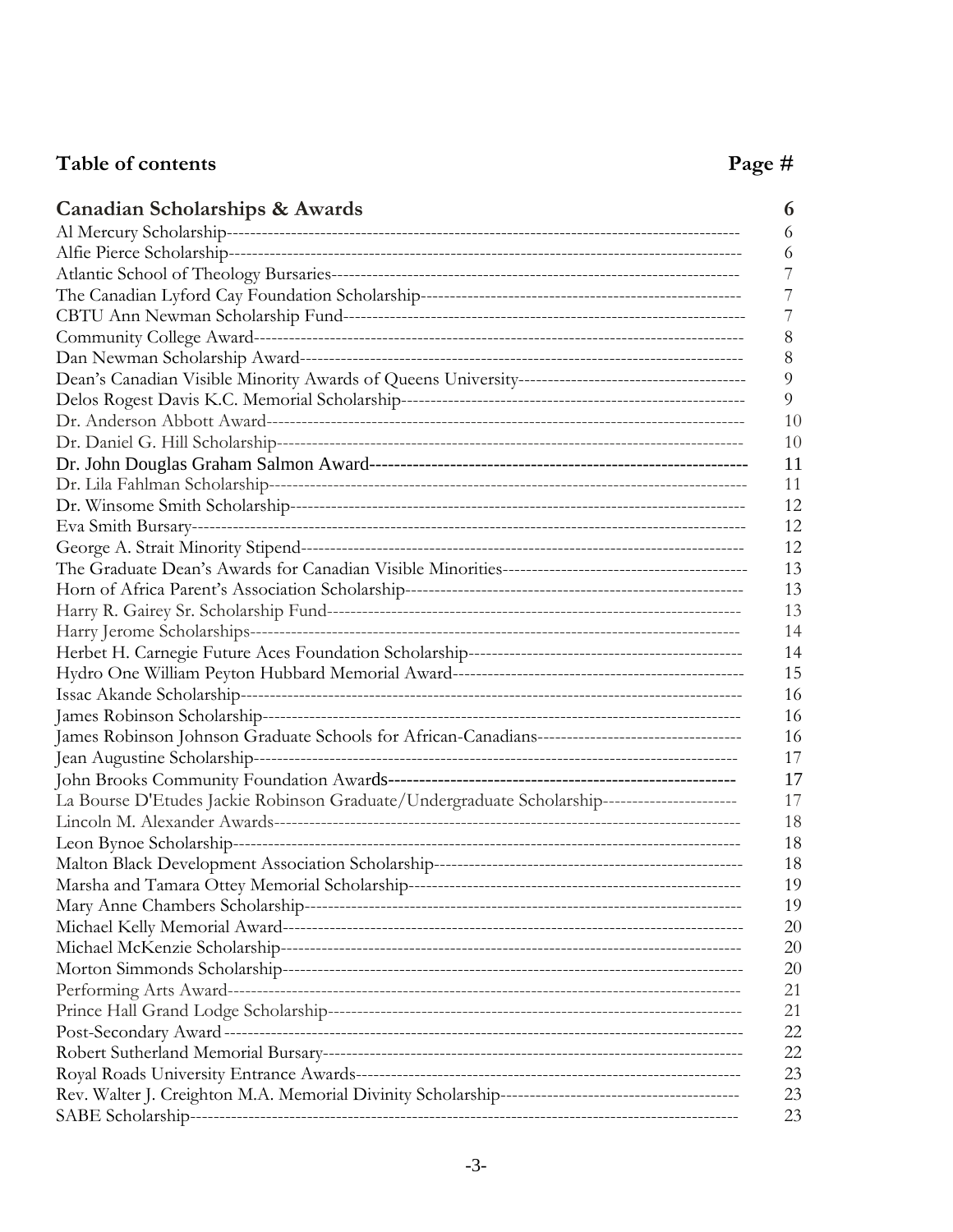|                                   | 24 |
|-----------------------------------|----|
| Science Profession Scholarship--- | 24 |
| Second Chance Scholarship---      | 25 |
|                                   | 25 |
|                                   | 26 |
|                                   | 26 |
| University Entrance Scholarship-- |    |

## **Corporate Scholarships and Awards**

| 28. |
|-----|
| 28. |
| 28. |

#### **Athletic Scholarships and Awards**

| Agnes Jacks Scholarship - Ringette Canada---        | 29. |
|-----------------------------------------------------|-----|
|                                                     | 29. |
| Mary Ellen Driscoll Scholarship--------------       | 30  |
|                                                     | 30  |
| The John Patrick Sears Golf Scholarships Program--- |     |

## **American Scholarships and Awards**

|                                                                                               | 32 |
|-----------------------------------------------------------------------------------------------|----|
|                                                                                               | 32 |
|                                                                                               | 32 |
| Culturally Diverse Undergraduate Fellowship-                                                  | 33 |
|                                                                                               | 33 |
|                                                                                               | 34 |
|                                                                                               | 34 |
|                                                                                               | 35 |
|                                                                                               | 35 |
|                                                                                               | 36 |
|                                                                                               | 36 |
| National Black Nurses Association Scholarship-                                                | 37 |
|                                                                                               | 37 |
| The National Scholarship Trust Fund of Graphic Arts (Formerly) Now Print Graphics Scholarship |    |
| Foundation-                                                                                   | 38 |
| Smithsonian Institution Minority Internship-                                                  | 38 |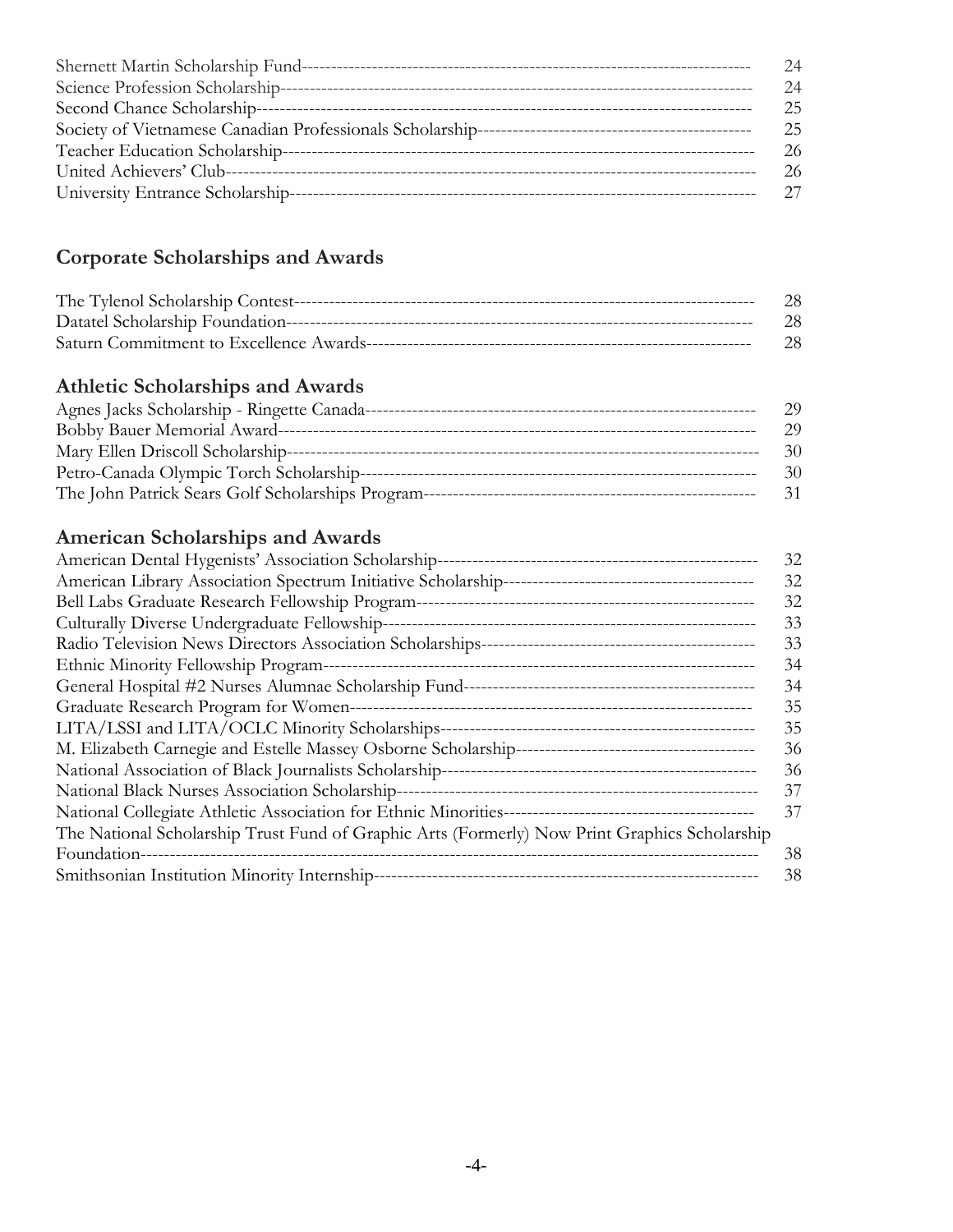## **Scholarships Based on Fields of Study**

|                                                                                                     | 39 |
|-----------------------------------------------------------------------------------------------------|----|
| Canadian Recreational Canoeing Association- Bill Mason Scholarship--------------------------------  | 39 |
|                                                                                                     | 40 |
|                                                                                                     | 40 |
|                                                                                                     | 41 |
|                                                                                                     |    |
| <b>Computer Science and Information Technology</b>                                                  |    |
|                                                                                                     | 42 |
|                                                                                                     |    |
| <b>Geography Studies</b>                                                                            |    |
|                                                                                                     | 43 |
| Canadian Hydrographic Association (for Geography / GIS students)----------------------------------- | 43 |
|                                                                                                     | 44 |
|                                                                                                     | 44 |
|                                                                                                     |    |
| <b>Economics and Business</b>                                                                       |    |
|                                                                                                     |    |
| Export Development Canada (EDC) International Studies Scholarships-------------------------------   | 45 |
|                                                                                                     | 45 |
|                                                                                                     | 46 |
|                                                                                                     | 46 |
|                                                                                                     |    |
| Journalism                                                                                          |    |
|                                                                                                     | 47 |
|                                                                                                     | 47 |
|                                                                                                     | 47 |
| The Canadian Association of Black Journalists Journalism Scholarships-----------------------------  | 48 |
| <b>Arts and Culture</b>                                                                             |    |
|                                                                                                     | 49 |
|                                                                                                     |    |
| <b>Students Studying Official Languages (English &amp; French)</b>                                  |    |
| Queen Elizabeth II Silver Jubilee Endowment Fund for Study in a Second Language Official Language   |    |
|                                                                                                     | 50 |
|                                                                                                     | 50 |
|                                                                                                     |    |
| <b>Northern Studies</b>                                                                             |    |
|                                                                                                     | 51 |
|                                                                                                     | 51 |
|                                                                                                     |    |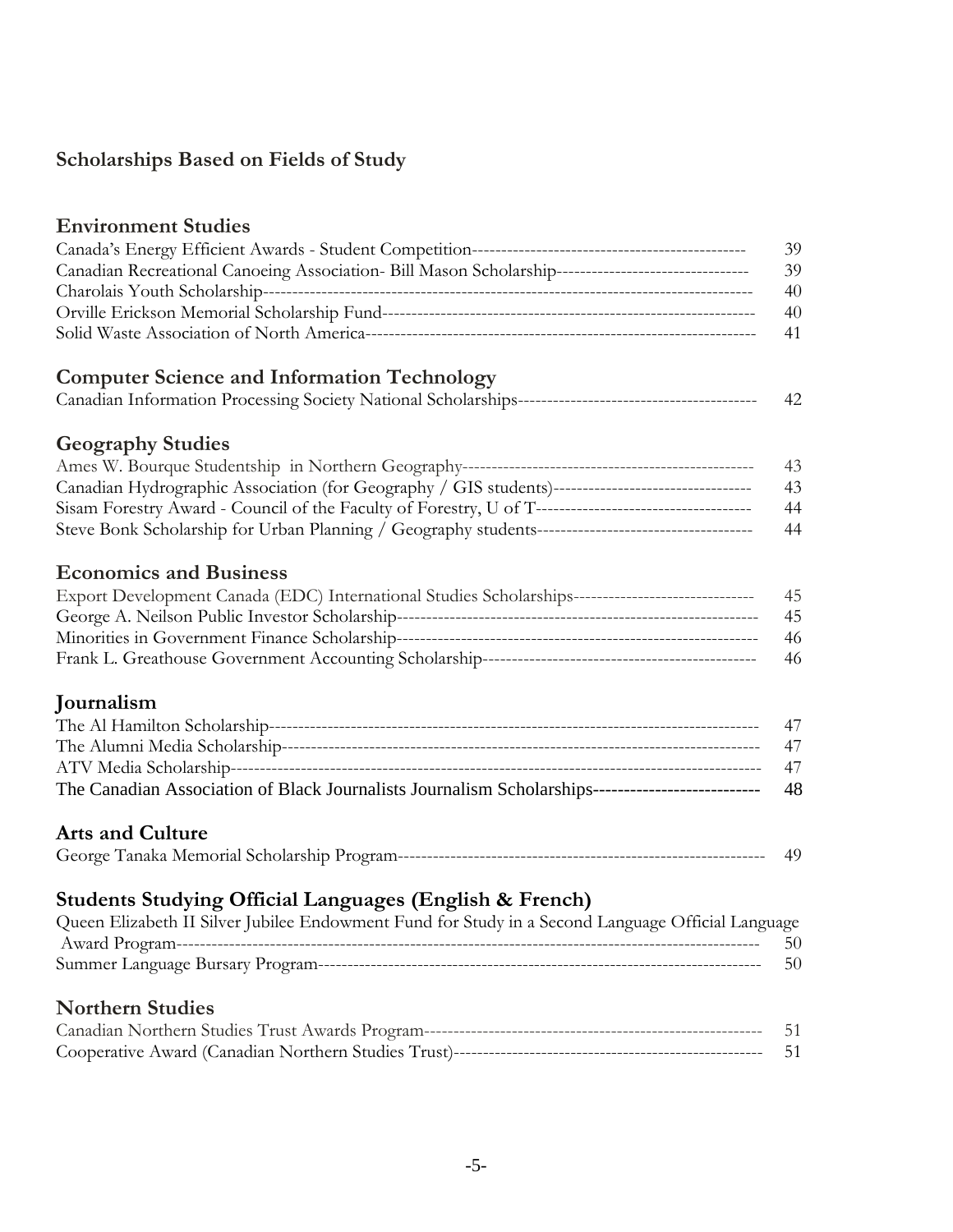#### **Al Mercury Scholarship**

The Al Mercury Scholarship is awarded to a University of Toronto student who demonstrates community involvement, academic excellence and integrity as well as appreciation and involvement in music while showing a demonstrated commitment to positive community and human relations.

#### **Value: \$700.00 to be applied to tuition fees**

#### **Contact Information:**

Admissions and Awards 315 Bloor St. West. University of Toronto M5S 1A3 (416) 978-8638 or 1-800-463-6048 **application is on the web at http://www.adm.utoronto.ca/awd/Notices/Mercury\_Al.htm** 

#### **Alfie Pierce Entrance Scholarship**

#### **Awarded to student entering any undergraduate program**

The Alfie Pierce Scholarship is awarded to a Queens University Student for academic standing and involvement in and/or contribution to the African / Caribbean communities in Canada. Apply by letter, along with a resume and supporting letter of reference (from executive members of Afro-Caribe, or equivalent association) detailing volunteer experience

**Value: \$525.00** 

#### **Contact Information:**

Applications are available on Queens webpage: Http://www.queensu.ca/registar/awards/Entrance.html Student Awards Office Queens University Room 101 Richmond Hall Kingston, Ontario K7L 3N6 (613) 533-2216 awards@post.queensu.ca **Deadline April 15**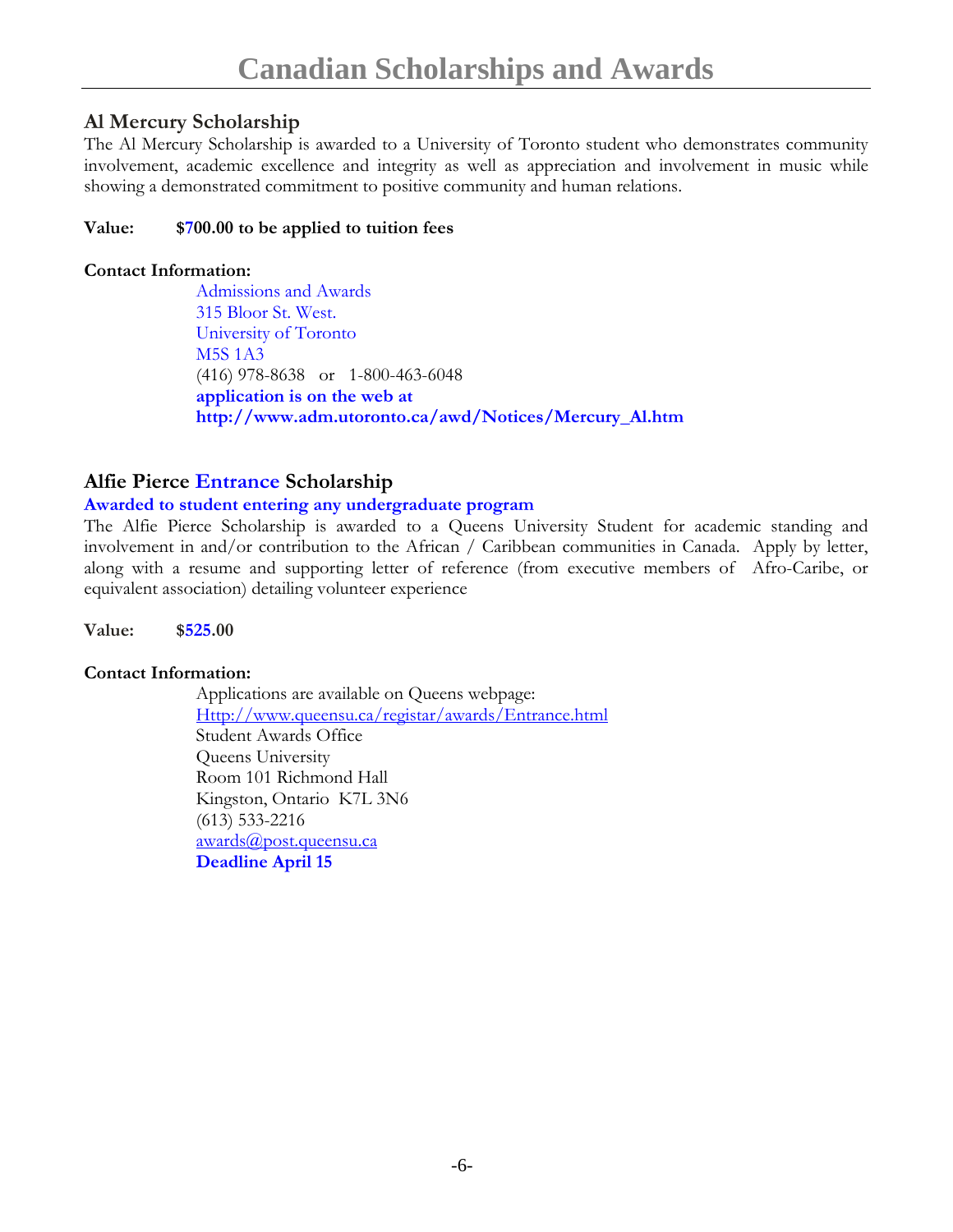#### **Atlantic School of Theology Bursaries**

Bursaries are available to support students' attendance at the Atlantic School of Theology. The G. Russell Hatton Bursary is awarded to a student of the school who requires financial assistance. Students who have been victims of injustice, students who have declared an intention to concentrate their studies in the area of the church in society, or students who have felt called to exercise ministry among the socially disadvantaged will be given preferential consideration. Applications for all bursaries can be obtained from the School.

**Value: Varies** 

#### **Contact Information:**

Atlantic School of Theology 660 Francklyn Street Halifax, Nova Scotia B3H 3B5 Phone: (902) 423-6939 Fax: (902) 492-4048 e-mail: <u>academicoffice@astheology.ns.ca</u> http://astheology.ns.ca/studTuition.htm

#### **The Canadian Lyford Cay Foundation Scholarship**

This is awarded to a Bahamaian student who is enrolled in a Canadian college or university and is studying business, arts, education, sciences, engineering, agricultural or tourism.

#### **Value: \$5,000**

#### **Contact Information:**

The Lyford Cay Foundation Tel: (242) 362-4910 E-mail: lycayfdn@bahamas.net.bs **Deadline March 31**

#### **CBTU Ann Newman Scholarship Fund**

This fund is awarded by the Coalition of Black Trade Unionists to a youth in the Black community who has graduated from an Ontario high school and is registered to attend a post-secondary institution. Criteria includes: a 500-word essay submission, involvement in community activities, paid or volunteer work experience, secondary-school marks , academic achievement, and financial need. Although there is one scholarship awarded, the money will be divided if two applicants are equally qualified. All submissions should be mailed or hand-delivered. Please see website for further details on how to fill out the application and mail it.

#### **Value: \$1,500**

#### **Contact Information:**

CBTU, Ontario Chapter 15 Gervais Drive, Suite 202, North York, Ontario, M3C 1Y8 Website: http://www.cbtu.ca/misc/scholarship\_info.html **Deadline September 15**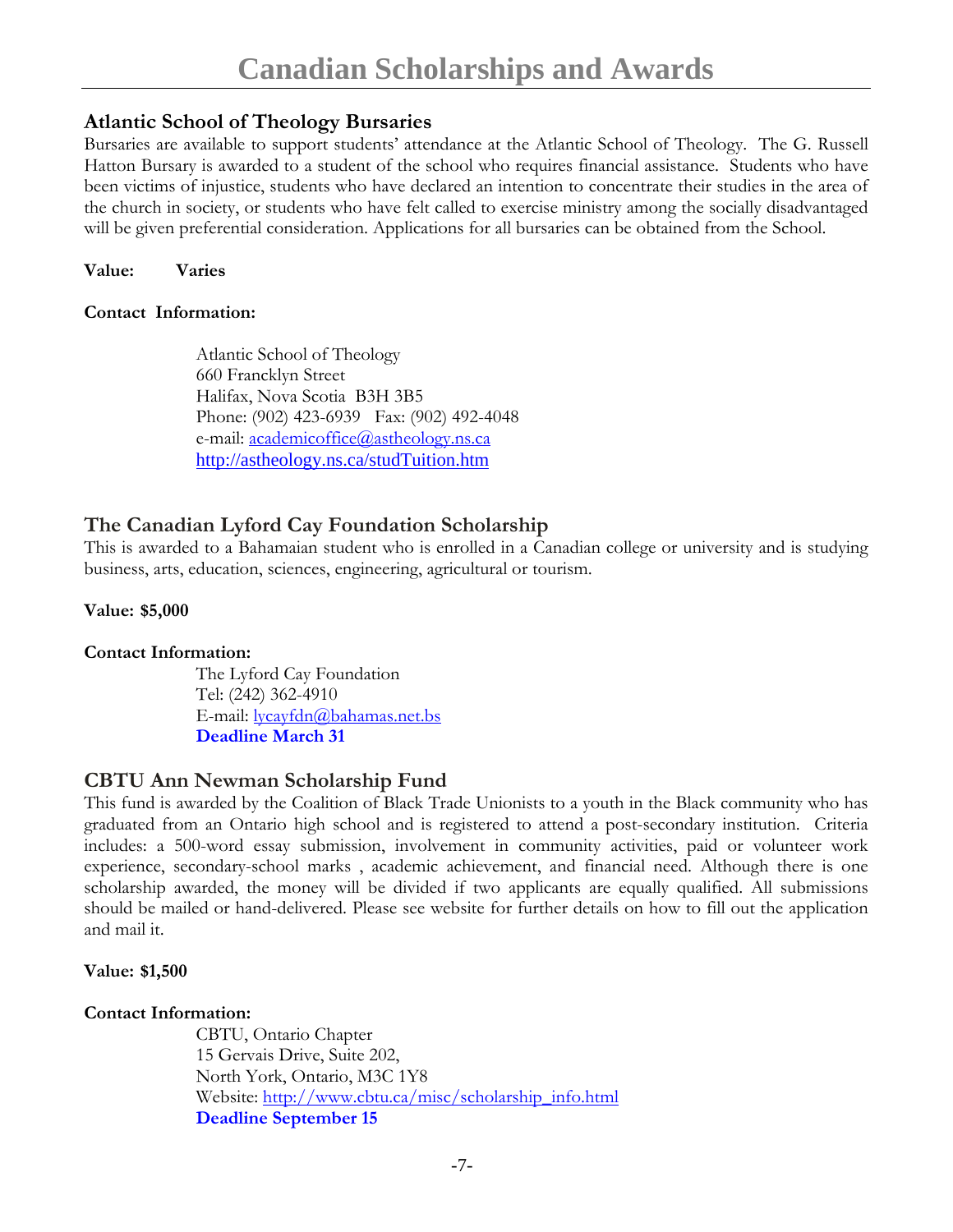### **Community College Award**

This award is administered by Nova Scotia Department of Education's African Canadian Services to a student enrolled full-time in a recognized community college, trade school, or private career college. Students whose programs are two years must apply for the funding in the second year by submitting an application, and this funding will be awarded based on satisfactory academic standing. To receive one of the African Canadian Services awards, you must be a Canadian citizen or permanent resident whose parents are of African descent (Black) and residents of Nova Scotia. **Priority for these awards will be given to students who have attended public school in Nova Scotia for three years or longer.** 

#### **Value: \$1,000**

#### **Contact Information:**

African Canadian Services Division: Trade Mart Building 2021 Brunswick Street P.O. Box 578 Halifax, Nova Scotia B3J 2S9 Phone: 424-3151 Fax: 424-7210 E-mail: acsd@EDnet.ns.ca

Web: The application for this scholarship is available online at: http://acs.ednet.ns.ca/pdf/comm\_college.pdf

#### **Dan Newman Scholarship Award**

Awarded to one R.H. King Academy student, continuing on to Centennial College, who demonstrates community involvement. This person will be striving to achieve goals through harmony and respect for all community members and the diversity therein. The recipient will be active in building on the strengths of his or her community and will have logged a considerable amount of volunteer work to this end.

#### **Value: \$500.00 to be applied to tuition fees.**

#### **Contact Information:**

Awarded at the Community Unity Aliance's Annual Scholarship fundraiser in April. Please call (416) 395-6475 for more information on how to apply

#### **Deadline April**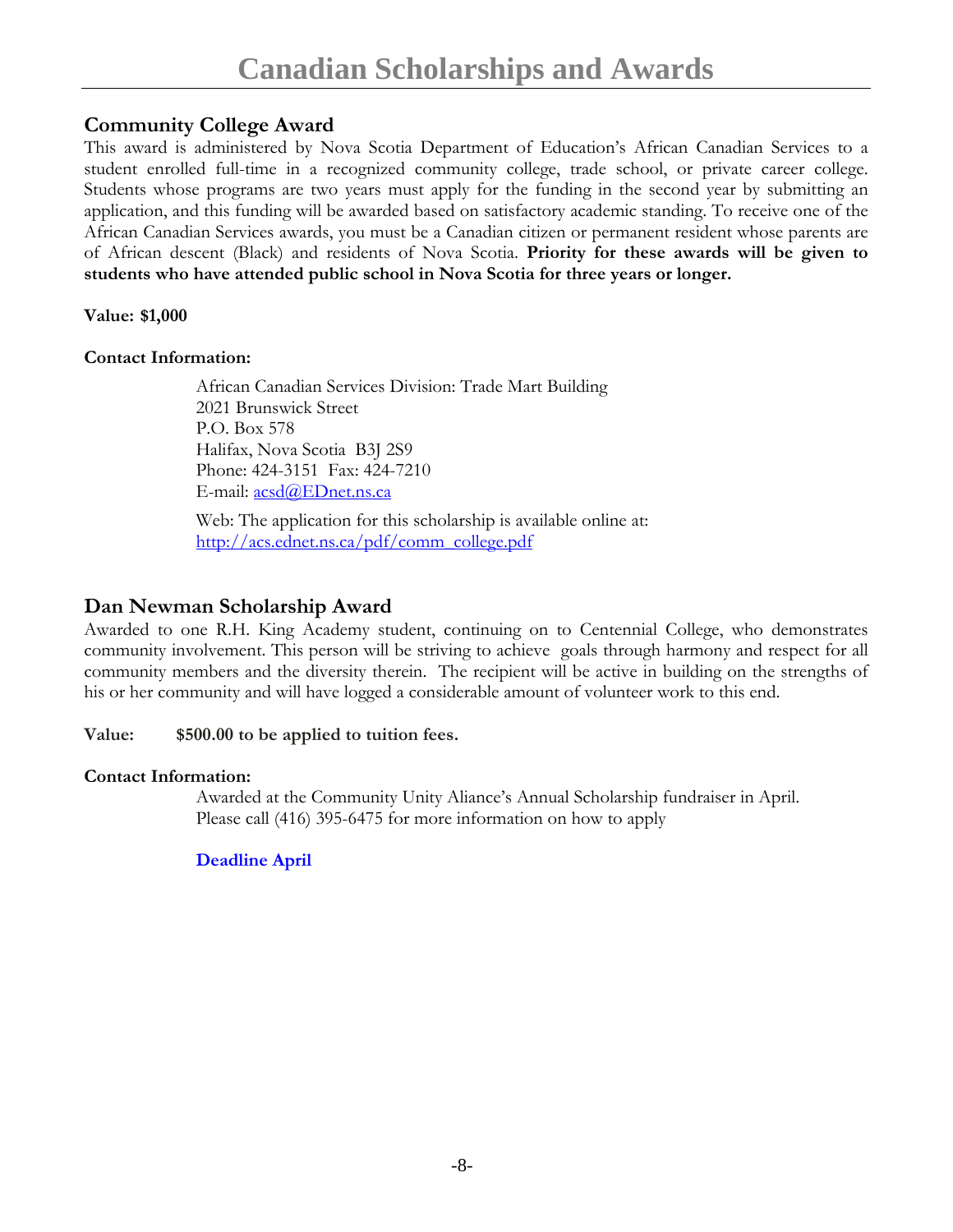#### **Dean's Canadian Visible Minority Awards of Queen's University**

This fund was established in 1992 by the Dean of the School of Graduate Studies and Research. The applicant must be a Canadian citizen or landed immigrant who is a visible minority, First Nations, or African-Canadian student and is applying to a Masters or Doctorate program at Queen's University.

#### **Value: \$8,000 per year (can be held for two years)**

#### **Contact Information:**

Registrar School of Graduate Studies and Research Queen's University Kingston, Ontario, K7L 3N6 Tel: (613) 533-6100 **Deadline May 1** 

#### **DeLos Rogest Davis K.C Memorial Award**

Awarded to a 3rd year University of Windsor Law student who demonstrates community involvement and contribution, and maintains a C+ average or better.

**Value: \$500.00 to be applied to tuition fees.** 

#### **Contact Information:**

University of Windsor Faculty of Law Director of Student Awards 401 Sunset Avenue Windsor Ontartio N8W 3H7 http://cronus.uwindsor.ca/awards **Deadline Oct. 15**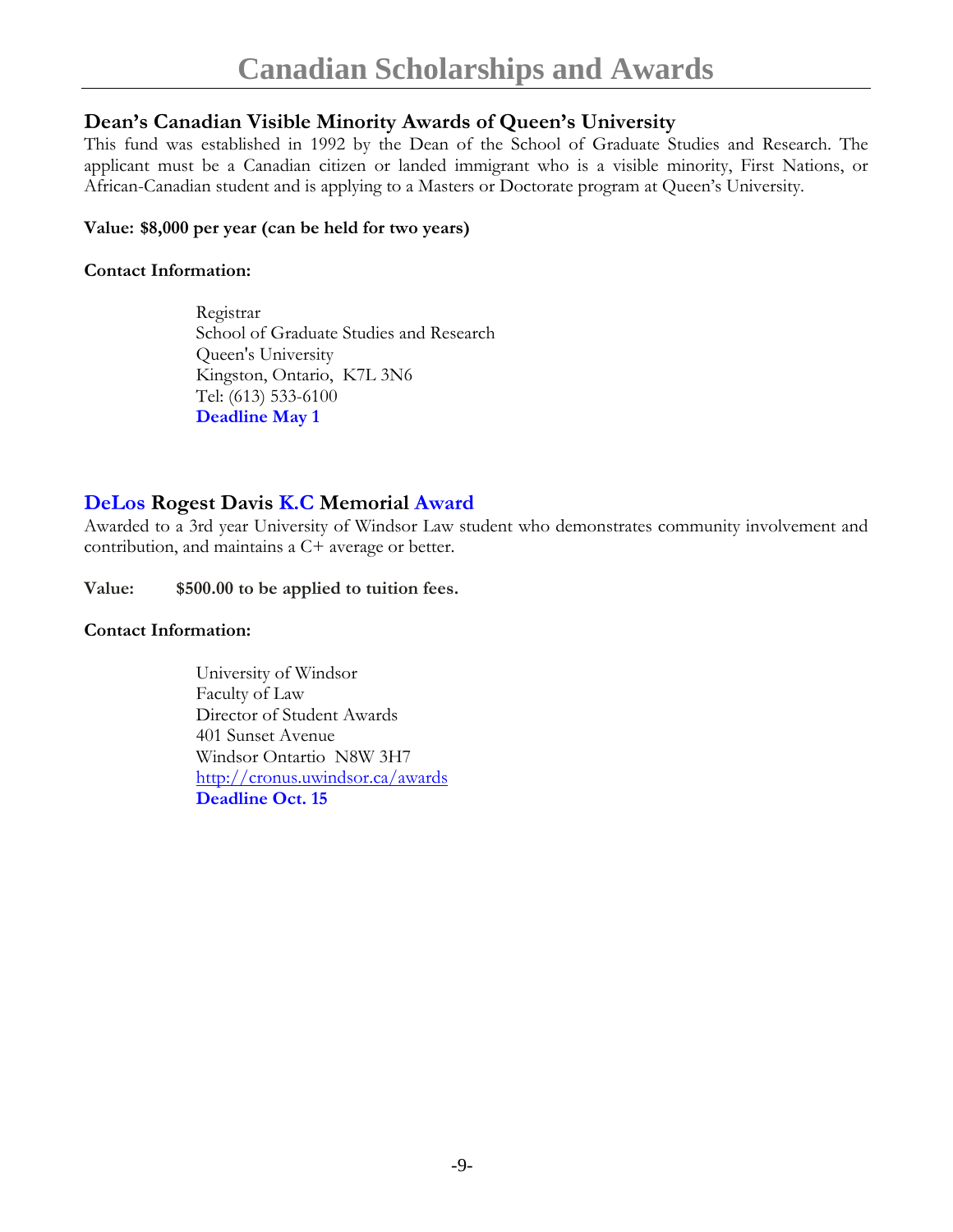#### **Dr. Anderson Abbott Award**

In memory of Dr. Anderson Abbott, the first black graduate of the Faculty of Medicine of the University of Toronto. Awarded to a black student in any program of study (preference may be given to students in medical or health sciences programs) on the basis of academic achievement, financial need, and contribution to the black community.

#### **Value: \$4000.00**

**Updated info and applications are available two to three months in advance of the specific application deadline of the award** 

#### **Contact Information:**

Dr. Anderson Abbott Award Admissions and Awards University of Toronto 315 Bloor Street West Toronto Ontario M5S 1A2

#### **Dr. Daniel G. Hill Scholarship**

Offered by University of Toronto, Faculty of Social work to a registered black student in the Masters of Social Work program.

#### **Value: One award offered @ \$1000.00**

#### **Contact Information**:

Faculty of Social Work Student Services and Records Office 246 Bloor Street West Toronto Ontario M5S 1A1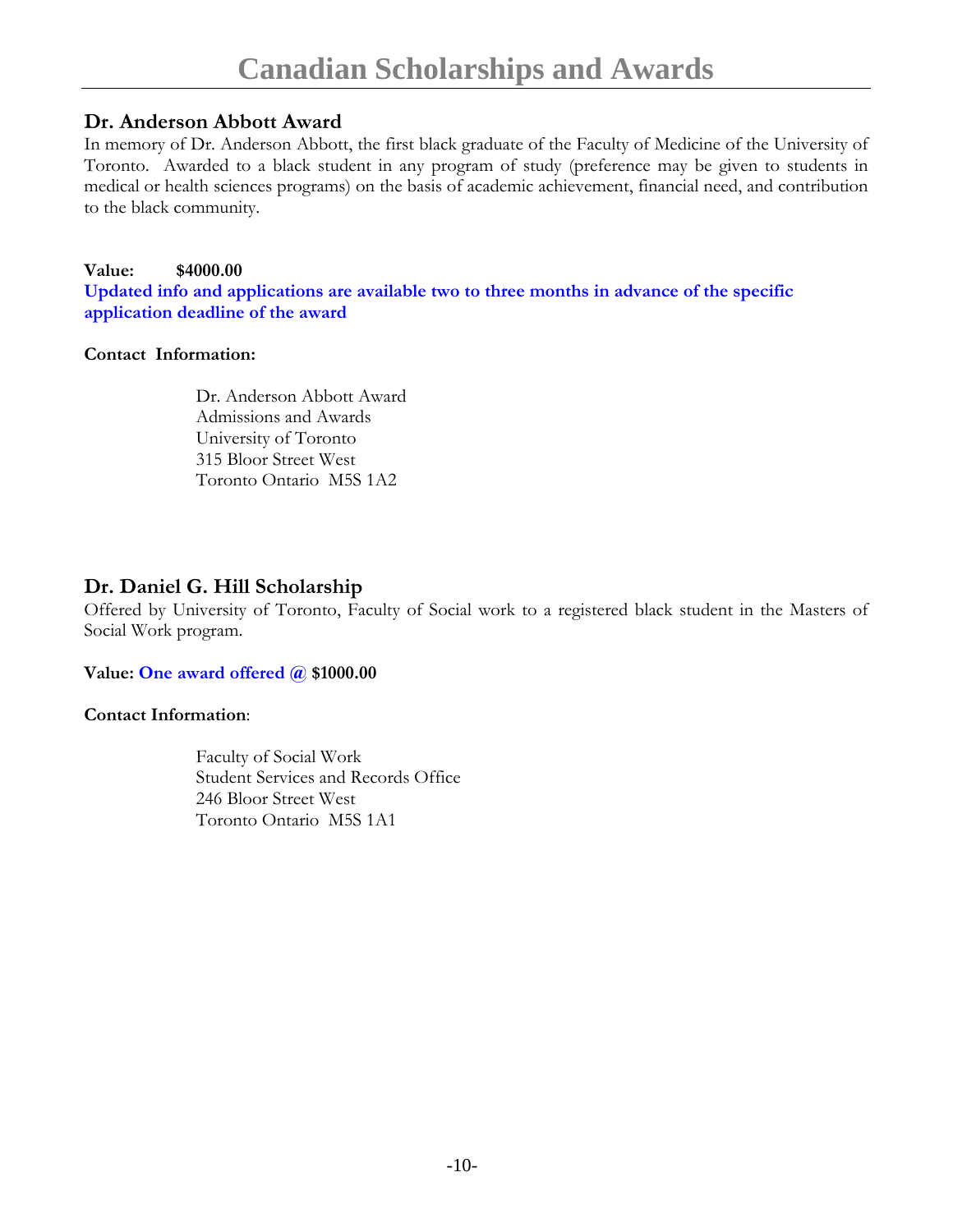#### **The Dr. John Douglas Graham Salmon Award**

The Dr. John Douglas Graham Salmon Award was established by Mrs. Beverley Salmon and children Douglas, Warren, Heather and Leslie Salmon as a tribute to husband and father Dr. John Douglas Graham Salmon.

Dr. Salmon was a graduate of the University of Toronto in 1955 and was elected class president in his second year of medical school.

Dr. Salmon was a general surgeon at the Scarborough Centenary Hospital. He was the first African-Canadian Chief of Surgery and was also President of the Medical Staff.

The Dr. John Douglas Salmon Award will be made available to a Black Medical student who has demonstrated financial need.

Contact information:

The Dr. John Douglas Graham Salmon Award Faculty of Medicine, University of Toronto Medical Sciences Building, Room 2306 Toronto, Ontario M5S 1A8

Commencing in 2007 Value TBD Awarded annually

#### **Dr. Lila Fahlman Scholarship**

The Dr. Lila Fahlman Scholarship is designed to help a Muslim woman, who demonstrates consistent academic performance and leadership skills. The funds awarded are to assist with tuition at a post secondary institution of her choice.

#### **Value: \$500.00 to be applied to tuition fees**

#### **Contact Information:**

Awarded at the Community Unity Alliance's Annual Scholarship fundraiser in April. Please call (416) 395-6475 for more information on how to apply **Deadline April**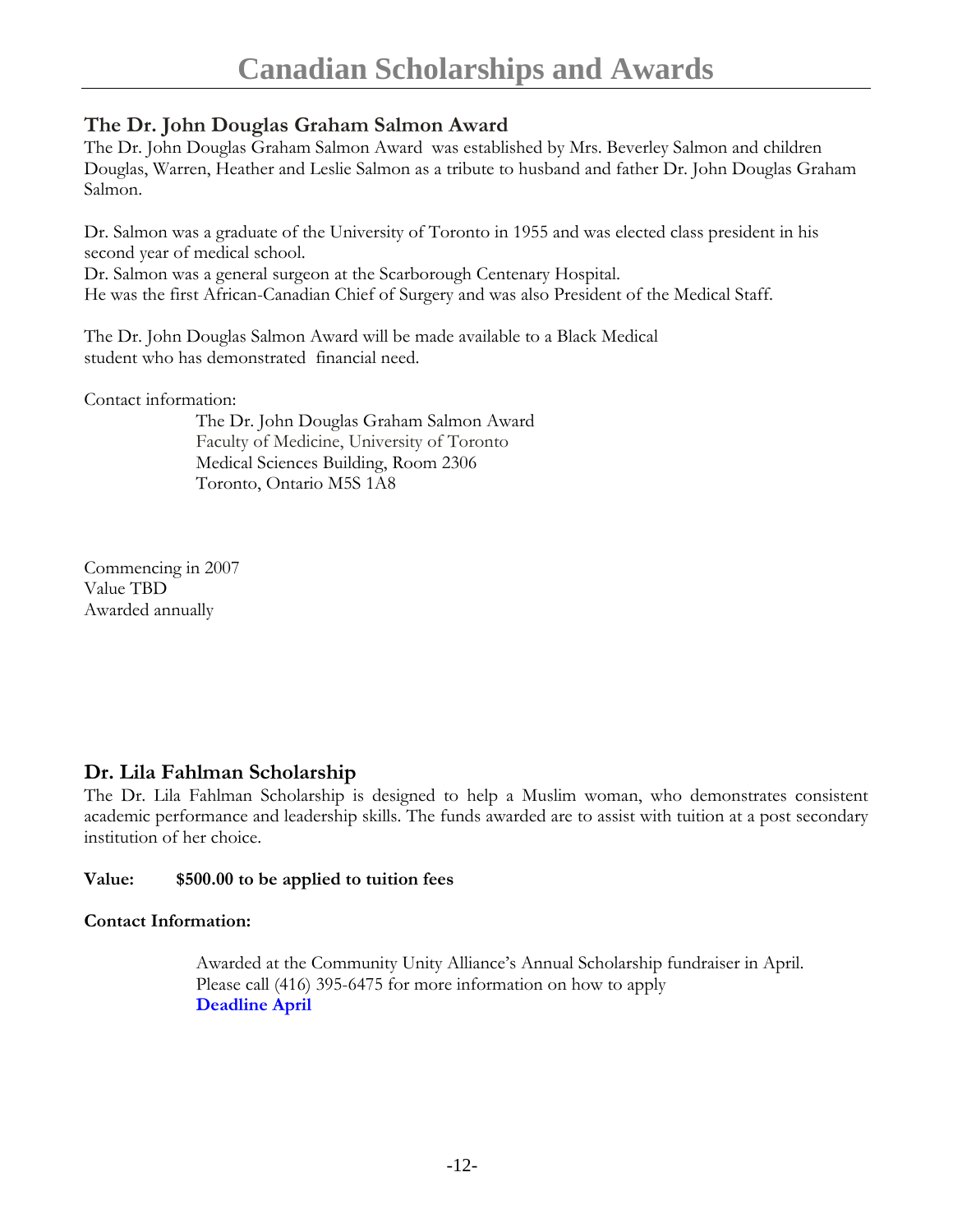#### **Dr. Winsome Smith Scholarship**

In honour of Dr. Winsome Smith, a dentist. The scholarship is awarded to a Canadian citizen or landed immigrant aged 17 to 23, admitted to a college or university to pursue an academic or professional program leading to an undergraduate degree, diploma, or certificate. Consideration is given to academic achievement, financial need, and contribution to the Black community.

#### **Value: \$1000.00**

#### **Contact Information:**

Dr. Winsome Smith Scholarship C/O Black Business and Professional Association 675 King Street West, Suite 203 Toronto, Ontario M5V 1M9 **Deadline July 30** 

#### **Eva Smith Bursary**

In memory of Eva Smith, a community worker. The bursary is given to a Canadian citizen or landed immigrant accepted to or enrolled in a post-secondary institution. Consideration will be given to financial need.

**Value: \$500.00** 

#### **Contact Information:**

Eva Smith Achievement Association 157 Adelaide Street West P.O Box 168 Toronto, Ontario M5H 4E7 Website and applications: www.visionsofscience.org

#### **George A. Strait Minority Stipend**

This is awarded to a member of a minority group who is a college graduate with meaningful library experience and financial need. A preference is given to applicants with an emphasis on courses in law librarianship.

**Value: \$3,500** 

#### **Contact Information:**

**The American Association of Law Libraries**

53 W. Jackson, Suite 940 Chicago, IL 60604 Phone: (312) 939-4764 Fax: (312) 431-1097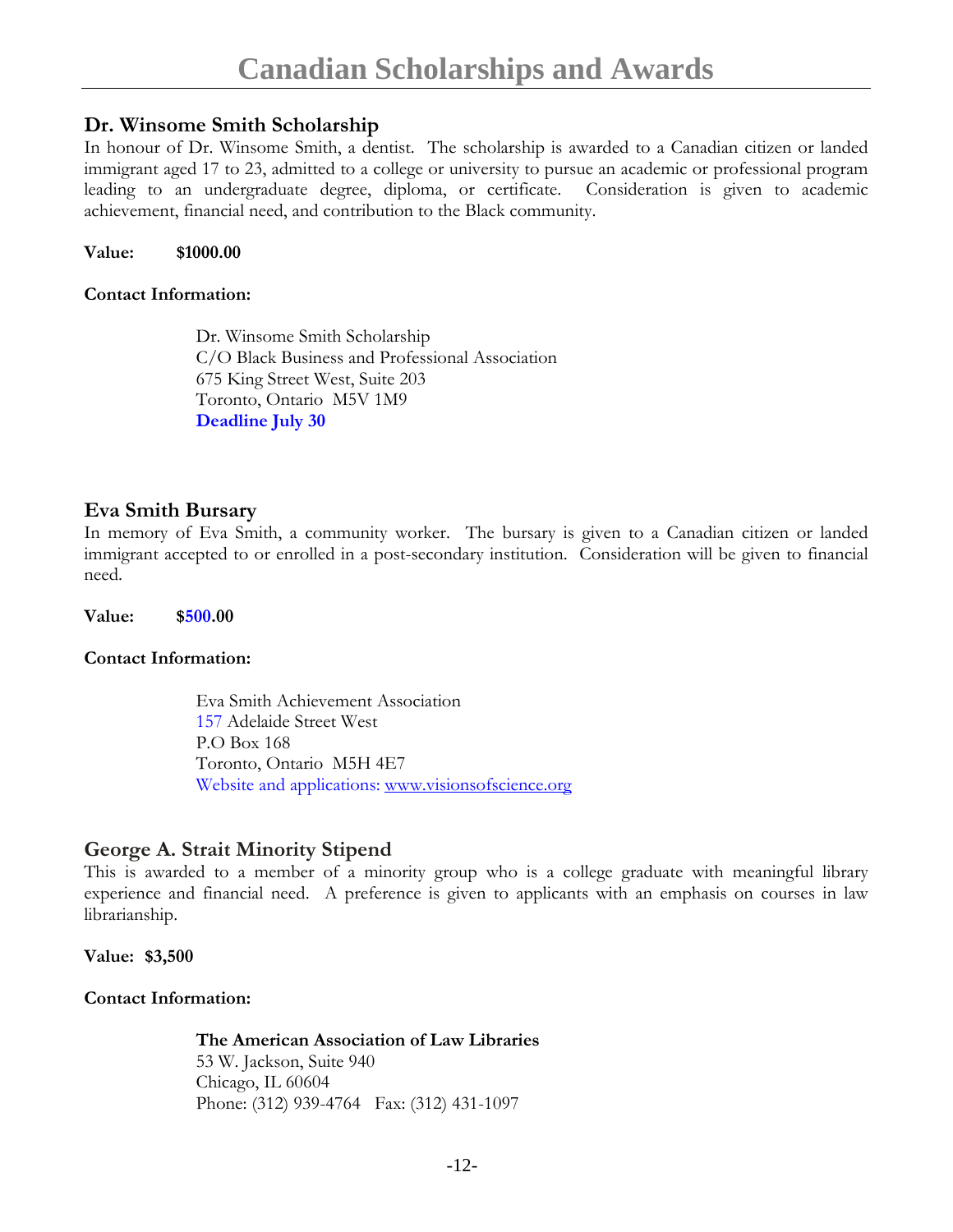#### **The Graduate Dean's Awards for Canadian Visible Minorities**

The awards are meant to diversify the campus of Queen's university by attracting visible minorities. The awards are available to First Nations, African-Canadians and members of other Canadian visible minorities

**Value: \$10,000** 

#### **Contact Information:**

Application is made when a student applies for graduate study at Queen's University **Deadline: May and June** 

#### **Horn of Africa Parent's Association Scholarship**

The Horn of Africa Parents Association Scholarship is designed to help an individual of Somali, Somaliland, Ethiopian or Sudanese heritage, who demonstrates consistent academic performance and leadership skills, providing tuition for a post-secondary education at Centennial College.

#### **Value: \$500.00 to be applied to tuition fees**

#### **Contact Information:**

Horn of Africa Parents Association 5200 Finch Avenue East, Suite 202 Toronto Ontario M1S 4Z4 416-395-6475

#### **The Harry R. Gairey Sr. Scholarship Fund**

This scholarship is awarded to mark the 90<sup>th</sup> birthday of Harry R. Gairey Sr., a patriarch in the Black Community. It aims to encourage students to pursue higher education and serve others. To be eligible, one must be an Ontario secondary-school student who has achieved a diploma, has an overall standing of at least 80%, has been accepted to a recognized program of higher education at a post-secondary institution in Canada, and has demonstrated a commitment to service in the Black community and the school community. To apply, send an official transcript, letters of recommendation, letter of acceptance from a university and a personal statement with the topic 'why I should be awarded the scholarship'.

#### **\*\*Value:**

#### **Contact Information:**

Madge Logan, Chair 6 Ranger Court Markham, ON L3P 6B3 Phone: (416) 325-1361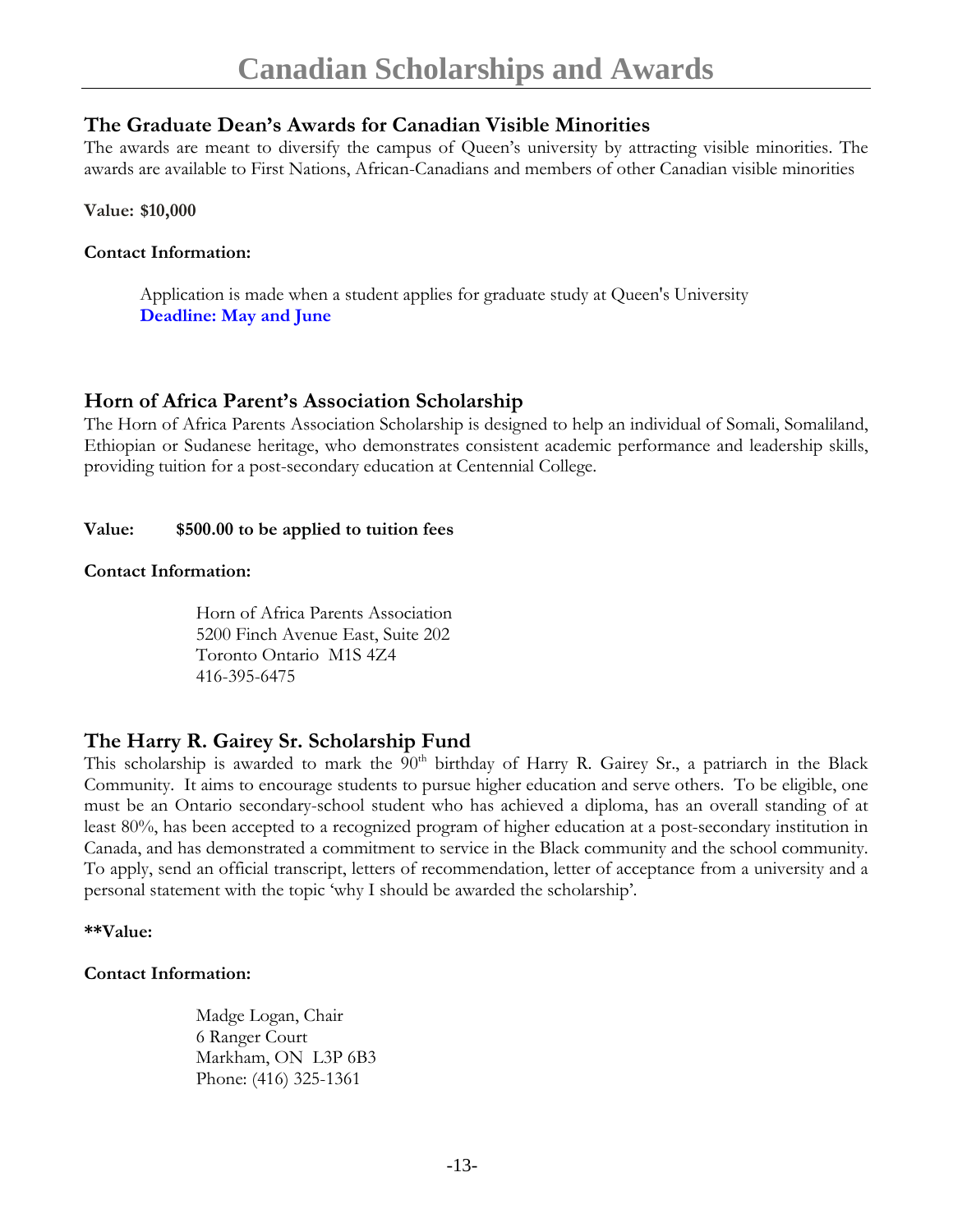#### **Harry Jerome Scholarships**

Offered by The Black Business and Professional Association in memory of Harry Jerome a Canadian athlete. Five scholarships valued at \$2000.00 and one scholarship valued at \$1500.00 provided by the Korean-Canadian Scholarship Foundation. Open to Canadian citizens and permanent residents aged 17 to 25, who are a students of, or a candidates for admission into a college or university with intent to pursue an academic or professional program leading to an undergraduate degree, diploma or certificate. Consideration is given to high academic achievement, contribution to the Black community, and financial need.

**Value: \$1500.00 - \$2000.00**

#### **Contact Information:**

Harry Jerome Scholarships / Awards Black Business and Professional Association 675 King Street West, Suite 210 Toronto, Ontario M5V 1M9 Phone: (416) 504-4097 Email: scholarships@bbpa.org Website: www.bbpa.org/Harry/scholarship.html **Deadline** 

#### **Herbert H. Carnegie Future Aces Foundation Scholarship**

Established by the Future Aces Foundation, the scholarship is awarded to a student aged 17 to 24 who exhibits exemplary citizenship qualities, provides evidence of potential for success in a recognized postsecondary institution, and is in need of financial resources.

#### **Value: 25 awarded @ \$1000.00**

#### **Contact Information:**

Herbert H. Carnegie Future Aces Foundation 7170 Warden Ave. Unit 1 Markham, Ontario L3R 8B4 e-mail: mail@futureaces.org Website: www.futureaces.org

**Deadline January 31st**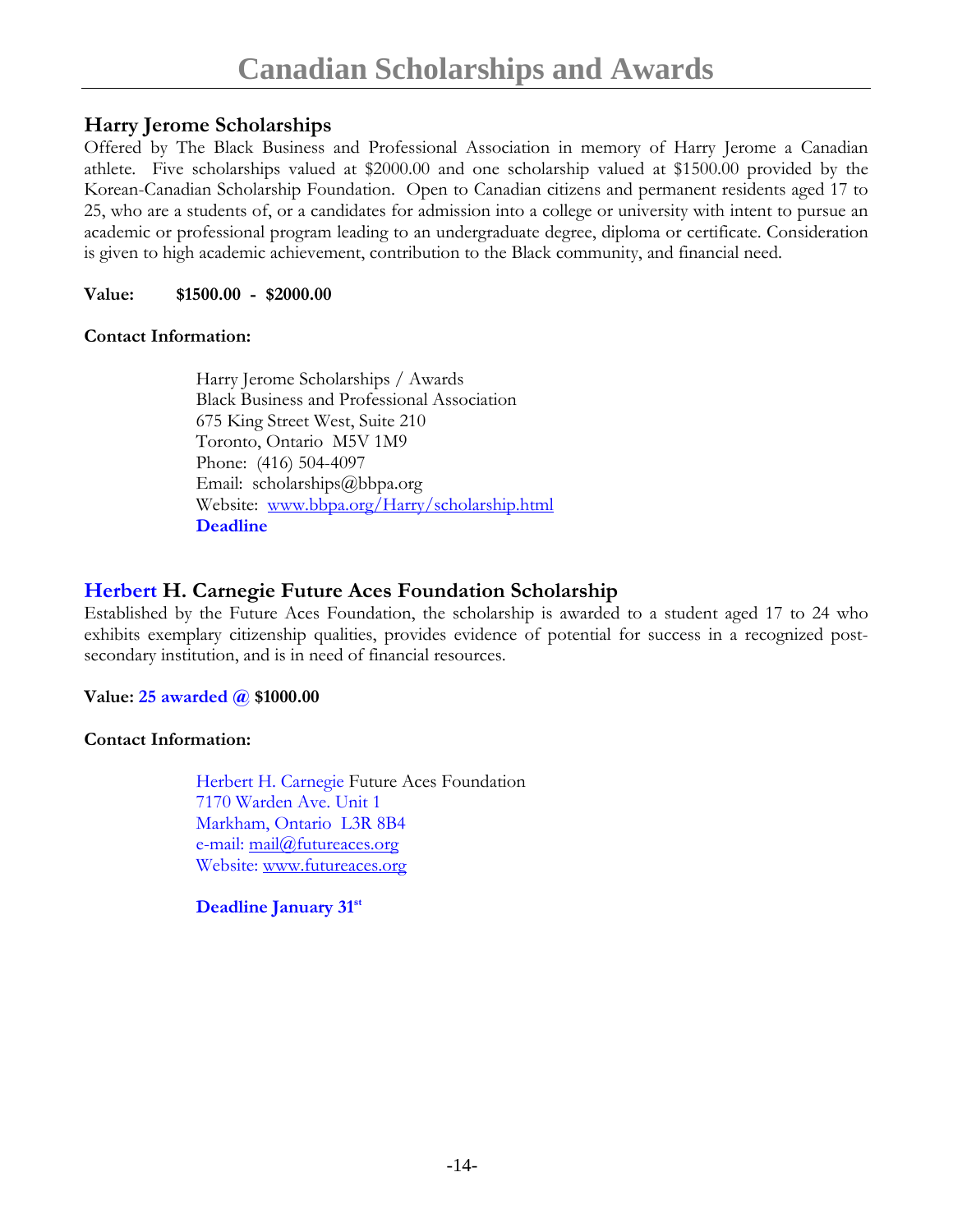## **Canadian Scholarships and Awards**

#### An Invitation to 2<sup>nd</sup>, 3<sup>rd</sup>, and 4<sup>th</sup> Year **University and Community College Students**



Hydro One sponsors two annual awards for outstanding black students attending an Ontario college or university. The awards are in honour of William Peyton Hubbard. Toronto's first black alderman, controller and acting mayor who was unwavering in his support for the development and public ownership of hydroelectric power in the late-19th and early-20th centuries. In addition to a cash award, the William Peyton Hubbard Memorial Award winners are given an opportunity to obtain a paid position performing developmental work with Hydro One.

#### To apply for a Hydro One **William Peyton Hubbard Memorial Award**

#### Value of Award:

- Two annual academic awards, in the amount of: \$4,000 university or \$2,000 college
- Offer of a developmental work term with Hydro One Inc\*.

#### Eligibility criteria:

- Black students in good academic standing currently in their second, third, or fourth year of, Electrical, Mechanical, Civil, or Environmental Engineering/Technology, Computer Science, Forestry, Business or Information Technology - or a combination of these programs.
- Demonstrated leadership skills and involvement in extra-curricular campus/community activities
- Demonstrated strength in oral and written communications skills.
- No more than one other concurrent award of equal or greater value held in second year.
- Applicants must be legally eligible to work in Canada upon graduation.

#### **Application Process/Timelines:**

- Application forms are available from your campus Financial Aid/Students Awards Office or by visiting our web site at www.HydroOne.com clicking on Careers, and then selecting Student Awards
- Applications must be received by December 17th 2004
- The Association of Black Employees of Ontario Hydro Successor Companies (ABEOHSC) in conjunction with Hydro One Human Resources will review applications, interview from a short list and select awardees.

| Please fax applications to: | Vivian Yoanidis (416) 345-6224 |
|-----------------------------|--------------------------------|
| Applications via e-mail to: | vivian.yoanidis@HydroOne.com   |

Inquiries to:

Vivian Yoanidis Hydro One Student Awards Human Resources 483 Bay St., South Tower Toronto, ON M5G 2P5 Phone: (416) 345-6162

#### DEADLINE FOR RECEIPT OF APPLICATIONS IS DECEMBER 17TH, 2004



\*Hydro One Inc. is a holding company that operates through its subsidiaries in electricity transmission and distribution and telecom businesses. Its largest subsidiary, Hydro One Networks, owns and operates Ontario's 28,400 kilometre high-voltage transmission network that delivers electricity to large industrial customers and municipal utilities, and a 122,000 kilometre low-voltage distribution system that serves about 1.2 million end-use customers and smaller municipal utilities in the province. The Ontario Government wholly owns hydro One.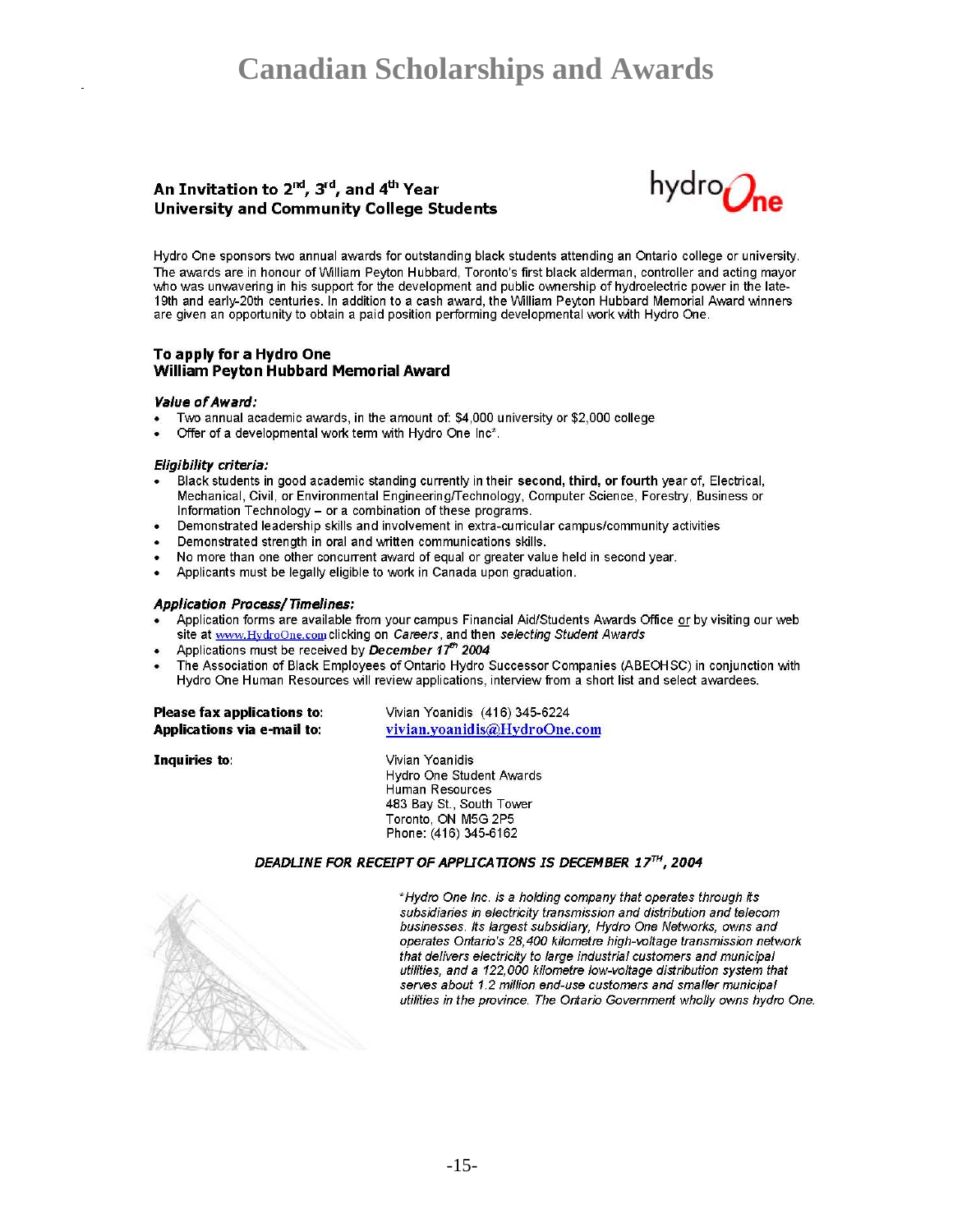#### **Isaac Akande Scholarship**

The Isaac Akande Scholarships will be awarded annually to the BBA, iBBA, MBA or IMBA student who is enrolled in first year and has been involved in extracurricular activities within the Black or wider community. The recipient will have demonstrated academic excellence and financial need.

#### **Value: \$2000.00**

#### **Contact Information:**

The Isaac Akande Scholarship Trust Fund Schulich School of Business York University Toronto, Canada (416) 736-5614 **Deadline February 1(for fall admission) July 15 (for winter admission)** 

#### **James Robinson Scholarship**

This scholarship is awarded to members of the Black community who are registered in an undergraduate or graduate degree program.

**Value: \$1,000** 

#### **Contact Information:**

Montreal Association of Black Business Persons and Professionals Scholarships 2425 Grand Boulevard, Suite 3 Montreal, Quebec H4B 2X2

#### **James Robinson Johnston Graduate Scholarship for African-Canadians**

James R. Johnston was the first member of the Nova Scotian African-Canadian community to graduate from the Law program at Dalhousie University in 1898. This scholarship is awarded to African-Canadian citizens or permanent residents of Canada who are enrolled in or accepted to a Masters or Doctoral program at Dalhousie University. The scholarship particularly encourages students in programs with the potential to contribute to the African-Canadian community's enhancements or advancement. It is given for one twelve-month academic year and is renewable.

#### **Value: Master's - \$14,000 (2004 – 2005) Doctoral - \$18, 000 (2004 – 2005)**

#### **Contact information:**

Faculty of Graduate Studies Dalhousie University Room 314 Henry Hicks Academic Administration Building 6299 South Street Halifax, NS B3H 4H6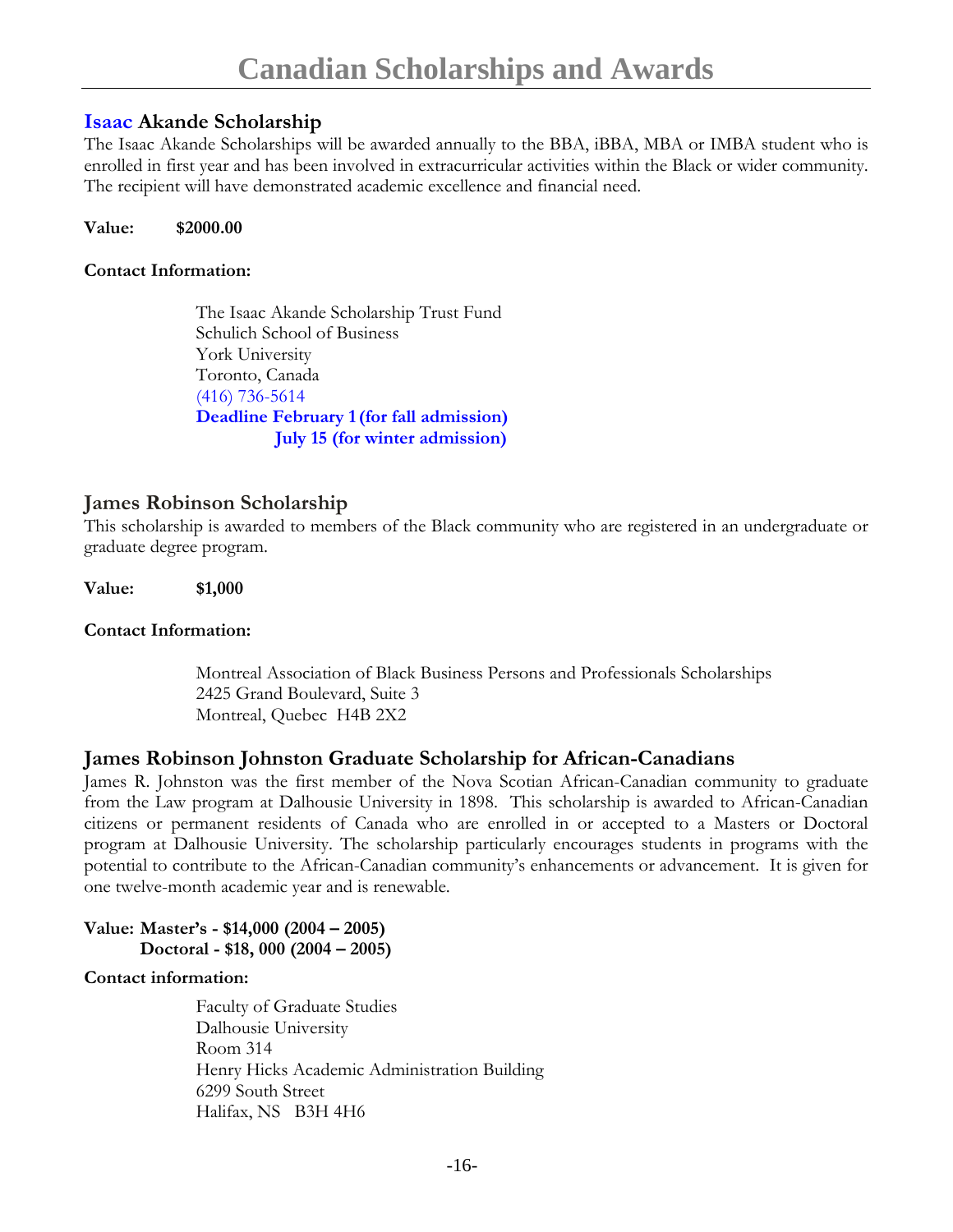#### **Jean Augustine, MP Scholarship**

Jean Augustine was the first Black woman to be elected to the Canadian Parliament in 1993. Today she continues to lead a distinguished career in politics and is involved in a variety of social agencies. To honor her achievements, Community Unity Alliance, George Brown, and the friends and family of Jean Augustine have established an annual scholarship. The scholarship is awarded to a single mother in need, who is currently attending or is registered to attend George Brown College.

#### **Value: \$500.00 to be applied to tuition fees**

#### **Contact Information:**

Please call George Brown College Office of Awards and Admissions at (416) 415-2000 or (416) 395-6475 for more information on how to apply

#### **John Brooks Community Foundation Awards**

Offered to students to recognize their achievement and encourage the pursuit of excellence. Eligible students will have a B grade or better in several subjects, or an overall mark of 75% or better. Awards are also considered for students who demonstrate outstanding ability in specific areas, such as community service, arts or sciences.

#### **Contact Information:**

The John Brooks Community Foundation and Scholarship fund 43 Queens Park Crescent East Toronto, Ontario M5S 2C3 Phone (416) 653-2627 Fax (416) 979-7947 Website: www.johnbrooksfoundation.org/index/htm

#### **John Brooks Community Foundation Awards**

Offered to students to recognize their achievement and encourage the pursuit of excellence. Eligible students will have a B grade or better in several subjects, or an overall mark of 75% or better. Awards are also considered for students who demonstrate outstanding ability in specific areas, such as community service, arts or sciences.

#### **Contact Information:**

The John Brooks Community Foundation and Scholarship fund 43 Queens Park Crescent East Toronto, Ontario M5S 2C3 Phone (416) 653-2627 Fax (416) 979-7947 Website: www.johnbrooksfoundation.org/index/htm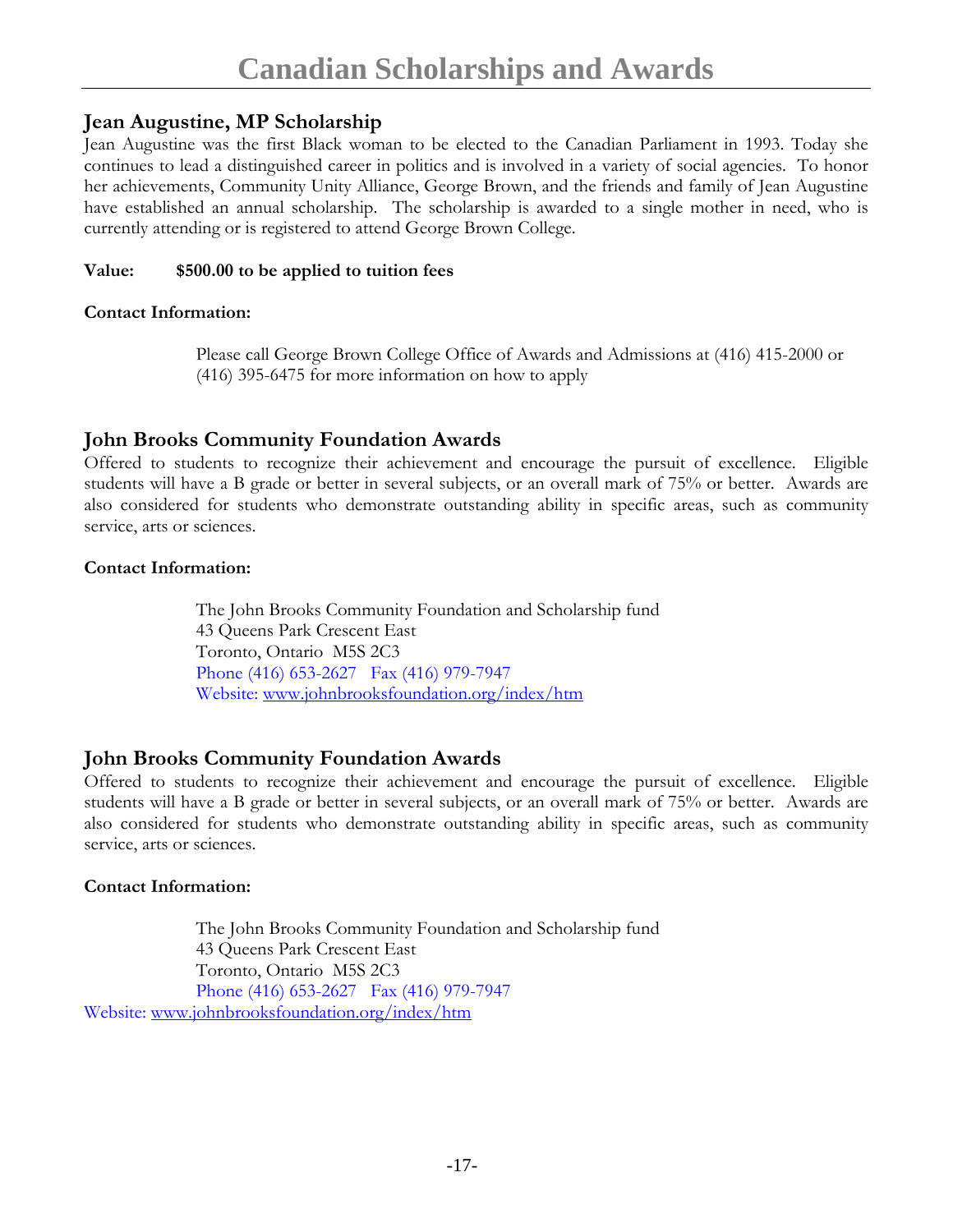#### **Lincoln M. Alexander Awards**

Awarded in honour of Lincoln M. Alexander, a former Lieutenant Governor of Ontario to recognize young people who have demonstrated exemplary leadership in eliminating discrimination. The eligible student must have made a significant contribution towards eliminating prejudice or discrimination. The contribution should be sustained and innovative, demonstrating leadership and the promise of long-term improvement or greater public awareness, in the area of anti-racism.

**A Student Award** is presented to a secondary school student attending an accredited provincial secondary school and planning to enter a post-secondary institution as a full time student who is nominated by his/her school.

**A Community Award** is presented to a resident of Ontario, between the ages 16 to 25, nominated by a community organization or agency that works extensively in the area of anti racism.

#### **Value: 3@ \$5000.00**

#### **Contact Information:**

Ontario Honours and Awards Secretariat Ministry of Citizenship and immigration 400 University Ave. Ground Floor, south Lobby Toronto, ON M7A 2R9 Phone: 416 314-7526 e-mail: awards @mczcr.gov.on.ca

#### **Leon Bynoe Scholarship**

Leon Charles Bynoe was an all-star athlete and basketball coach who died suddenly during a basketball game in 1986. To honour his athletic abilities and scholastic achievements, the staff of Metro Toronto Housing Authority (MTHA), in conjunction with family, friends, residents and the University of Toronto, have established an annual scholarship. The award is for the MTHA resident of African heritage and student of University of Toronto who best exemplifies Bynoe's scholarship and dedication to learning.

#### **Value: \$1200.00 to be applied towards tuition fees.**

#### **Contact Information:**

Please call (416) 395-6475 for more information on how to apply

#### **Malton Black Development Association Scholarship**

Awarded by Malton Black Development Association, an affiliate of the Mississauga Recreation and Parks Department. The eligible candidate must be a resident of Malton, enrolled at a college or university, aged 17 to 25. Consideration is given to academic excellence, community volunteer experience, and financial need.

#### **Contact Information:**

Malton Black Development Association 2857 Derry Road East, Suite 706 Mississauga, Ontario L4T 1A6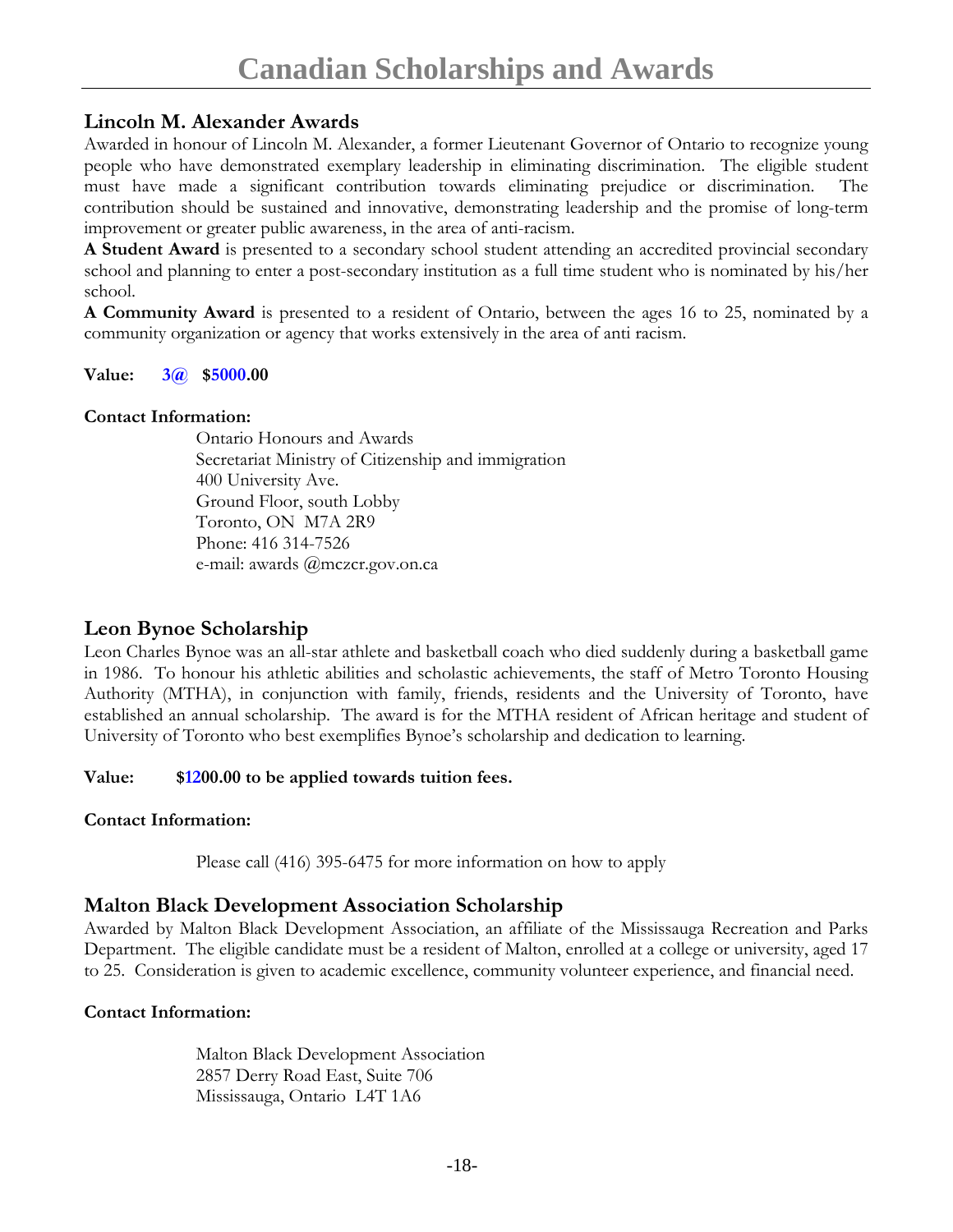#### **Marsha and Tamara Ottey Memorial Scholarship**

Awarded in memory of sisters Marsha and Tamara Ottey. Offered by the Toronto Chapter of the Vere Technical Alumni Association. The eligible student will be a OAC student with a B+ average, who is a promising and exceptional competitor in athletics, and who displays outstanding behaviour on and off the field. To apply send a copy of high school transcript, along with your biography, indicating why you think you should be chosen. The award is presented in early September.

**Value: \$816.95** 

#### **Contact Information:**

Vere Technical Alumni Association 47 Grantown Avenue Scarborough, Ontario M1C 3R8 Phone: (416) 286-4864 (called this number and is accurate, lady was very nice who spoke with us) **Deadline July 14**!

#### **Mary Anne Chambers Scholarship**

Sponsored by the Hon. Mary Ann Chambers, Minister in the Ontario Government. She is a former senior vice-president of Scotiabank, where she earned a reputation for superior performance and responsible ethics-based leadership. Her personal commitment to education includes the sponsoring of a basic school in Jamaica and providing other scholarships to the John Brooks Foundation and Scholarship Fund.

The Scholarship will be awarded to a mature African-Canadian female in financial need, pursuing a postsecondary education at Centennial College.

**Value: \$1200.00** 

#### **Contact Information:**

The Community Unity Alliance 5100 Yonge Street, Lower level Toronto, ON M2N 5V7 416-395-6475 416-395-6476 ccrer@toronto.ca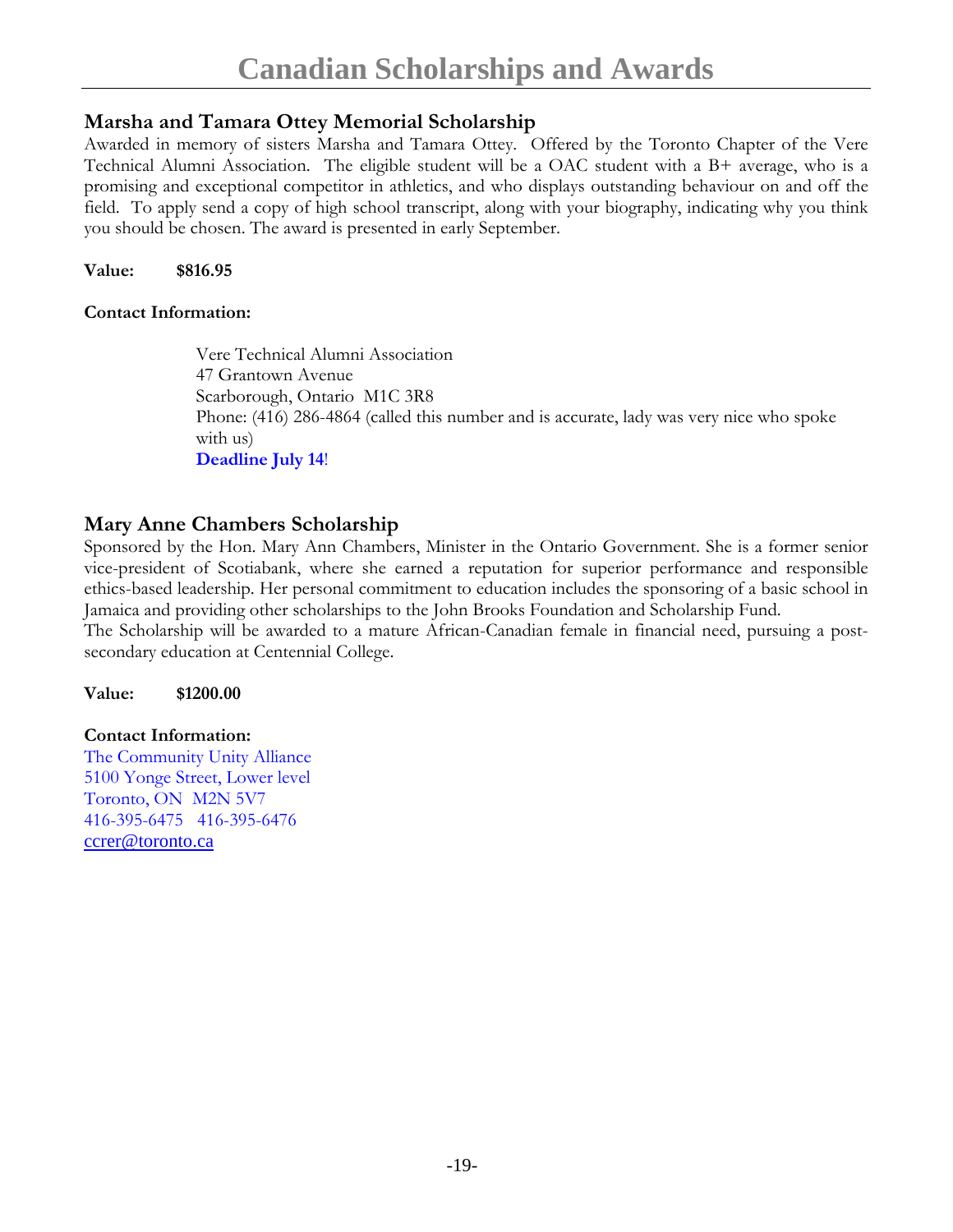### **Michael Kelly Memorial Award**

Awarded in memory of Michael Kelly, a Black lawyer. The funds are to be awarded in the first instance as an entrance scholarship to a Black student entering the first year of the J.D. program on the basis of commitment to community, academic excellence and financial need. Additional income may be used in the discretion of the Admissions Committee to assist the scholarship recipient with continuing expenses in the second- and third-year of the J.D. program. On the recommendation of the Dean, the Admissions Committee may also award a portion of the income to a Black graduate of the J.D. program at the Faculty for the purpose of pursuing graduate studies in law.

#### **Value: Approximately \$1000.00**

#### **Contact Information:**

University of Toronto, Faculty of Law 84 Queen's Park Toronto, Ontario M5S 2C5  **www.law.utoronto.ca** 

#### **Michael McKenzie Scholarship**

The Michael McKenzie Scholarship is designed to encourage and assist those with Sickle Cell Anemia in their decision to undertake post secondary study at Seneca College.

#### **\*\*Value: \$500.00 to be applied to tuition fees.**

#### **Contact Information:**

Please call (416) 395-6475 for more information on how to apply. **Deadline is April** 

#### **Morton Simmonds Scholarship**

Awarded to two African-Canadian students who are in the Correctional Workers Program at Nova Scotia Community College. Students need to be 19 and complete a 500-word essay.

#### **Value: The students will receive free tuition and books for two years and a two-year employment contact. Valued at \$6,440**

#### **Contact Information:**

perryrg@gov.ns.ca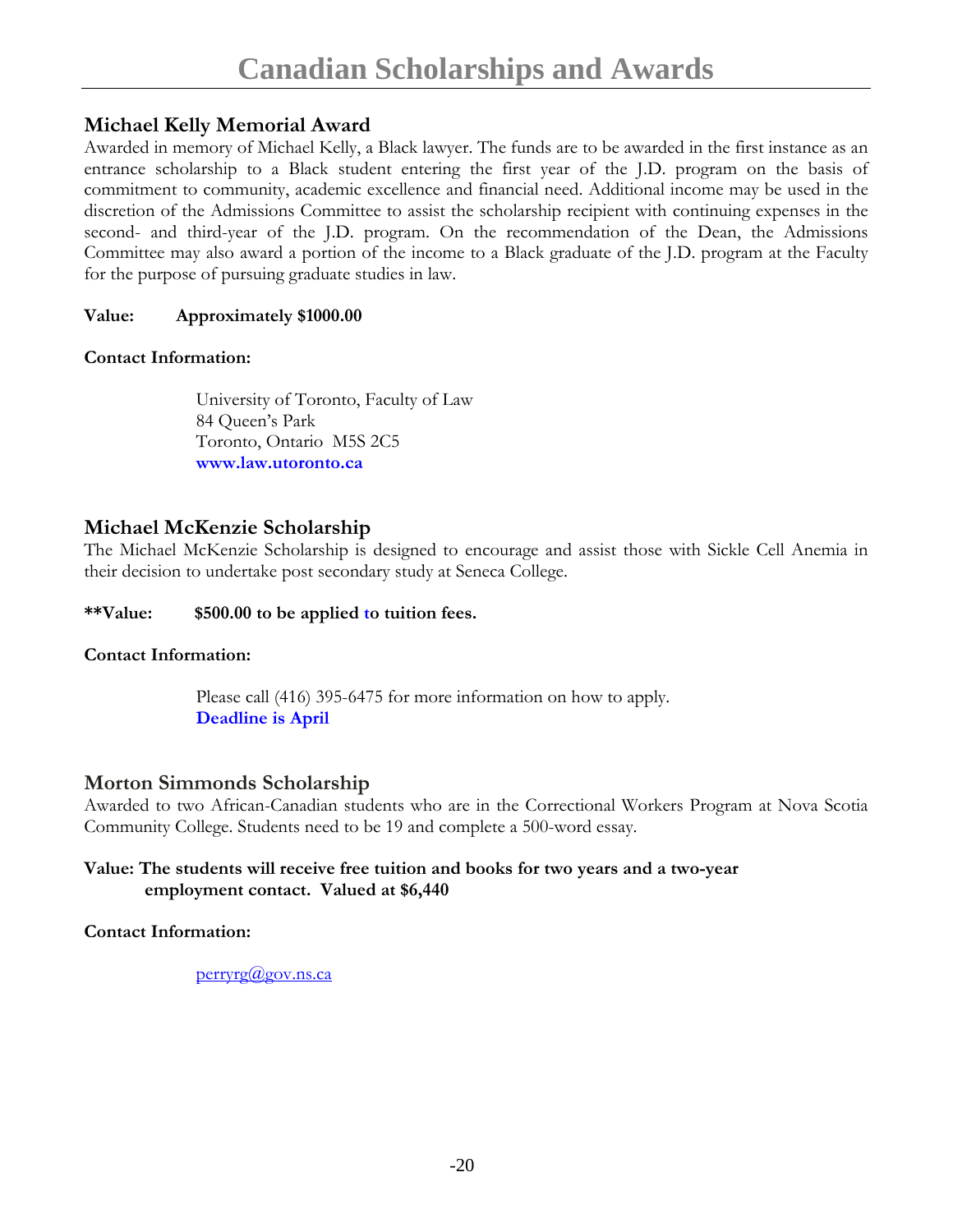#### **Performing Arts Award**

This award is administered by Nova Scotia Department of Education's African Canadian Services and is given to a student who is enrolled full-time in the first or second year of a recognized university degree program, with a concentration in one of the arts genres (i.e: music, voice, dance, theatrical performance). The student must have demonstrated qualities in the performing arts through participation in student activities or community affairs. To receive one of the African Canadian Services awards, you must be a Canadian citizen or permanent resident whose parents are of African descent (Black) and a resident of Nova Scotia. Priority for these awards will be given to students who have attended public school in Nova Scotia for three years or longer.

#### **Value: \$1,000**

#### **Contact information:**

African Canadian Services Division

Trade Mart Building 2021 Brunswick Street P.O. Box 578 Halifax, Nova Scotia B3J 2S9 Phone: 424-3151 Fax: 424-7210 E-mail: acsd@EDnet.ns.ca

Web: The application is available online at: http://acs.ednet.ns.ca/pdf/performing\_arts\_award.pdf

### **Prince Hall Grand Lodge Scholarship**

The Prince Hall Grand Lodge Scholarship is designed to assist any student between the ages of 16 and 25 who has demonstrated the ability to work for the betterment of his or her community while maintaining academic excellence.

#### **Value: \$500.00 to be applied to tuition fees**

#### **Contact Information:**

Please call (416) 395-6475 for more information on how to apply. **Deadline is April**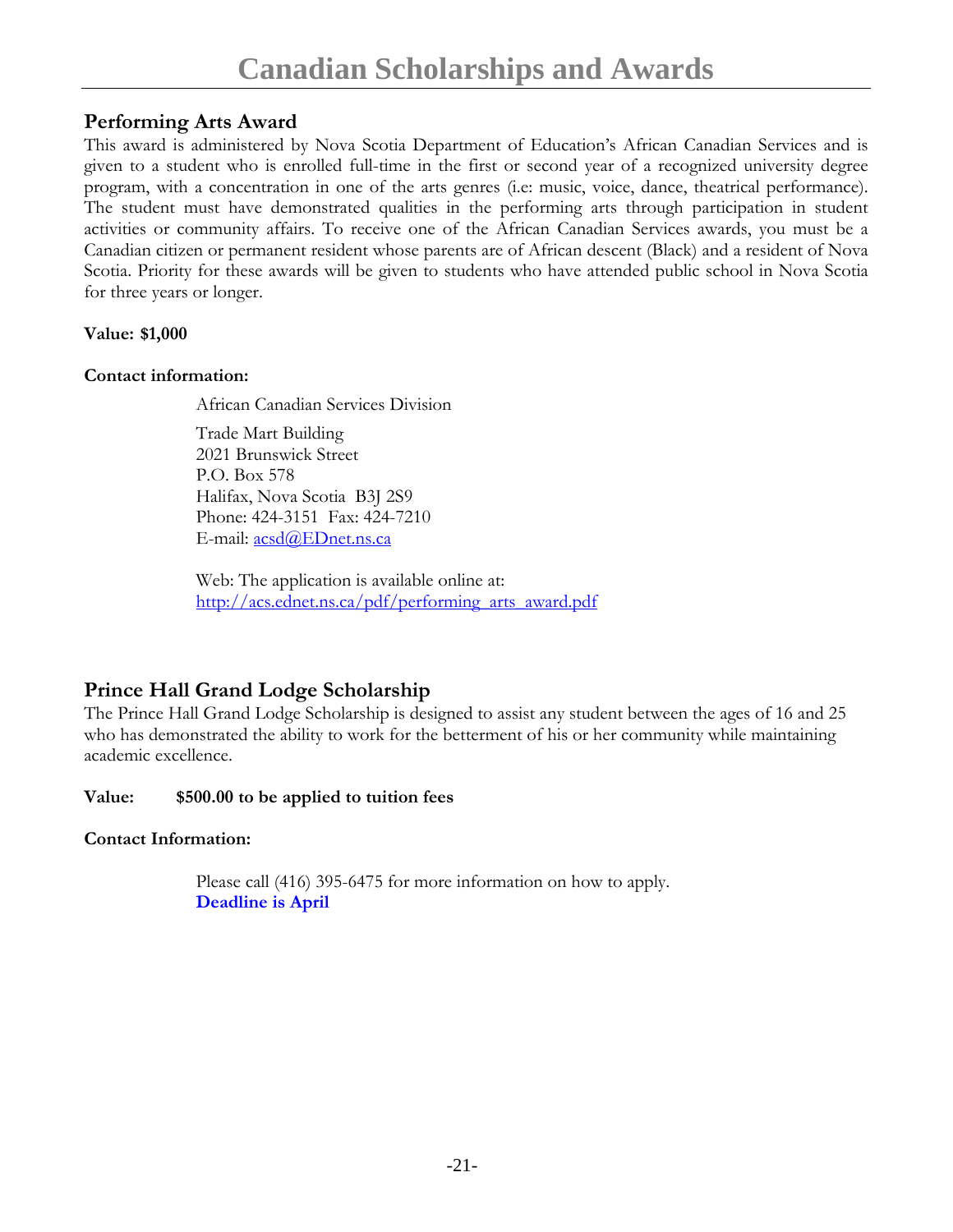#### **Post-Secondary Award**

This scholarship is awarded by Nova Scotia Department of Education's African Canadian Services to a fulltime student who is enrolled in a recognized university undergraduate degree program and has demonstrated leadership qualities through participation in community affairs, student activities or athletics. The award is also available to full-time second year university students who have successfully completed their first year. In this case, selection is based on satisfactory academic standing. **To receive one of the African Canadian Services awards, you must be a Canadian citizen or permanent resident whose parents are of African descent (Black) and a resident of Nova Scotia. Priority for these awards will be given to students who have attended public school in Nova Scotia for three years or longer.** 

#### **Value: \$2,000 Contact information:**

African Canadian Services Division

Trade Mart Building 2021 Brunswick Street P.O. Box 578 Halifax, Nova Scotia B3J 2S9 Phone: 424-3151 Fax: 424-7210 E-mail: <u>acsd@EDnet.ns.ca</u>

Web: The application for this award is available online at: http://acs.ednet.ns.ca/pdf/post\_secondary.pdf

#### **Robert Sutherland Memorial Bursary**

Awarded in memory of Robert Sutherland, the first Black student at Queen's University (Class of 1852). The bursary is awarded to a Queen's University student by the Afro-Caribe Community Foundation of Kingston and District. The eligible student will have a financial need and have demonstrated involvement in and outstanding contribution to the African and Caribbean community.

#### **Contact Information:**

Richardson hall, Room 101 Phone (613) 533-2216 Queens University Kingston, Ontario K7L 3N6

Student Awards Office www.queensu.ca/registrar/awards/ESB.html 74 University Ave. e-mail awards@post.queensu.ca

#### **Roy and Ria McMurtry Endowment Fund**

Awarded to a young person pursuing a career in field of Law/Justice.

Amount: TBD Deadline: TBA

#### **Contact Information:**

416-395-6475 for details on how to apply.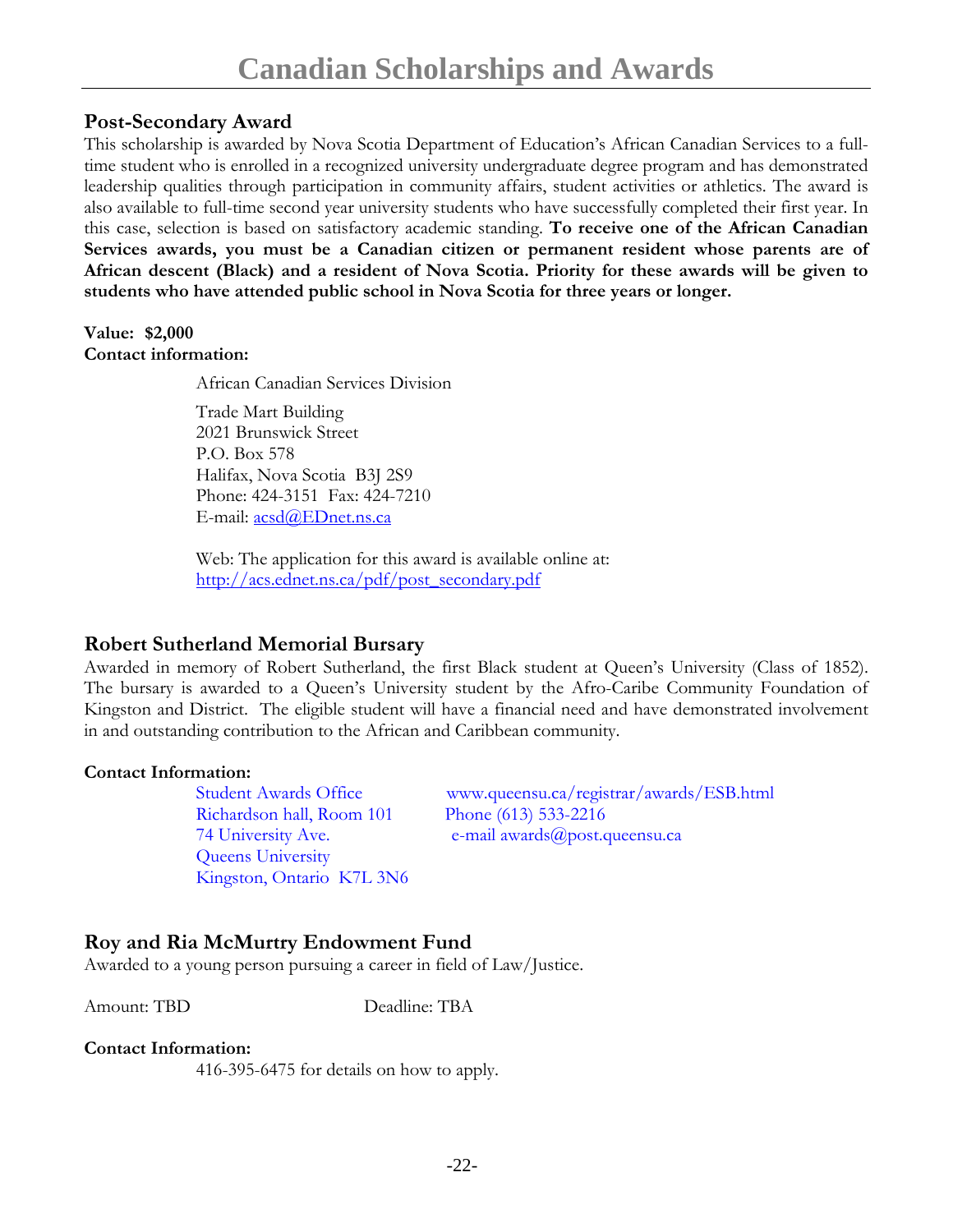#### **Royal Roads University Entrance Awards**

The Royal Roads University in Victoria BC offers these awards to any student registered in their undergraduate and graduate programs. The awards recognize the exceptional academic and community achievements of those learners who demonstrate outstanding potential in arts, science, or business.

#### **Value: Varies**

#### **Contact Information:**

Office of the Registrar Royal Roads University 2005 Sooke Road Victoria BC V9B 5Y2 Phone: (250) 391-2505 Fax: (250) 391-2522 Email: rrfinancialaid@royalroads.ca Website: www.royalroads.ca

#### **Rev. Walter J. Creighton M. A. Memorial Divinity Scholarship**

George Gosling in memory of Reverend Creighton, his father-in-law, established the scholarship. It is intended for young people already involved in studies leading to ordination and expected that it would award \$500.00 to a student who might not otherwise see themselves through the years of study.

#### **Value: \$500.00 to be applied to tuition fees.**

#### **Contact Information:**

Please call (416) 395-6475 for more information on how to apply. **Deadline April** 

#### **SABE Scholarship**

S.A.B.E. Scholarship was established by the Seneca Association of Black Educators (S.A.B.E.) During Black History Month in 1994, to support students of African Heritage at Seneca College while they achieve their academic goals. The S.A.B.E. Scholarship is awarded to a Seneca College student who demonstrates consistent academic performance, involvement and contribution to student life among the West Indian and African student body, involvement on varsity, sporting teams and leadership skills.

#### **Value: \$250.00 to be applied to tuition fees.**

#### **Contact Information:**

Please call (416) 395-6475 for more information on how to apply.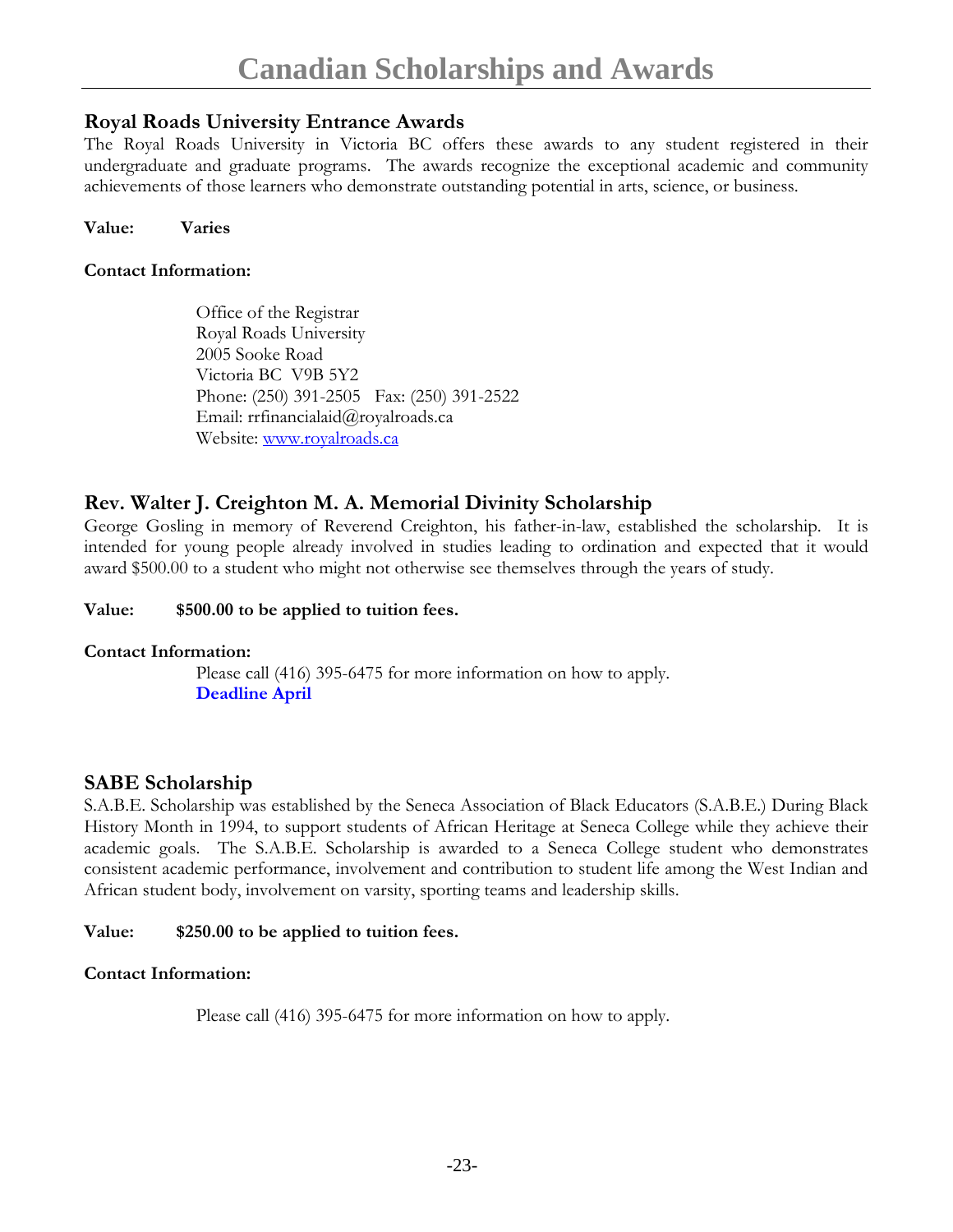#### **Shernett Martin Scholarship Fund**

The Shernett Martin Scholarship is designed to encourage and assist those with Sickle Cell Anemia to undertake post-secondary study at Sheridan College

#### **Value: \$500.00 to be applied to tuition fees.**

#### **Contact Information:**

Please call (416) 395-6475 for more information on how to apply.

#### **Science Profession Scholarship**

Administered by the Nova Scotia Department of Education's African Canadian Services, this scholarship is given to a student accepted or registered full-time in one of the prescribed university programs, who demonstrates scholastic achievement. Priority will be given to students in the Medicine, Pharmacy, Engineering or Dentistry program. Candidates must not have a professional degree and must be willing to participate in school to work transition follow-up surveys. Candidates must submit an official academic transcript, a 300-word essay describing past involvement and vision for the future of the development of the African Nova Scotian community and two reference letters (one from a university professor and a character reference from a non-relative). To receive one of the African Canadian Services awards, you must be a Canadian citizen or permanent resident whose parents are of African descent (Black) and a resident of Nova Scotia. Priority for these awards will be given to students who have attended public school in Nova Scotia for three years or longer.

**Value: \$5,000 - \$7,500** 

#### **Contact Information:**

African Canadian Services Division Trade Mart Building 2021 Brunswick Street P.O. Box 578 Halifax, Nova Scotia B3J 2S9 Phone: 424-3151 Fax: 424-7210 E-mail: acsd@EDnet.ns.ca

Web: Application is available online at: http://acs.ednet.ns.ca/pdf/science.pdf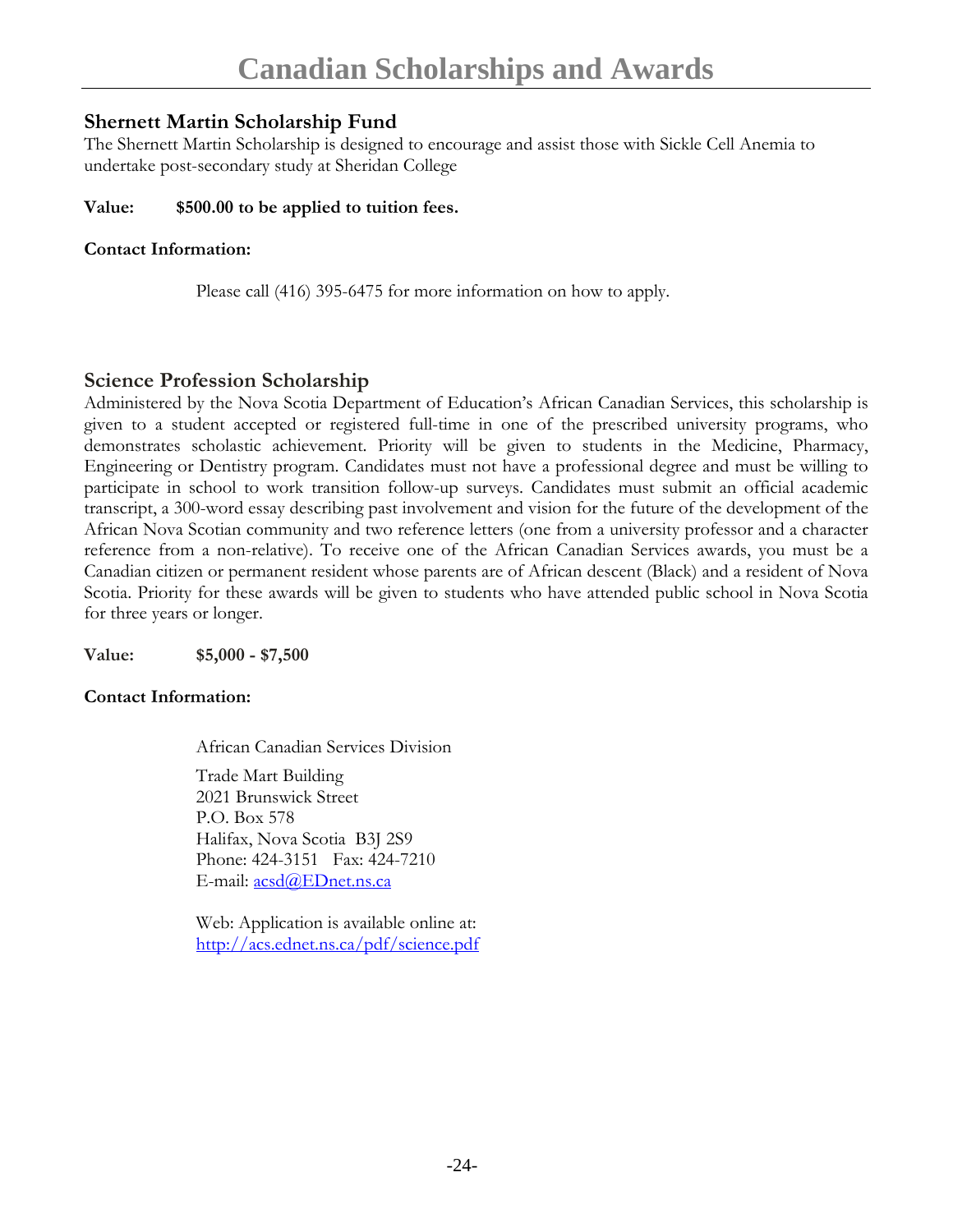#### **Second Chance Scholarship**

The Second Chance Scholarship is designed to assist youth that have been involved with the criminal justice system, with access to the financial assistance to offset the expense of tuition for post-secondary education.

#### **Value: \$500.00 to be applied to tuition fees.**

#### **Contact Information:**

Please call (416) 395-6475 for more information on how to apply. **Deadline April** 

#### **Society of Vietnamese Canadian Professionals Scholarship**

The Society's mandate is to respond to the social and professional needs of the community and help our new immigrants to integrate into Canadian society. The Society uses a unique set of criteria when assessing a student for scholarship for an approved post-secondary program offered by Ontario Universities and Colleges of applied arts and technology. Emphasis is placed on the students' contributions to their community and their balanced approach to community involvement, with less attention paid to high academic marks.

#### **Value: \$500.00 to be applied to tuition fees.**

#### **Contact Information:**

Please call (416) 395-6475 for more information on how to apply. **Deadline April**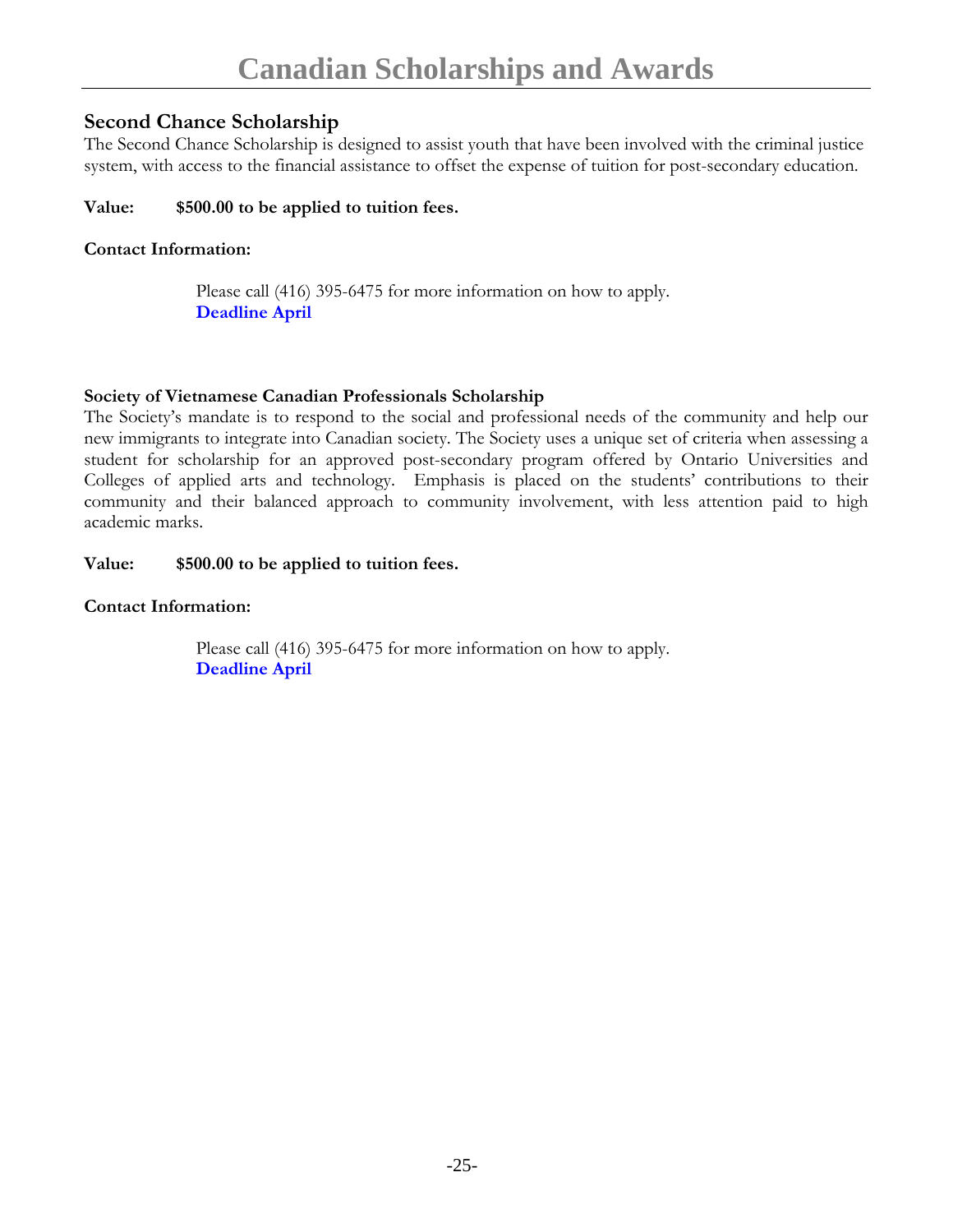#### **Teacher Education Scholarship**

This scholarship is administered by Nova Scotia Department of Education's African Canadian Services. It is given to a student who has been accepted to a B.Ed program and continues to demonstrate scholastic achievement. The student must not already have a professional degree and must be willing to participate in school to work transition follow-up surveys. To apply, send an official academic transcript, 300-word typed essay describing past involvement and future vision for the development of the African Nova Scotian community and two letters of reference (one from a university professor and one a character reference from a non-relative). To receive one of the African Canadian Services awards, you must be a Canadian citizen or permanent resident whose parents are of African descent (Black) and a resident of Nova Scotia. Priority for these awards will be given to students who have attended public school in Nova Scotia for three years or longer.

**Value: \$3,500** 

#### **Contact Information:**

African Canadian Services Division

Trade Mart Building 2021 Brunswick Street P.O. Box 578 Halifax, Nova Scotia B3J 2S9 Phone: 424-3151 Fax: 424-7210 E-mail: acsd@EDnet.ns.ca

Website: Application is available online at http://acs.ednet.ns.ca/pdf/teacher\_education.pdf

#### **United Achievers' Club**

Awarded to outstanding students in the community who are of Caribbean or Black Heritage. The eligible student must also live in Brampton, have a final grade point average of B+ or higher, be attending or enrolled in a recognized college or university, and be actively involved in the community.

#### **Contact Information:**

United Achievers' Club 150 Central Park Drive, Suite 107 Brampton, Ontario L6T 2T9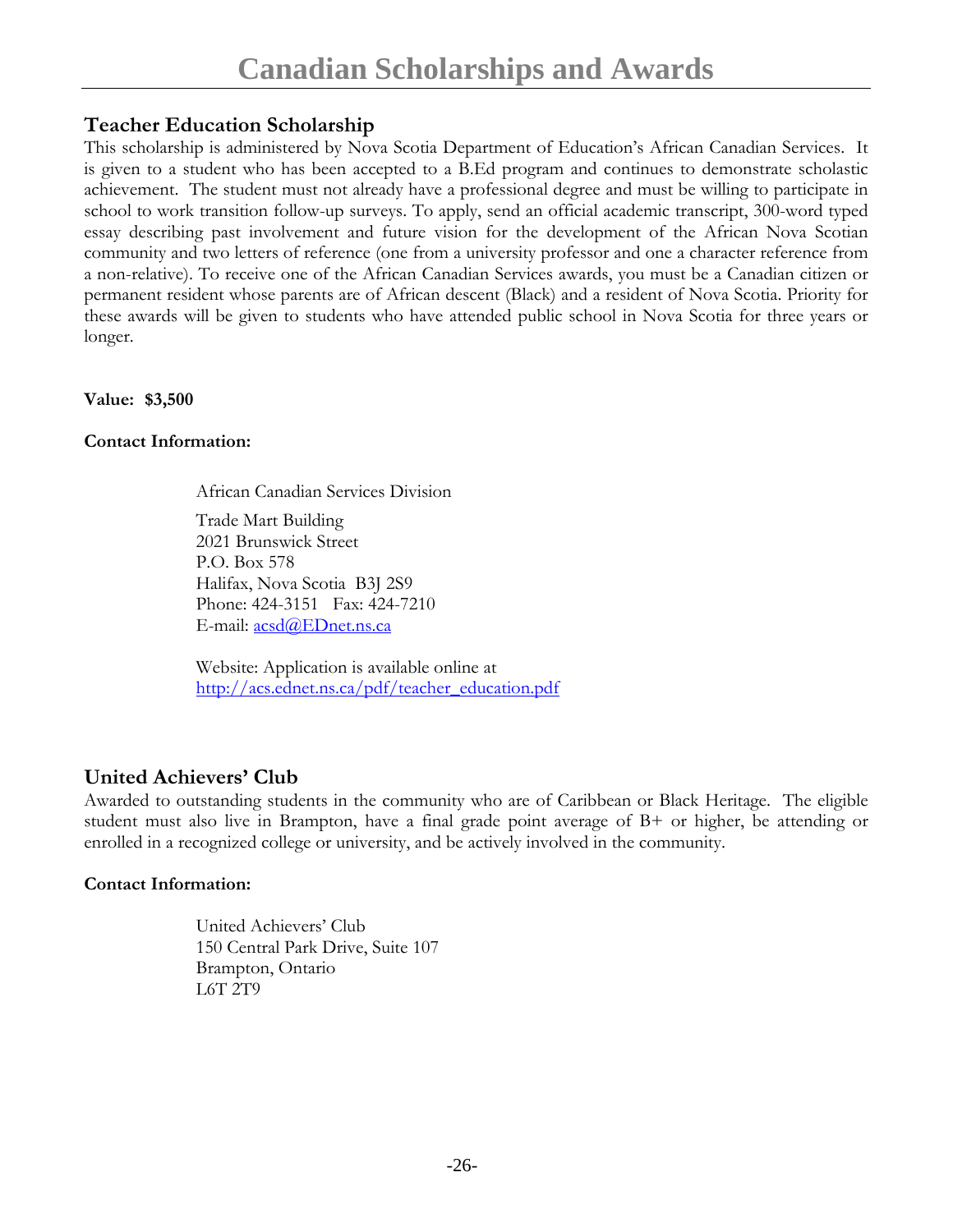#### **University Entrance Scholarship**

This is administered by Nova Scotia Department of Education's African Canadian Services. It is available to an African Nova Scotia student who has completed grade 12 in the province's public school system. The successful applicant must have obtained a 75% average or higher in five grade 12 courses, including English, be attending a university the year after they graduate from grade 12, demonstrated leadership qualities through participation in student activities, community affairs or athletics and be recommended by a guidance counselor or school principal. To receive one of the African Canadian Services awards, you must be a Canadian citizen or permanent resident whose parents are of African descent (Black) and a resident of Nova Scotia. Priority for these awards will be given to students who have attended public school in Nova Scotia for three years or longer.

**Value: \$4,500** 

#### **Contact information:**

African Canadian Services Division

Trade Mart Building 2021 Brunswick Street P.O. Box 578 Halifax, Nova Scotia B3J 2S9 Phone: 424-3151 Fax: 424-7210 E-mail: <u>acsd</u>@EDnet.ns.ca

Web: The scholarship application is available online at: http://acs.ednet.ns.ca/pdf/university\_entrance.pdf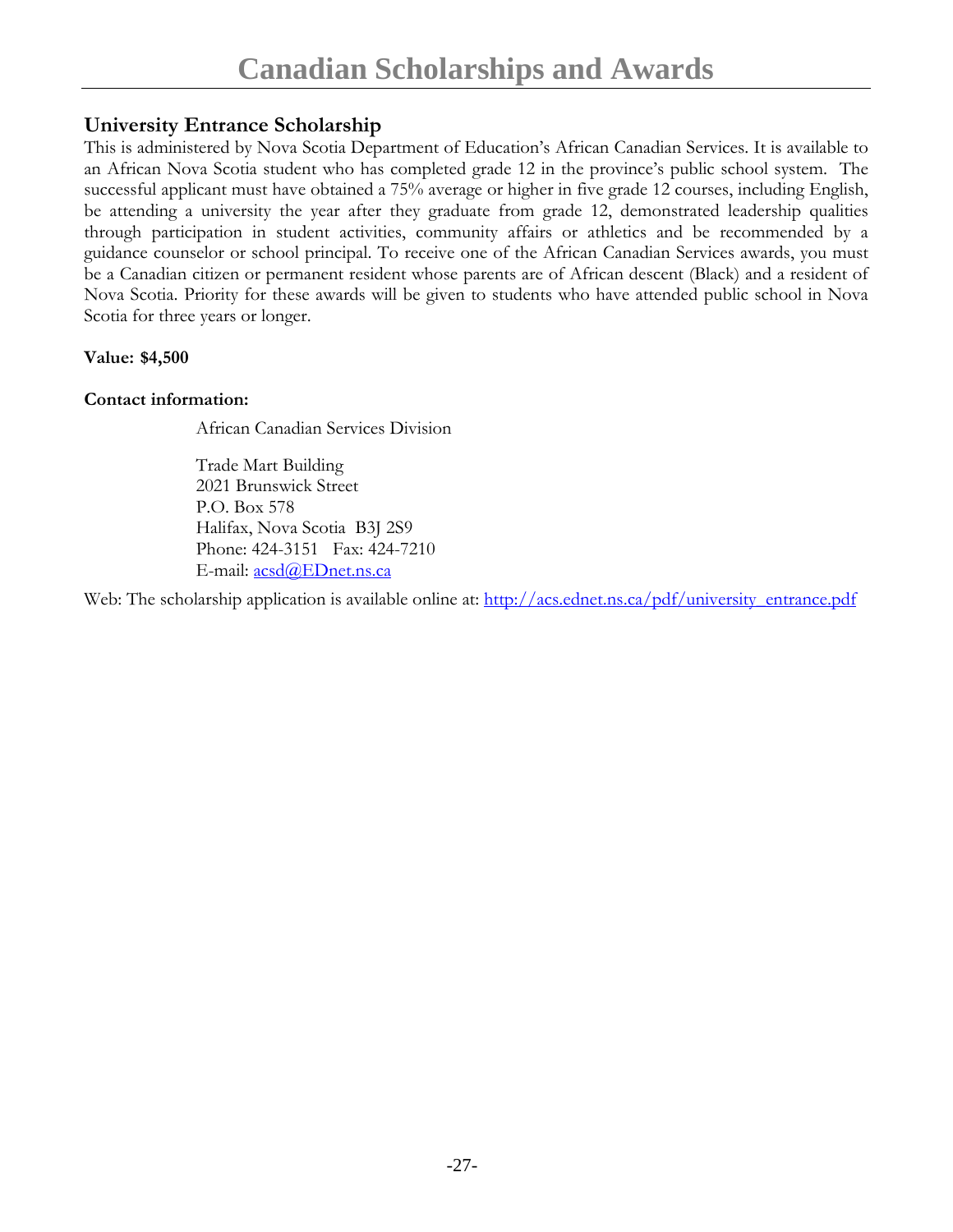#### **The Tylenol Scholarship Contest**

\$20000.00 in cash and prizes awarded to Canadian students in recognition of the need for students to find supplementary funding to complete their education.

**Value: Varies** 

**Contact Information:** 

Register at website www.tylenol.ca **Deadline May 31** 

#### **Datatel Scholarship Foundation**

A number of scholarships are available to full and part time students attending colleges and universities that use and maintain Datatel's software and service solutions (see website for complete list).

**Value: Varies** 

#### **Contact Information:**

For more information on how to apply see web page: http://www.datatel.com/global/scholarships/applicants.cfm

ONLINE APPLICATIONS SEPT 1, 2004-JAN 31<sup>st</sup>, 2005

#### **Saturn Commitment to Excellence Awards**

Five awards valued at \$1500.00 available to Canadian students in any full-time program. Applicants must be female students who can demonstrate significant accomplishments in one or more of the following categories: academic, arts, athletics, philanthropy, or community.

**Value: \$1500.00** 

#### **Contact Information:**

Saturn Commitment to Canada C/o Laura Mullin P.O. Box 69119 2 St. Clair Avenue East Toronto, Ontario M4T 3A1 Phone: (416) 394-8056 Website: www.saturncanada.com - applications available online **Deadline October 29**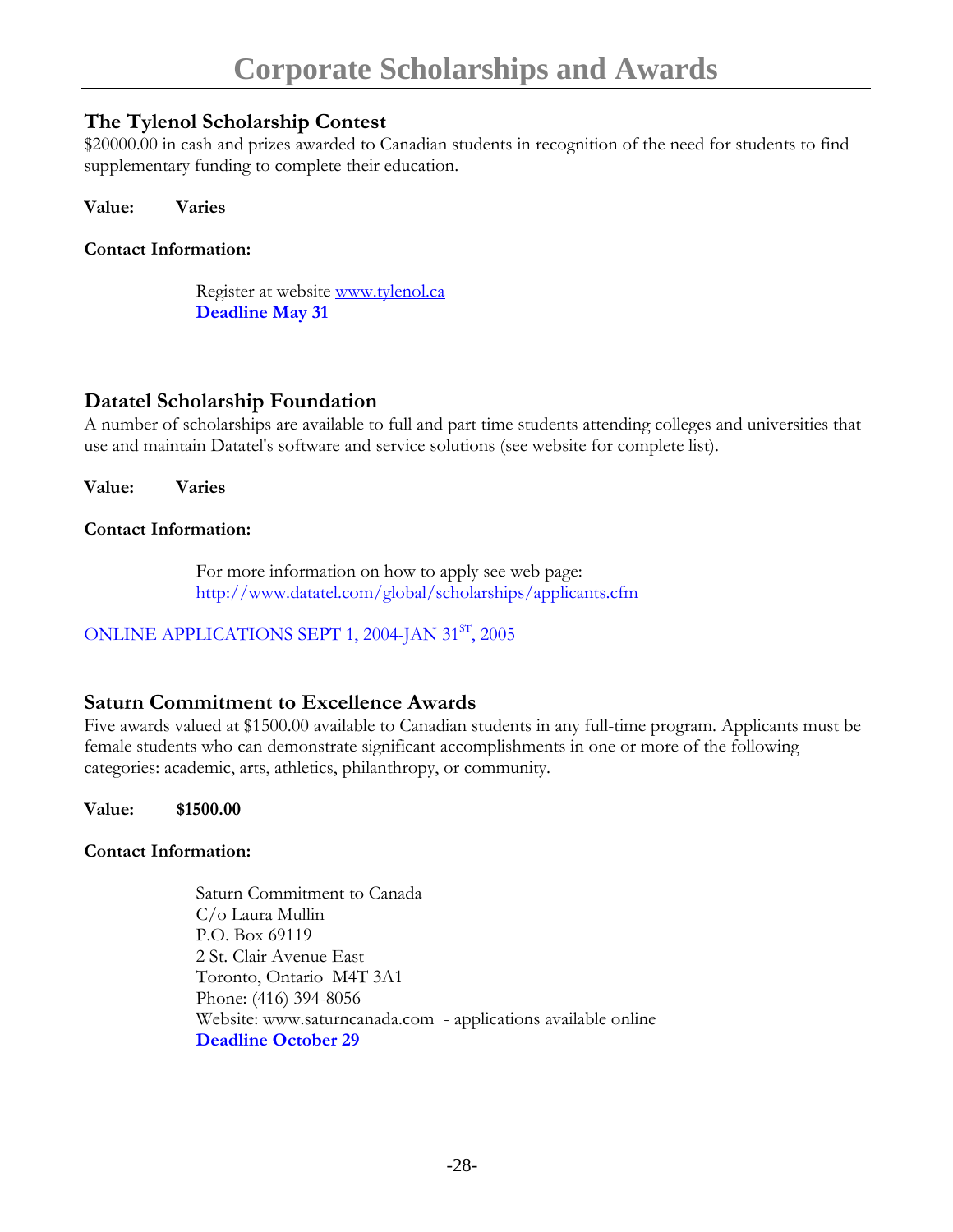#### **Agnes Jacks Scholarship - Ringette Canada**

A number of scholarships valued at \$1000.00 each are available to players, coaches, and/or officials who have demonstrated a strong academic performance and commitment to the sport of ringette. Eligible students must be enrolled full time at a recognized Canadian post-secondary institution, and be one of the following: a ringette player registered with Ringette Canada, a ringette 3M NCCP certified coach, an active on-ice ringette certified official.

**Value: \$1000.00** 

#### **Contact Information:**

Ringette Canada Scholarship Selection Committee Suite 201, 5510 Chemin Canotek Road Gloucester, Ontario Canada K1J 9J4

Phone: (613) 748-5655 Fax: (613) 748-5860 Email: ringette@ringette.ca Website: www.ringette.ca/e/scholarships/jacks.htm **Deadline January 31** 

#### **Bobby Bauer Memorial Award**

The Bobby Bauer Memorial Foundation will make one or more awards annually available to students demonstrating outstanding proficiency in hockey who qualify for admission to a full-time undergraduate course at a Canadian University.

#### VALUE VARIES

#### **Contact Information:**

The Bobby Bauer Memorial Foundation 60 Victoria Street North Kitchener, Ontario N2H 5B9 **Deadline August 31**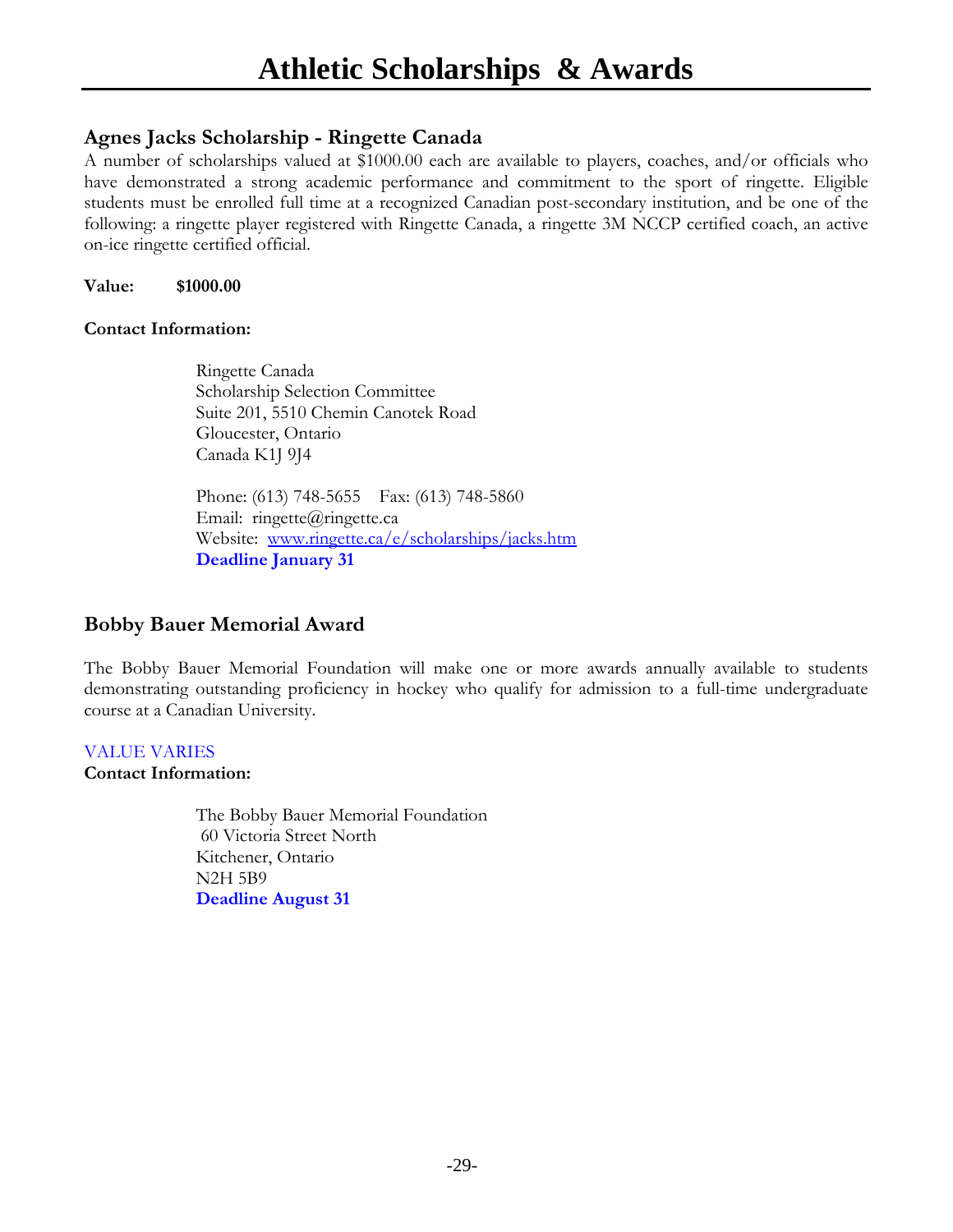#### **Mary Ellen Driscoll Scholarship**

One awarded valued at \$1000.00 is available to a female golfer from New Brunswick in commemoration of Mary Ellen Driscoll's achievements and successes in golf. Applicants can be undergraduate or graduate students, and the scholarship is for the use at the University of the winner's choice.

**Value: \$1000.00** 

#### **Contact Information:**

Canadian Golf Foundation Suite 1 - 1333 Dorval Drive Oakville, ON L6M 4X7 Phone: 1-800-263-0009 905-849-9700 E-mail:  $cgf@rcga.org$ **Deadline June 30** 

#### **Petro-Canada Olympic Torch Scholarship**

A program designed to encourage young Canadians to Balance their pursuit of athletic excellence with their educational goals. The program consists of two parts: tuition support of \$1500.00 per annum for studentathletes attending a recognized Canadian education institution, and funding for athlete development opportunities up to \$1000.00 that may be awarded to tuition support recipients, provided it is in partnership with your club, PSO, NSF, National Sport Centre, or other accredited institution. Applicant must be a Canadian citizen, a member of a Canadian National Team in a Pan American, Paralympic, winter and/or summer Olympic event, and not receiving AAP carding with tuition support, and be attending a Canadian high school, university, college, and/or recognized educational institution.

#### **Value: \$1500.00 +**

#### **Contact Information:**

Petro-Canada Olympic Torch Scholarship Fund c/o Canadian Olympic Committee 85 Albert Street, 14th floor Ottawa, Ontario K1P 6NA Phone: (613) 244-2020 Fax: (613) 244-0169 Copywrite information – it is fine as long as it is for non-commercial use **Deadline May 1**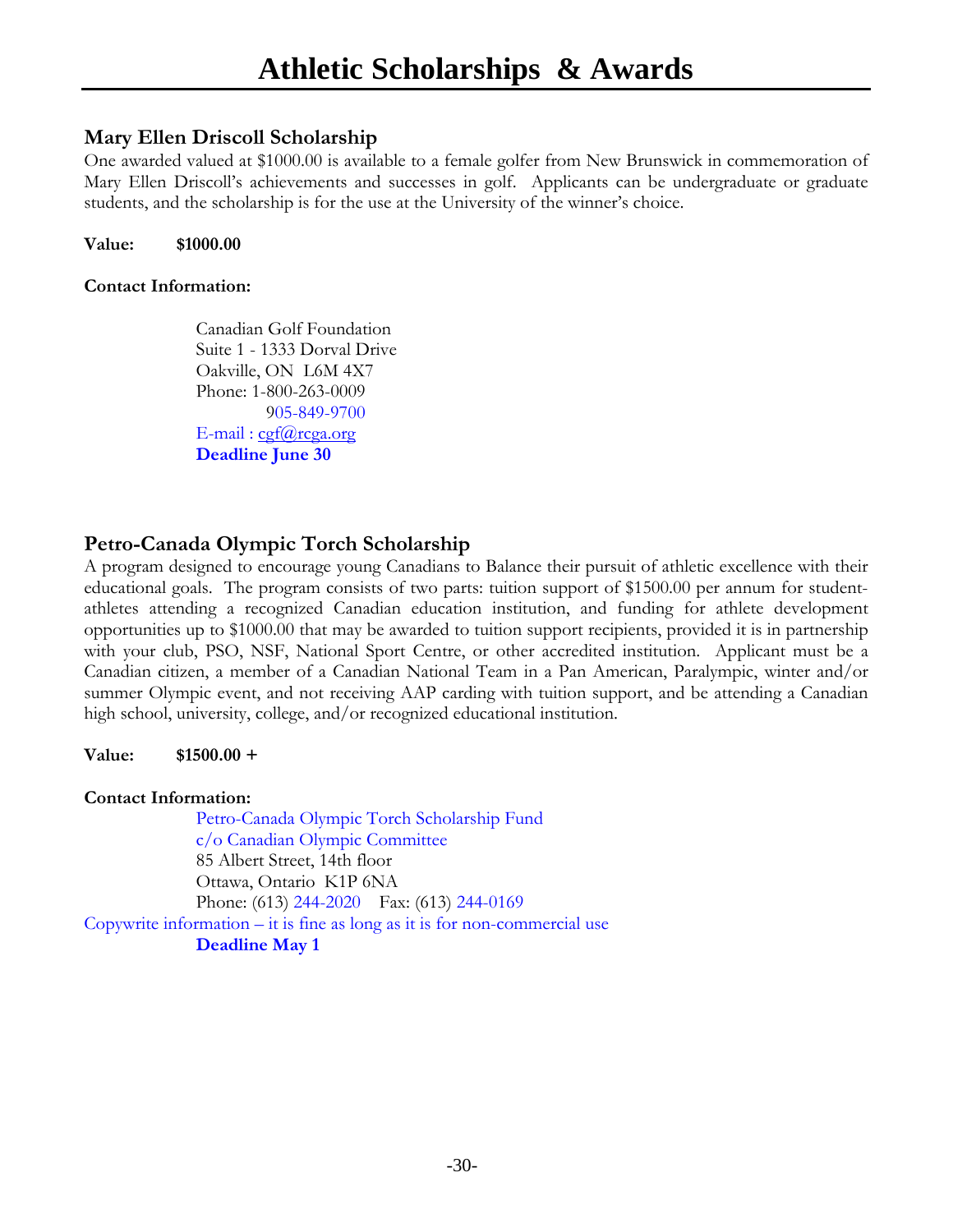#### **The John Patrick Sears Golf Scholarship Program**

Offered by the Canadian Golf Association and the New Brunswick Golf Association to students that are involved in amateur golf in Canada. It is granted for up to a maximum of four years of undergraduate study. Eligible students must maintain their amateur status as defined by the Royal Canadian Golf Association rules, have at least a 3.0 or 75% standing over two years or less of college or university, and have participation in extra-curricular and/or community activities. (the application is on the website)

#### **Value: 2 @ \$1000.00 Contact Information:**

Canadian Golf Foundation Suite 1-1333 Dorval Drive Oakville, Ontario L6M 4X7 Phone: (905) 849-9700 or Toll Free at 1-800-263-000 Email: cgf@rcga.org Website : www.nbga.nb.ca/main/index.html **Deadline August**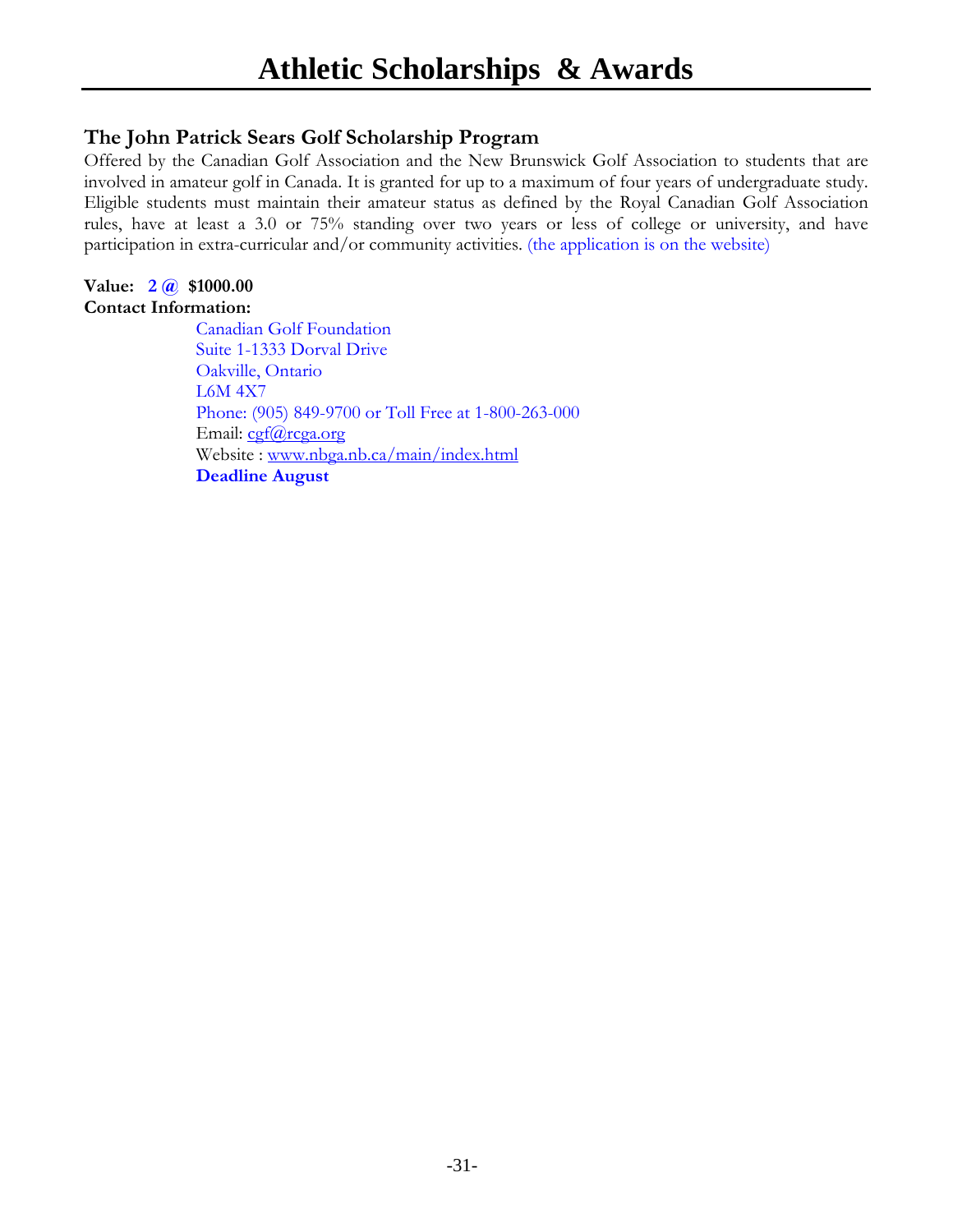#### **American Dental Hygienists Association Scholarship**

Awarded to minority students enrolled in certificate, associate or bachelor's degree dental hygiene programs, with at least a 3.0 grade point average, and financial need. Revised application available January  $1<sup>st</sup>$  of each year

**Value: Up to \$1500.00** 

#### **Contact Information:**

American Dental Hygienists' Association 444 N. Michigan Ave., Suite 3400 Chicago, IL 60611 Phone: 1-800-735-4916 www.adha.org/insitute/Scholarship/eligibility.htm **Deadline May 1** 

#### **American Library Association Spectrum Initiative Scholarship**

**Value: \$6500.00** 

#### **Contact Information:**

American Library Association 50 E. Huron Street Chicago, IL 60611

Email: scholarships@ala.org Web site: www.ala.org/spectrum/ Toll free number is 1-800-545-2433 ext 4476 **Deadline March 1** 

#### **Bell Labs Graduate Research Fellowship Program**

Offered by Lucent Technologies to minority graduate students who are working towards Ph.D. programs in the following disciplines: engineering, chemistry, physics, statistics, computer science, information science. The program is primarily directed to graduating college seniors, but applications from first-year graduate students will be considered. Ten (10) fellowships are awarded each year. Must be in an American accredited institution.

#### **Contact Information:**

Lucent Technologies Foundation 600 Mountain Ave. Murray Hill, NJ 07974-0636 908 582-8500 e-mail coopgraduate@lucent.com http://www.lucent.com/social/blgrfp/index.html **Deadline January 14**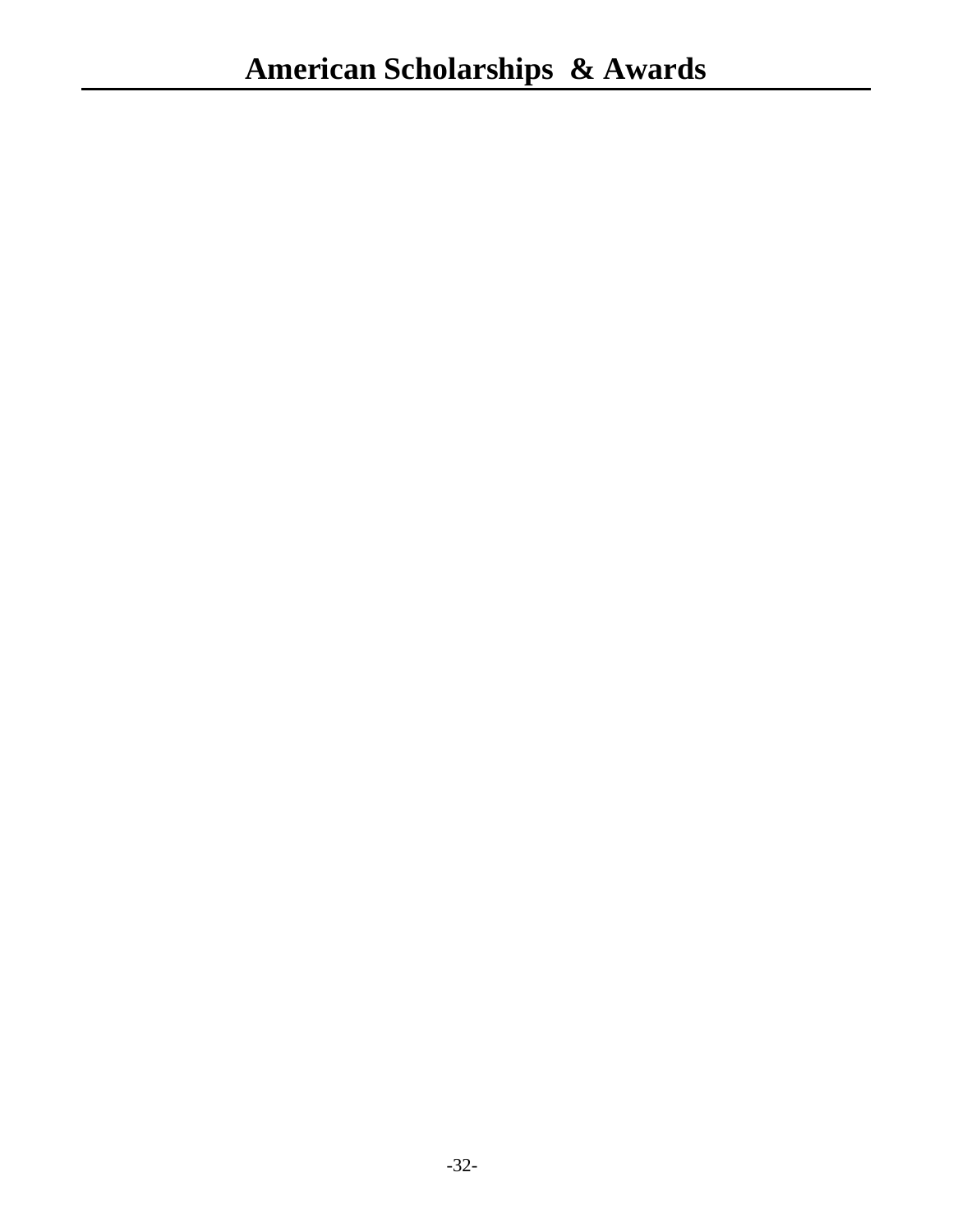#### **Culturally Diverse Undergraduate Fellowship**

The Environmental Protection Agency offers a wide variety of scholarships to students pursuing environmental careers including scholarships for culturally diverse full-time undergraduates at historically Black colleges and universities. Applicants must apply two years before receiving a bachelor of science degree and have at least a 3.0 grade point average.

**Value: Full tuition and fees Monthly stipend Summer internship after first year.**

#### **Contact Information:**

Environmental Protection Agency Environmental Sciences Research Division Mail Stop 8723R 401 M St., S.W. Washington D.C. 20460 e-mail Steve.Michener@ttemi.com http://www.epa.gov/enviroed/students.html phone # 1-800-358-8769 (it is a recording)

#### **Radio Television News Directors Association Scholarships**

**The Ed Bradley Scholarship**, is in honour of the 60 Minutes correspondent at CBS News bureau chief and correspondent, who was once a teacher and made a switch to journalism. Bradley spoke of introducing deserving minority students to the communications career field and endowed this annual award. **Value \$1000.00** 

**The Ken Kashiwahara Scholarship**, the retired ABC News bureau chief and correspondent, developed this annual award in 1998 for aspiring minority journalists.

#### **Value \$2500.00**

**The Carole Simpson Scholarship**, the ABC News senior correspondent, created this annual award to encourage and help minority students overcome hurdles along their career path. **Value \$2000.00 - \$10000.00** 

#### **Contact Information:**

See website www.rtnda.org/asfi/scholarships/minority.shtml for more information application is online. Complete applications must be postmarked by may 9, 2005 Contact: Karen Jackson-Bullitt, Manager, Education Programs Phone: (202) 467-5218 email: karenb@rtnda.org Address: 1600 K Street, NW Suite 700 Washington DC, 20006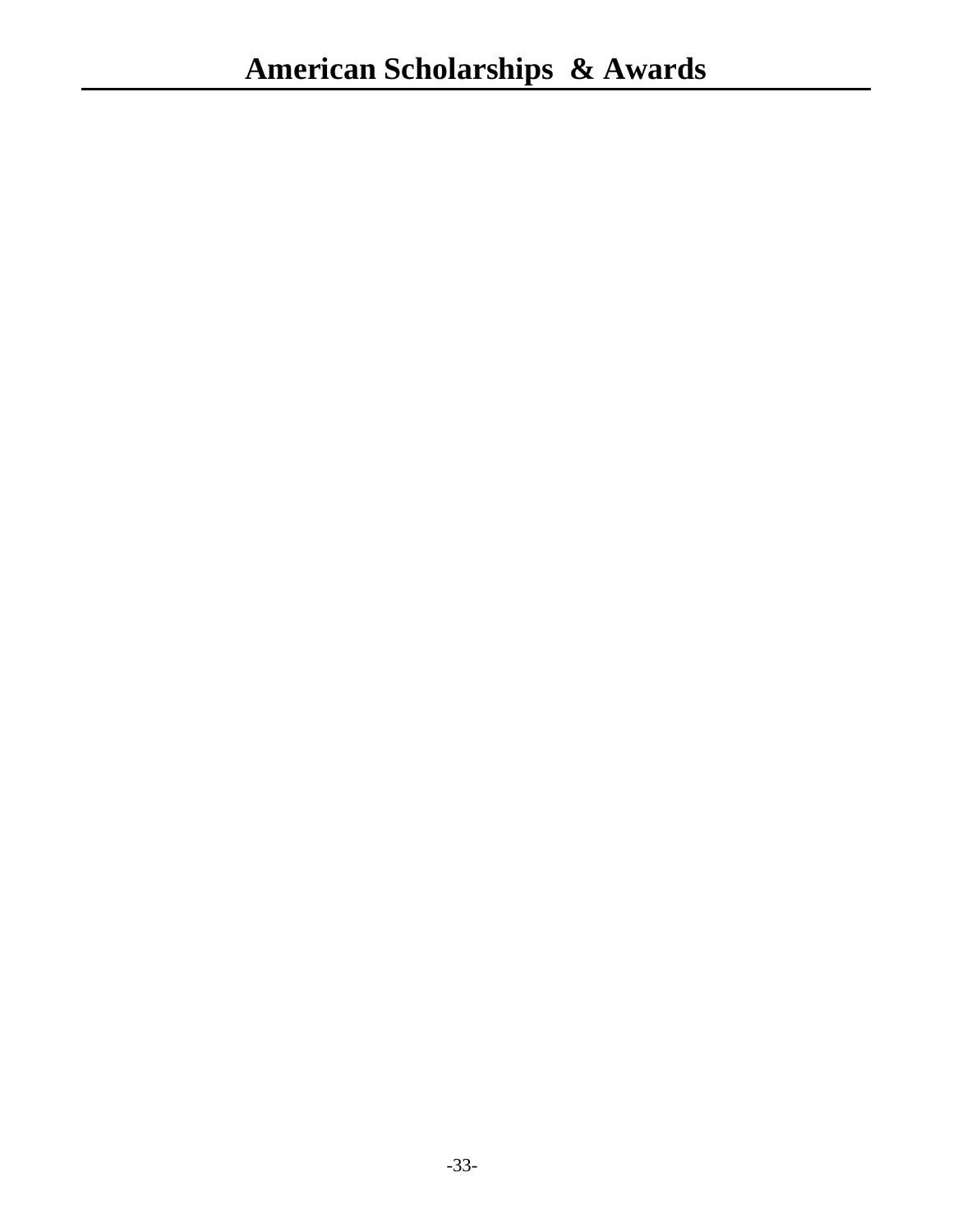### **Ethnic Minority Fellowship Program (EMFP)**

Clinical Research Pre-Doctoral Fellowship

Offered by the American Nurses Association to students who have a master's degree in psychology/mental health and will begin full-time study leading to a doctorial degree in nursing or to students who are in a doctoral nursing program. A pay back provision accompanies the fellowship, which requires recipients of the clinical award to engage in biomedical or behavioral research or teaching project. **Contact Information:** 

> The American Nurses Association SAMHSA Minority Fellowship Program 8515 Georgia Avenue, Suite 400 Silver Springs, MD 20910-3492 Phone 301 628-5247 Fax 301 628 5349 For more information see web site : http://www.nursingworld.org/emfp/fellowships/pre.htm Application on emfp.org E-mail jjackson@ana.org **Deadline March 1**

#### **General Hospital #2 Nurses Alumnae Scholarship Fund AKA Truman Medical Center Nurses Alumnae**

Open to any Black student enrolled in a registered nursing program at any accredited school of nursing in the USA. Apply in writing, consideration given to financial need, application.

**Value: \$500.00**

#### **Contact Information:**

General Hospital #2 Nurses Alumnae P.O. Box 413657 Kansas City MO 64141 Website: www.minoritynurse.com/financial/scholarships.htm **Deadline March 31**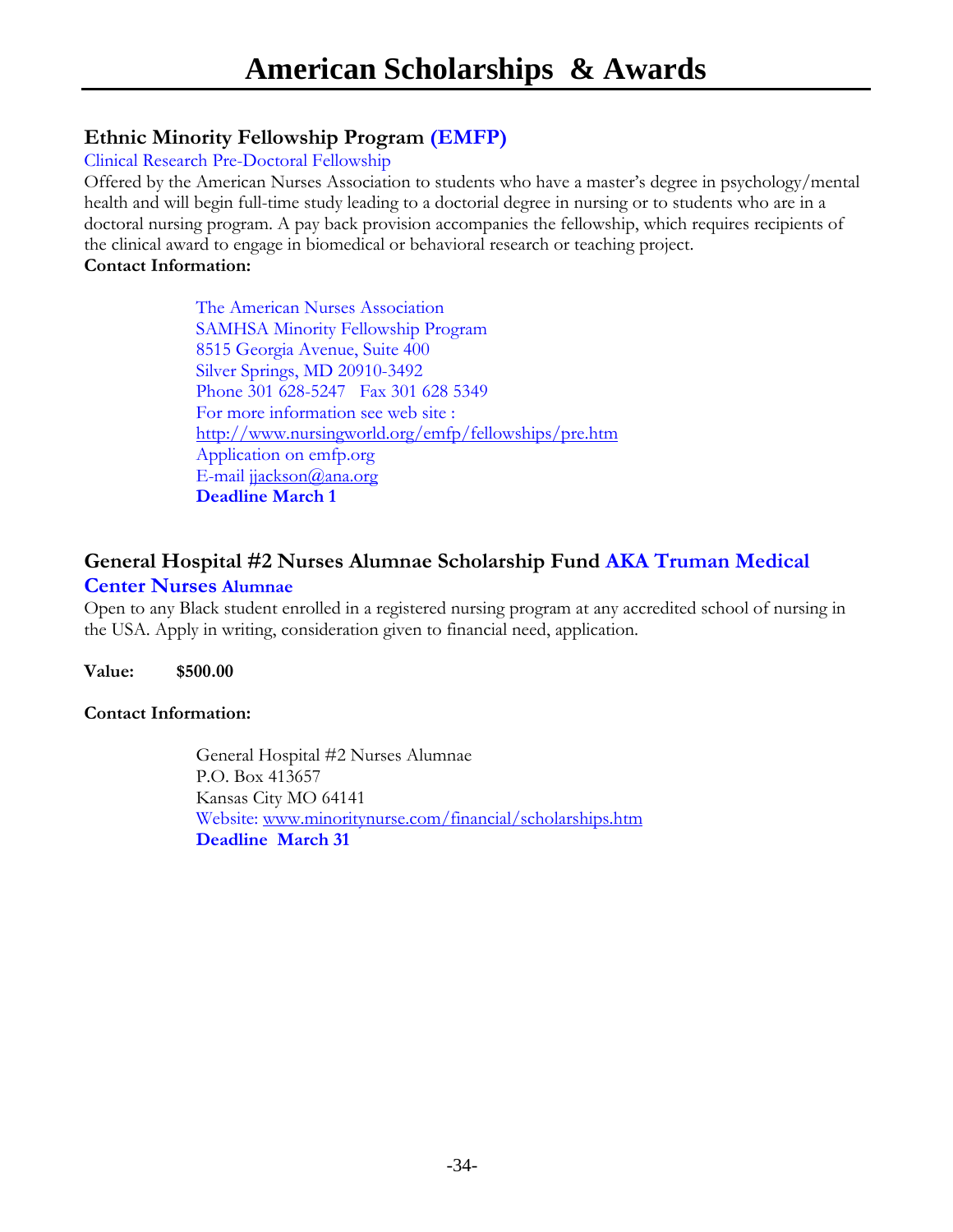#### **Graduate Research Program for Women**

Offered by Lucent Technologies to female minority graduate students who are working towards Ph.D. programs in the following disciplines: engineering, chemistry, physics, statistics, computer science, information science. The program is primarily directed to graduating college seniors, but applications from first-year graduate students will be considered. Ten (10) fellowships are awarded each year.

#### **Value: Full tuition Renewable \$13200.00 stipend for summer internship**

#### **Contact Information:**

Lucent Technologies Foundation 600 Mountain Ave. Room 6F4 Murray Hill, NJ 07974-0636 908 582-8500

Http://www.lucent.com/social/blgrfp/index.html **Same info as Bell Labs graduate research fellowship program** 

#### **LITA/LSSI and LITA/OCLC Minority Scholarships**

Offered by the American Library Association to assist minority students interested in entering an ALA accredited master's degree program, with an emphasis on library automation. Factors considered: academic leadership, outstanding service, commitment to a career in library automation and information technology, and prior activity and experience in those fields. Open to Canadian and American students who are members of principle minority groups (African-American, American-Indian or Alaskan Native, Asian or Pacific Islander, or Hispanic).

#### **Value: \$2500.00 - \$3000.00**

#### **Contact Information:**

American Library Association 50 E. Huron Street Chicago, IL 60611 Email: lita@ala.org Web site: www.ala.org/ala/lita/litaresources/litascholarships/litascholarships.htm **Deadline March 1**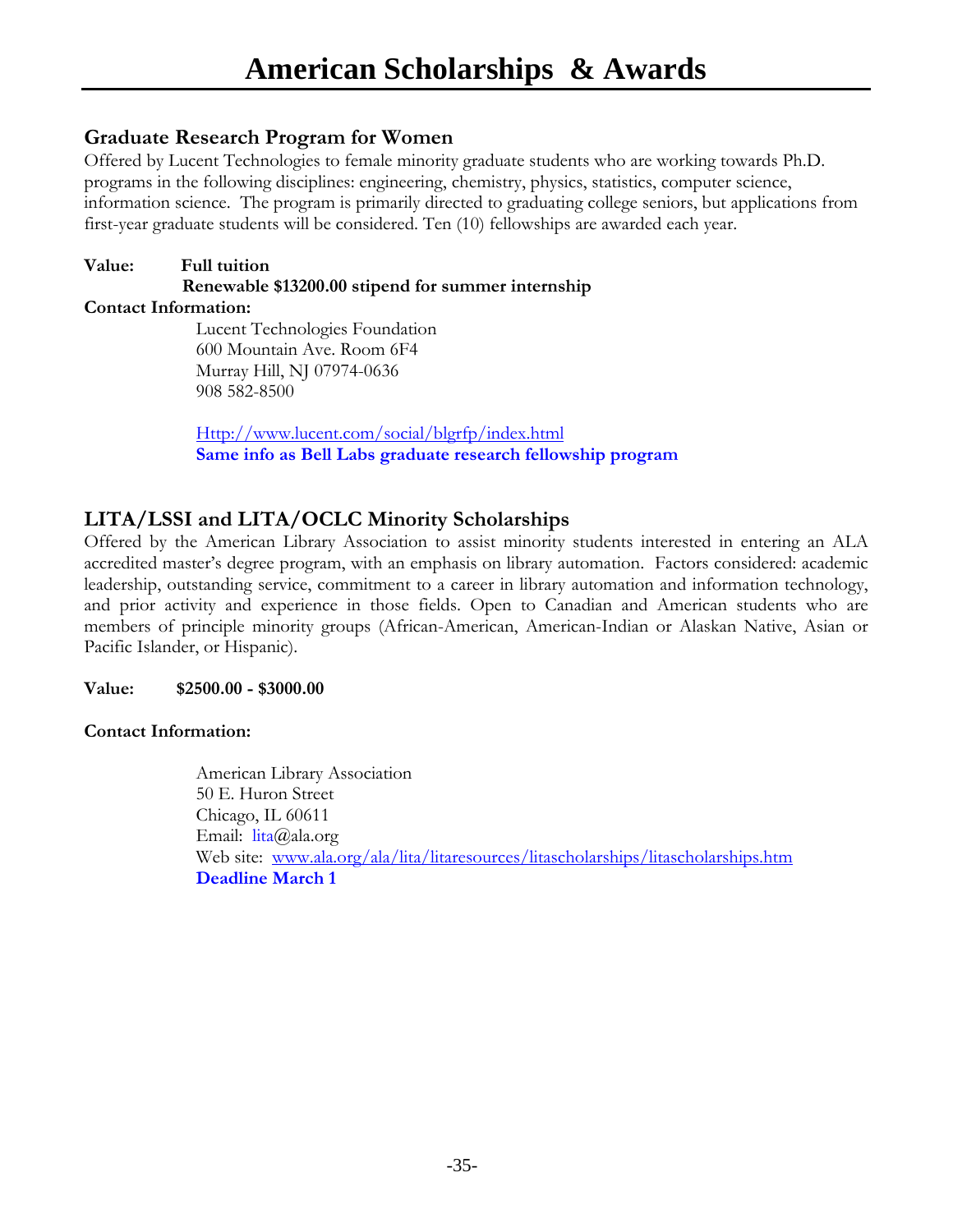#### **M. Elizabeth Carnegie and Estelle Massey Osborne Scholarship**

Offered by Nurses' Education Funds Inc. to any nurse pursuing a full-time master's degree or full/part-time doctoral degree program. Candidates must attend a National League for nursing program, be a member of a professional nursing association. GRE or MAT scores are required.

#### **Value: \$2500.00 - \$10000.00**

#### **Contact Information:**

Nurses' Educational Funds Inc. 304 Park Avenue South 11th floor New York NY 10010 Phone: (212) 590-2443 Fax: (212) 590-2446 Website: www.n-e-f.org e-mail info@n-e-f.org **Deadline March 1** 

#### **National Association of Black Journalists Scholarship**

The scholarship is awarded to Black undergraduate or graduate students planning to major in journalism, who have at least a 2.5 grade point average who are attending an accredited 4 year university. Previous winners are not eligible, must be members of NABJ before the grants are awarded, recipients will participate in NABJ mentor program

**Value: 2@ \$2500.00** 

#### **Contact Information:**

NABJ University of Maryland Phone: (301) 445-7100 8701-A .Adelphi Road e-mail nabj@nabj.org Adelphi, MD 207871716

Website: www.nabj.org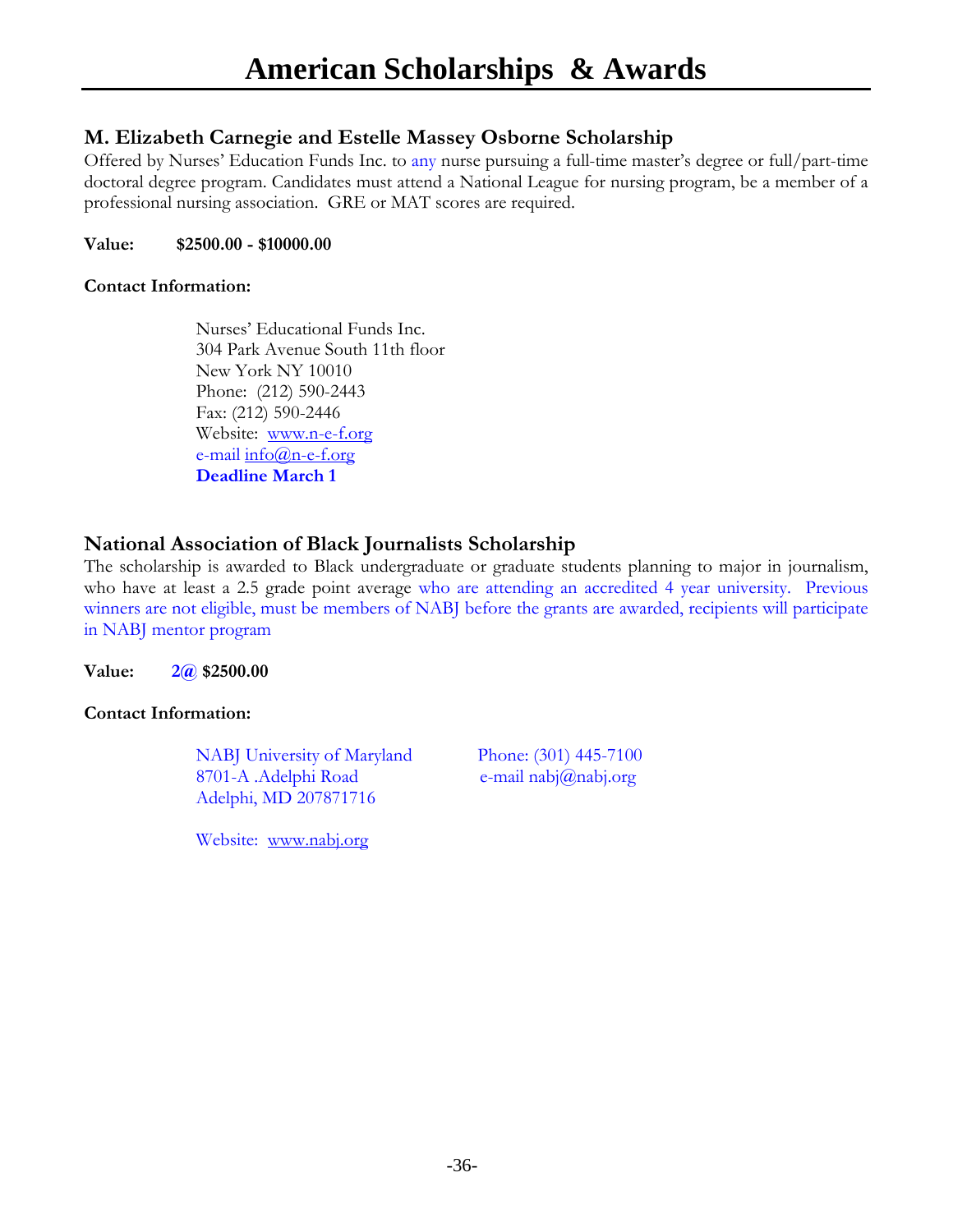#### **National Black Nurses Association Scholarship**

Awarded to students currently enrolled in a nursing program and in good scholastic standing. Applicants must also be members of the National Black Nurses Association and of a local NBNA chapter if one exists in their area. Participation in student nursing activities and involvement in the Black community are weighed heavily. Applications must be postmarked by April 15<sup>th</sup> of each year. Must have at least 1 full year of school remaining

**Value: Up to \$2000** 

#### **Contact Information:**

 National Black Nurses Associating, Inc. 8630 Fenton Street, Suite 330 Silverspring, MD 20910-3803 e-mail: NBNA@erols.com Phone : (301) 589-3200 Web site: www.nbna.org/scholarship.htm Application is online **Deadline April 15th** 

#### **National Collegiate Athletic Association for Ethnic Minorities**

Sixteen scholarships offered to ethnic minority college graduates who will be entering into the first year of their initial postgraduate studies. The applicant must be seeking admission or have been accepted into a sports administration or related program that will assist the applicant obtain a career in intercollegiate athletics (athletics administrator, coach, athletic trainer or other career that provides direct service to intercollegiate athletics. The NCAA also provides paid twelve month long internship positions to ethnic minority students upon graduation.

#### **Value: \$6000.00**

#### **Contact Information:**

National Collegiate Athletic Association P.O. Box 6222 Indianapolis, Indiana 46206-6222 Phone: (317) 917-6222 Staff contact: Arthur Hightower ahightower@ncaa.org

Website:

www1.ncaa.org/membership/ed\_outreach/prof\_development/minoritywomens\_scholarships.html (online applications for 2005-2006)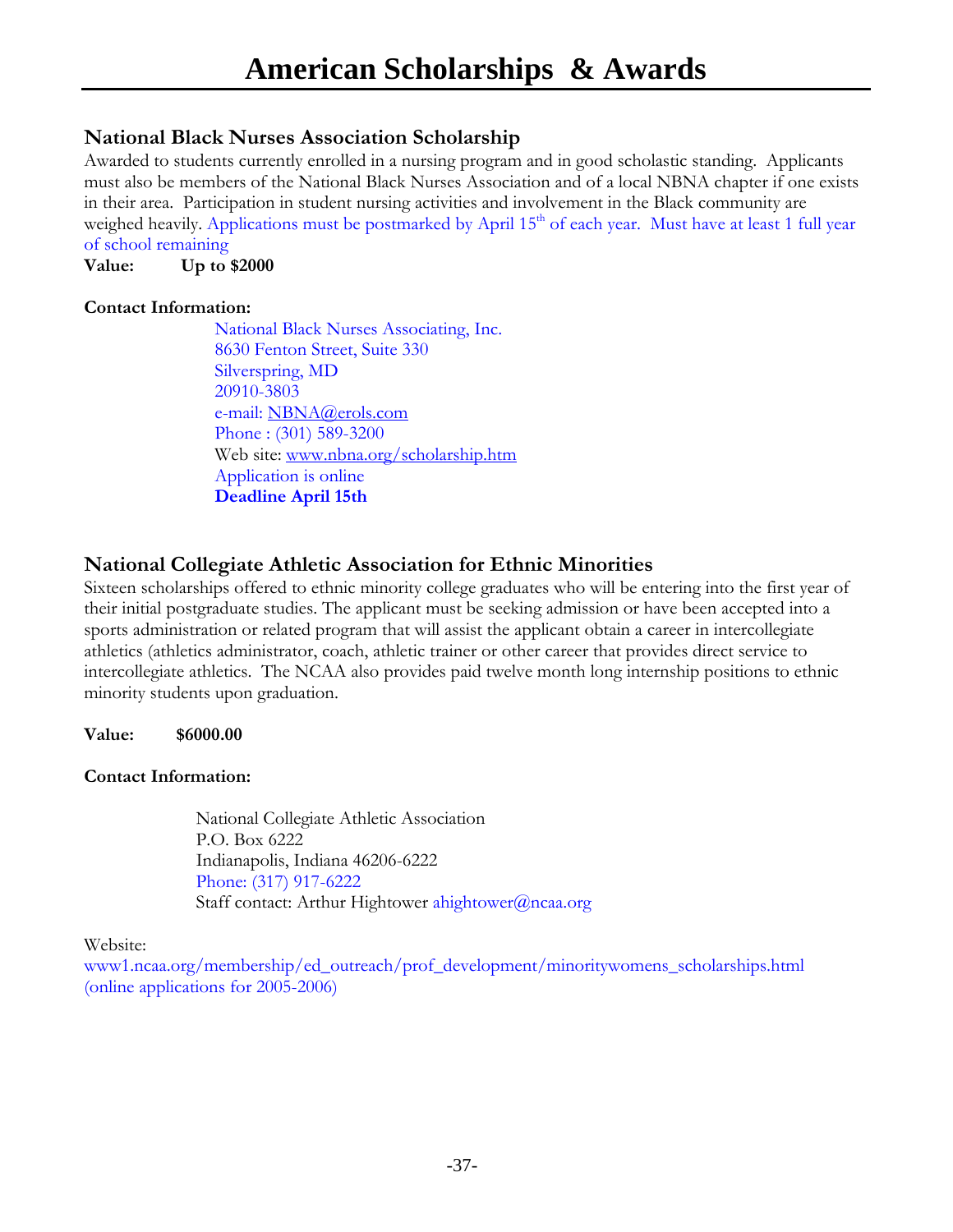#### **The National Scholarship Trust Fund of the Graphic Arts (Formerly called) Now called Print Graphics Scholarship Foundation (PGSF)**

Awarded to high school, undergraduate, and graduate students planning to pursue a career in graphic arts. Candidates must maintain at least a B averageApplications can be found at: http://www.gain.net/PIA\_GATF/PDF/pgsfapp.pdf

#### **Value: \$500.00 - \$1000.00 for high school students and undergraduates. \$1500.00 - \$3000.00 for graduate students.**

#### **Contact Information:**

American Address 200 Dear Run Road Sewickley, PA 15143 Phone: (412) 741-6860 (EXT. 309) 1800/910-GATF

Canadian Address Canadian Printing Industry Association, Fuller Building, Suite 906 75 Albert Street, Ottawa, On K1P 5E7 e-mail pgsf@piagatf.org **Deadline: high school March 1 and College April 1** 

#### **Smithsonian Institution Minority Internship**

Internships open to minority students for research and study at the Smithsonian or Cooper-Hewitt Museum of Design in New York City. Areas of study include design, architecture, art or museum studies. Internships are available to undergraduate and graduate students with an interest in African American History and culture and Blacks in the Americas (anacostia Museum internships)

#### **Value: \$250.00 - \$300.00 per week plus travel**

#### **Contact Information:**

Smithsonian Institution Office of Fellowships and Grants 955 L'Enfant Plaza Suite 7000 Washington DC 20560 e-mail : Interninfo@scems.si.edu website : www.si.edu/ofg/intern.htm http://intern.si.edu

**Applications are online. Deadlines for summer internships are February 15, Fall July 15, and spring October 15.**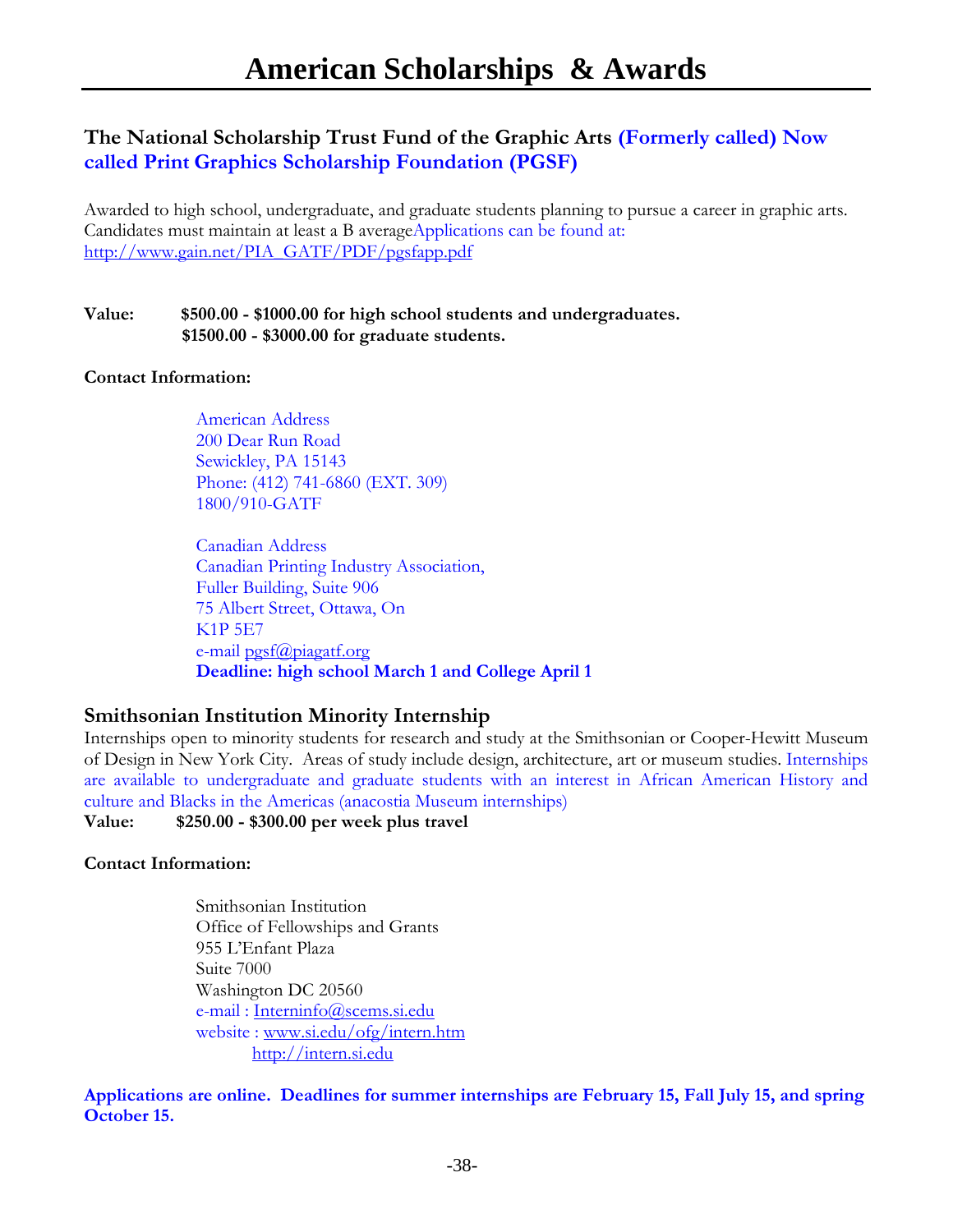#### **Canada's Energy Efficiency Awards - Student Competition**

The Student Competition recognizes a design or concept developed by an undergraduate university student or team of students enrolled in a Canadian college or university. The design or concept should improve the energy efficiency of equipment, systems, housing, transportation, or industrial manufacturing process. Winners receive a total of \$2000.00 along with a trophy. Entrants must be full-time undergraduate students. The project must have been developed to meet a scholastic requirement. The competition excludes work conducted during co-op work terms. Entrants must be nominated, either by themselves or another party.

#### **Value: \$2000.00**

#### **Contact Information:**

Canada's Energy Efficiency Awards Office of Energy Efficiency Natural Resources Canada 580 Booth Street, 18th floor Ottawa ON K1A 0E4 Phone: 1-866 333-3970 (toll free) 613 943-8058 (National Capital Region) Fax: 1-866 375-7453 Email: awards.prix@nrcan.gc.ca Website: energyawards.nrcan.gc.ca **Deadline: Late November** 

#### **Canadian Recreational Canoeing Association - Bill Mason Scholarship**

One annual scholarship valued at \$1000.00 to a worthy outdoor recreational or environmental studies student at a Canadian college or university. Applicants must be full-time undergraduate students with second year standing or higher, with a minimum academic standing of 75%, a demonstrated financial need, planning to pursue career related to outdoor education or environmental studies. Applicants must submit a brief (max 600 words) statement regarding their beliefs in reference to environment and outdoor education and how it pertains to the ethics of land and water, and a brief (max 100 words) one paragraph description of their knowledge of the late Bill Mason. Winners will have to submit a brief (600 words max) on the progress in their environmental insight during their first academic year. Recipients will be posted on-line and applicants notified no later than Nov. 10

#### **Value: \$1000.00**

#### **Contact Information:**

Bill Mason Memorial Scholarship Fund c/o Canadian Recreational Canoeing Association 446 Main St. West, P.O. Box 398 Merrickville ON K0G 1N0 Phone: (613) 269-2910 Toll Free: 1-888-252-6292 Fax: (613) 269-2908 Email: info@paddlingcanada.com Website: www.paddlingcanada.com/scholarship/ **Deadline September 30**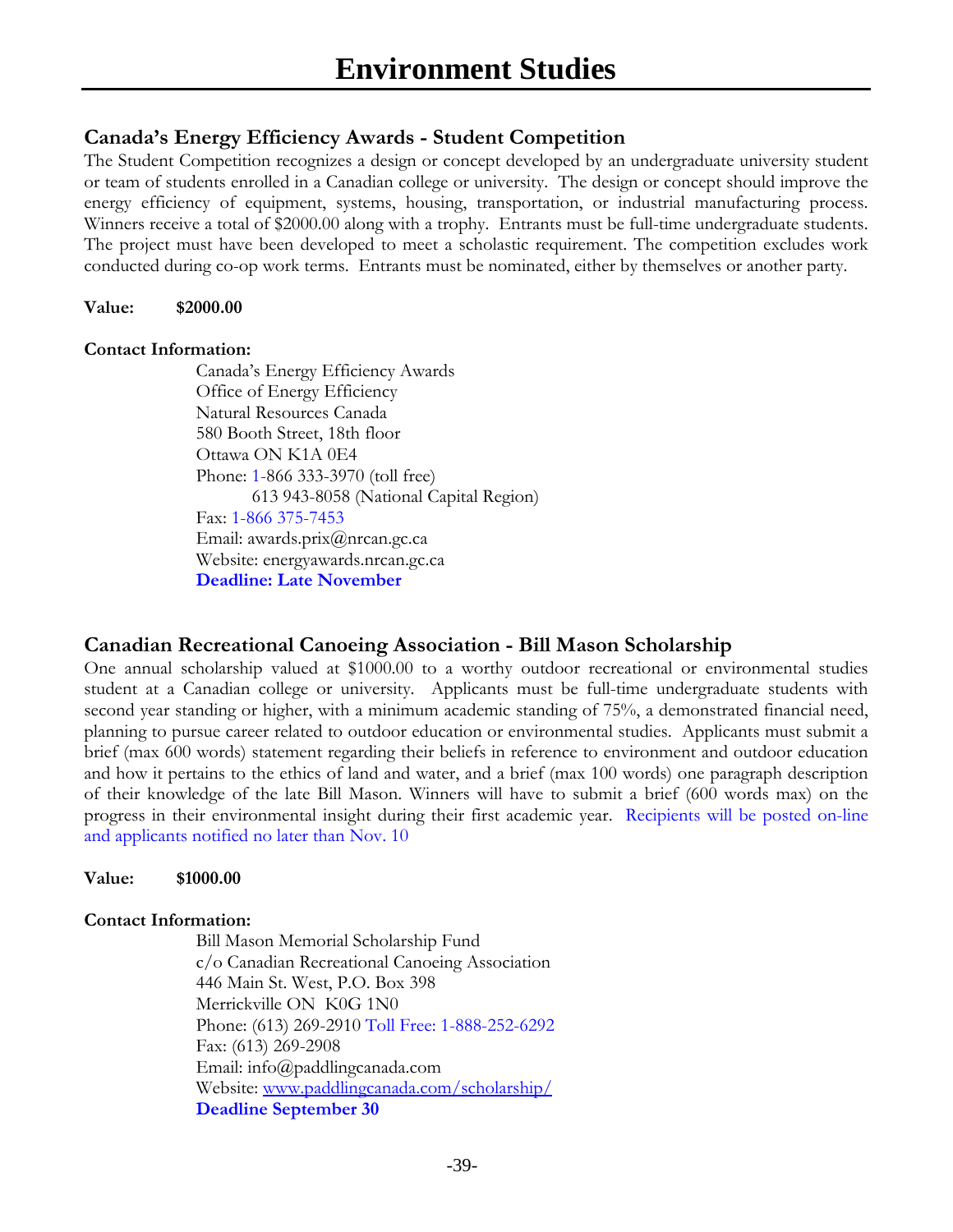#### **Charolais Youth Scholarship**

Scholarships available to post-secondary students enrolled in a field that will enhance agriculture. Applicants must be Canadian citizen.

#### **Contact Information:**

Canadian Charolais Association 2320 - 41 Avenue NE Calgary, Alberta T2E 6W8 Phone: (403) 250-9242 Fax: (403) 291-9324 Email: jbeck@charolais.com Website: www.charolais.com/youth.htm **Deadline October 1** 

### **Orville Erickson Memorial Scholarship Fund**

An Award valued up to \$3000.00 available to students attending a full time post-secondary degree program in the field of wildlife and conservation at a recognized Canadian institution. Applicants must be Canadian citizens or landed immigrants with the intent of working in Canada, and have a financial need. Application deadline is May 25. Application form on the website.

**Value: Up to \$3000.00** 

#### **Contact Information:**

Orville Erickson Memorial Scholarship Fund c/o Secretary Canadian Wildlife Federation 350 Michael Cowpland Drive Kanata, Ontario K2M 2W1 Phone: (613) 599-9594 Fax: (613) 271-9591 Email: jand@cwf-fcf.org Website: www.cwf-fcf.org **Deadline May 25**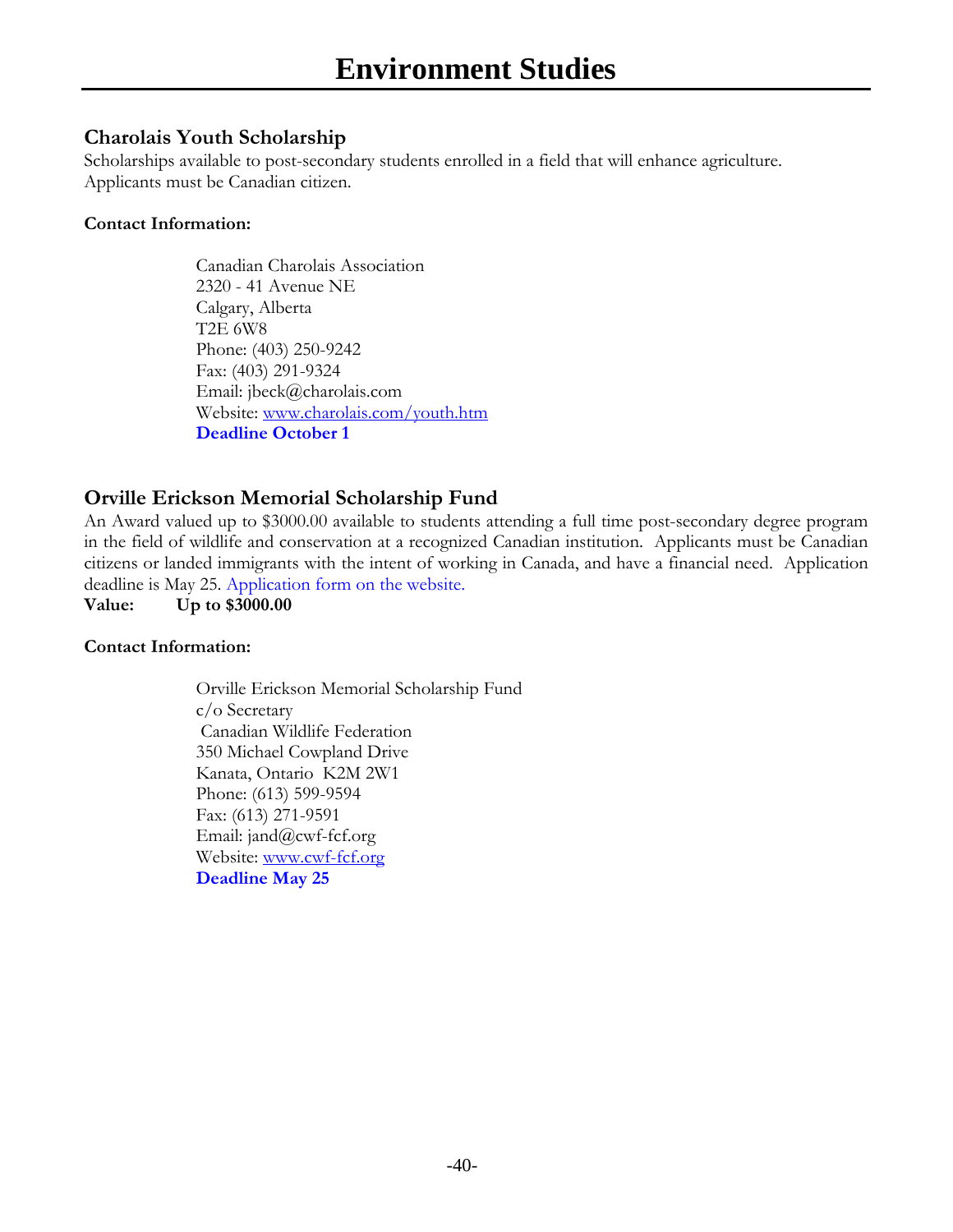#### **Solid Waste Association of North America**

A number of awards valued at \$500.00 available for students studying disciplines related to solid waste management and environmental protection. Academic performance and involvement in school and community activities are considered. Note that this scholarship is only available to students at post secondary institutions in British Colombia.

**Value: \$500.00** 

#### **Contact Information:**

SWANA Scholarship C/o GVRD Policy and Planning Department 4330 Kingsway Burnaby, BC V5H 4G4 Phone: (604) 436-6810 Fax: (604) 436-6811 Website: www.ecowaste.com/swanabc/scholar.htm E-mail: Mike.Stringer@gvrd.bc.ca **Deadline October 15**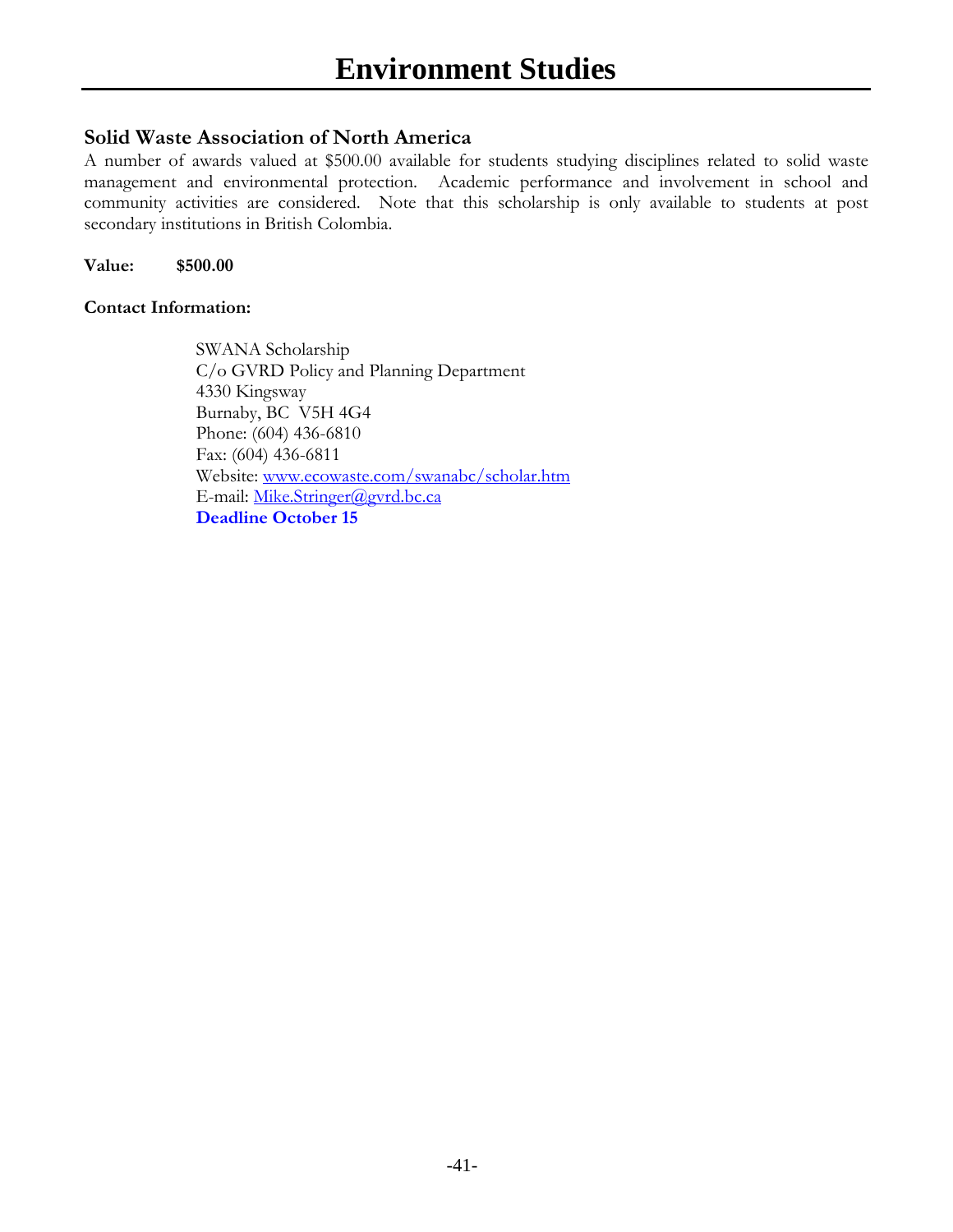## **Computer Science and Information Technology**

#### **Canadian Information Processing Society National Scholarships**

Two awards are available to recognize students for a combination of academic achievement, involvement in community, and contribution to the Canadian Information and Communications Technology (ICT) industry. One award at \$1500.00 is available to an applicant from a Canadian university or college. The second award, valued at \$2500 is available to applicants from CIPS-accredited college, university, or MIS degree programs. Applicants must be entering a full-time second, third, or fourth year computer science / information technology or MIS degree program at a Canadian post-secondary institution.

#### **Value: \$1500.00 - \$2500.00**

#### **Contact Information:**

 National Office CIPS Awards of Achievment 2800 Skymark Ave. Suite 402 Mississauga, ON L4W 5A6 E-mail: info@cips.ca Website: www.cips.ca/students/scholarships/#other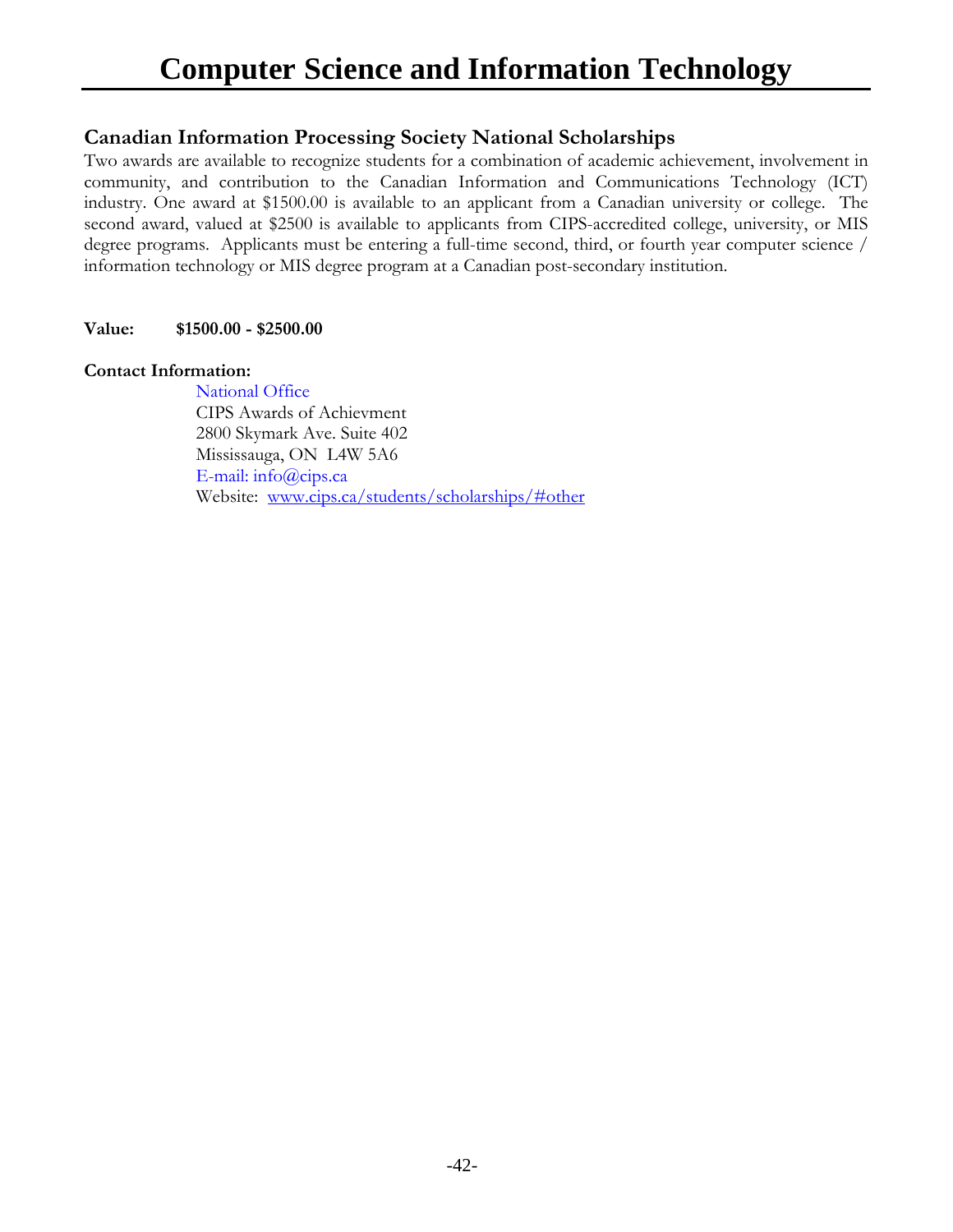#### **Ames W. Bourque Studentship in Northern Geography**

One scholarship valued at \$10000.00 awarded by the Association of Canadian Universities for Northern Studies for research on subjects relating to northern geographical research. Applicants are typically students in geography departments; however, consideration is given to students in related fields. Decisions are based on academic record, potential for development, and the applicant's interest in and commitment to advancing the knowledge, and appreciation of the geography of northern regions.

**Value: \$10000.00** 

#### **Contact Information:**

Association of Canadian Universities for Northern Studies 17 York Street, Suite 405 Ottawa, Ontario L4W 5A6

Phone: (613) 562-0515 Fax: (613) 562-0533 **Deadline January 31** 

### **Canadian Hydrographic Association (for Geography/GIS students)**

Awards valued at \$2000.00 for students entering into their second year of a program with geographic information systems, hydrography, cartography, or land survey components at any Canadian university or technical college. Application on website.

#### **Value: \$2000.00**

#### **Contact Information:**

Mr. Barry M. Lusk 4719 Amblewood Drive Victoria, BC V8Y 2S2

Phone: (250) 658-1836 Fax: (250) 658-2036 Email: luskbm@islandnet.com Website: www.hydrography.ca/NEWcha-home.html **Deadline June 30**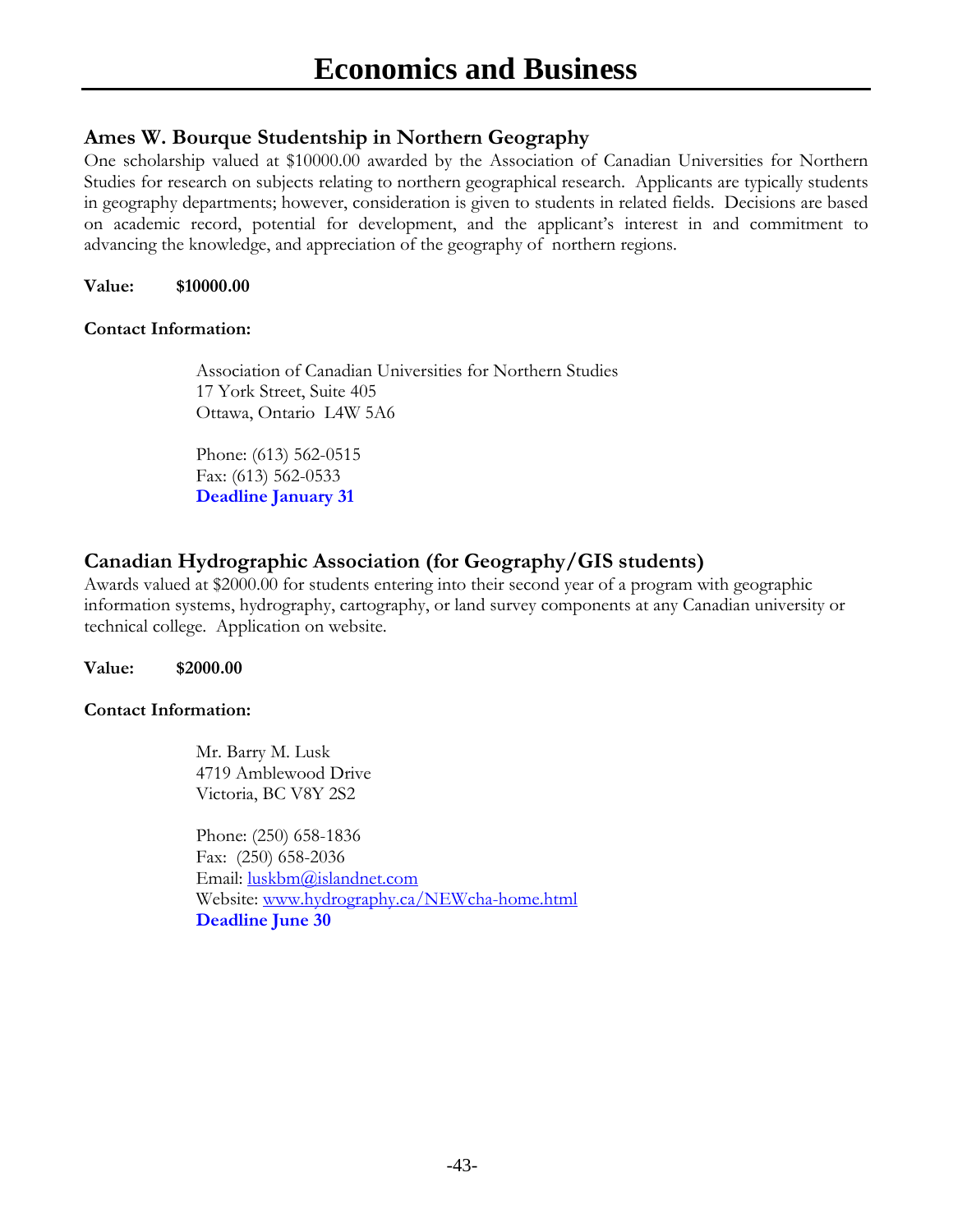#### **Sisam Forestry Award Council of the Faculty of Forestry, University of Toronto**

One award valued at \$1000.00 is granted for an article, written solely by the applicant, dealing with a forestry or forest-environment topic of public interest, e.g. Forest ecology, silviculture, wildlife management, forest protection, harvesting operations, parks, conservation or wood science. The article must have been published in either French or English, in a magazine, trade publication, or a daily or weekly newspaper (but not a student publication) at any time in the previous twelve months to the application deadline.

**Value: \$1000.00** 

#### **Contact Information:**

The Sisam Forestry Award Admission and Awards University of Toronto 315 Bloor Street West Toronto, ON M5S 1A3 Website: http://www.adm.utoronto.ca/awd/Notices/Sisam\_Forestry\_Award.htm **Deadline March 31** 

#### **Steve Bonk Scholarship for Urban Planning/Geography Students**

An award valued at \$500.00 available for students studying programs that will lead to a career associated with municipal water supply or wastewater. A 500-word essay of the applicant's interest, knowledge and future goals in the water/wastewater industry must be submitted along with the application. Applicants must be Canadian citizen or permanent resident who has successfully completed one year in a full-time post secondary program, and live or attending college or university in location that is a current CWWA municipal member.

#### **Value: \$500.00**

#### **Contact Information:**

CWWA - Steve Bonk Scholarship 20-5330 Canotek Road 2<sup>nd</sup> floor Ottawa, ON K1J 9C3 Phone: (613) 747-0524 Fax: (613) 747-0523 Email: admin@cwwa.ca Website: www.cwwa.ca/scholarship\_e.asp **Deadline June 1**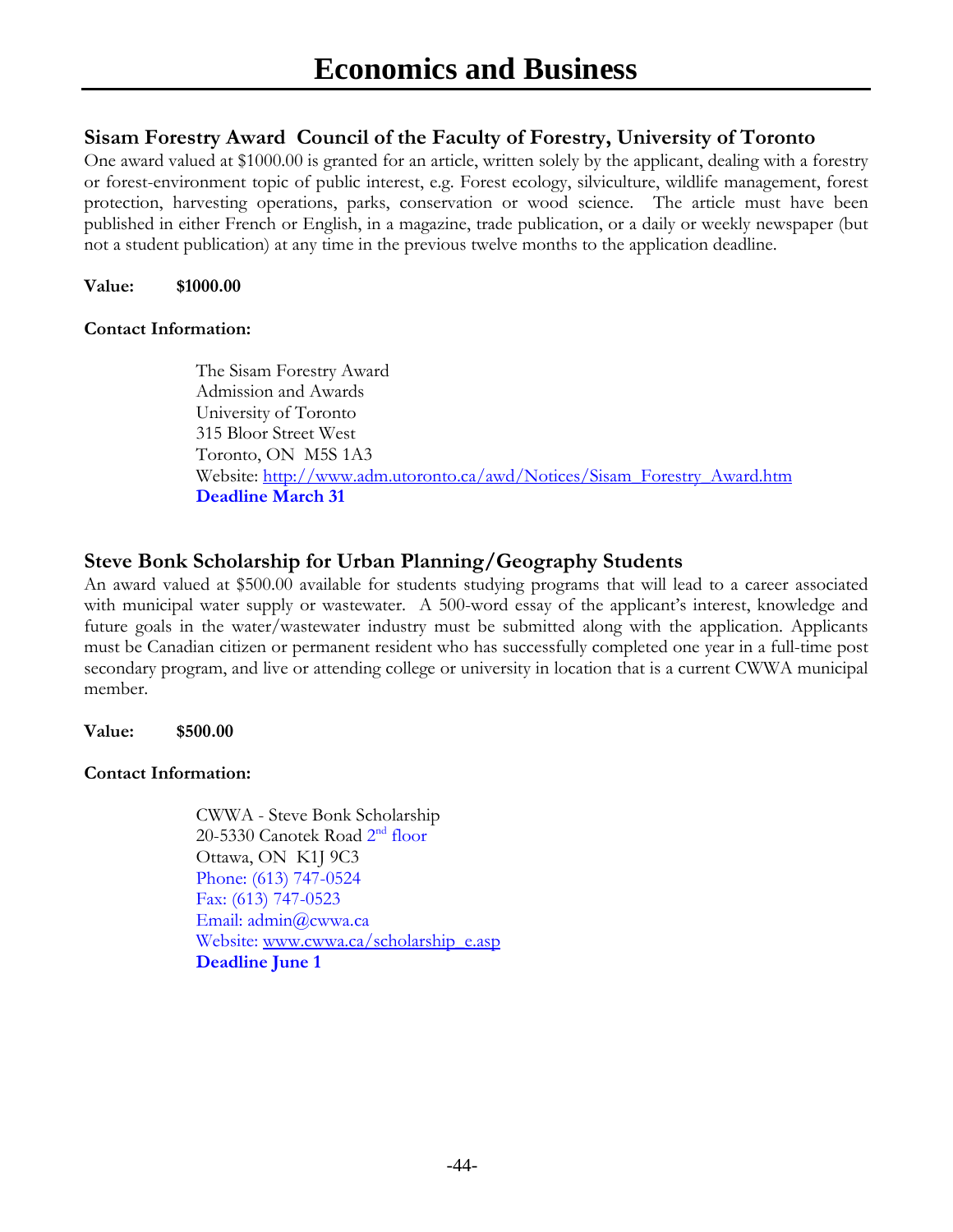#### **Export Development Canada (EDC) International Studies Scholarship**

17 scholarships valued at \$3000.00 available to undergraduate students pursuing studies in business or economics who are entering in their last one or two years of study. Award winners are also offered summer/co-op employment work term at EDC. Eligible candidates must be Canadian citizen or permanent residents, and be a full-time student enrolled in one of EDS's partner universities. Brochures can be picked up in the Awards Office in September. Students apply directly through the Awards Office.

**Value: \$3000.00** 

#### **Contact Information:**

Head Office Export Development Canada 151 O'Connor Ottawa, ON K1A 1K3 E-mail: eye.edu.ca Phone: (613) 598-2500 Fax: (613) 237-2690 Website: www.edc.ca/corpinfo/careers/eye/scholarships\_e.htm or www.edc.ca/youth (**links for application form and scholarship brochure are available on the 1st website in pdf format and application and deadlines are on the second website as well)** 

#### **George A. Nielsen Public Investor Scholarship**

A scholarship valued at \$5000 is available to an employee of local government or other public entity who is enrolled in or plans to enroll in an undergraduate or graduate program in public administration, finance, business administration, or related field. Eligible candidates must be employed for at least a year by a state/provincial, local government, or other public entity, and have a employers recommendation. **Value: \$5000.00** 

#### **Contact Information:**

Scholarship Committee Government Finance Officers Association 203 N. LaSalle St., Suite 2700 Chicago, IL 60601-1210 Phone: (312) 977-9700 Fax: (312) 977-4806 Website: www.gfoa.org/services/scholarships.shtml (applications are available online) **Deadline Mid February**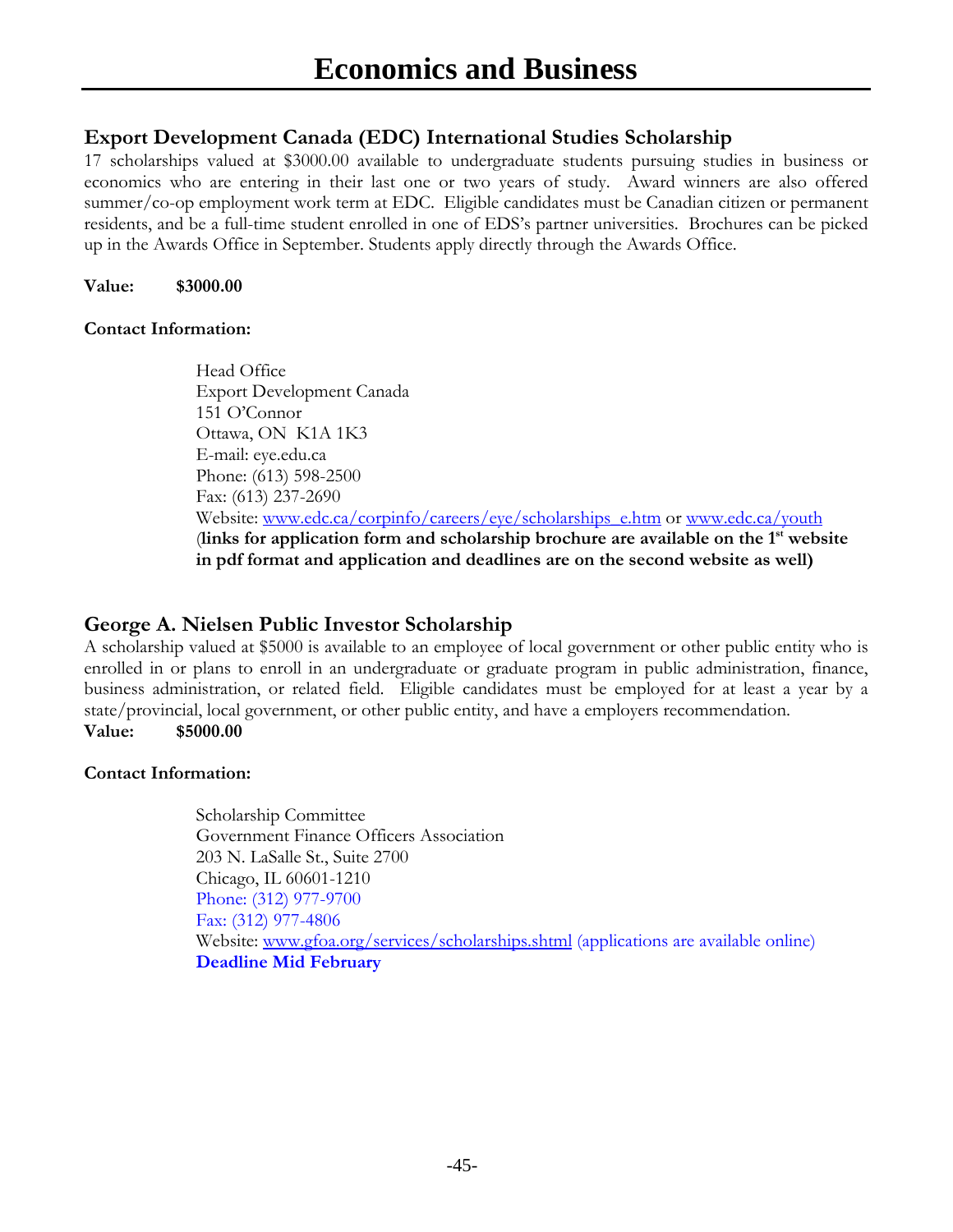#### **Minorities in Government Finance Scholarship**

An award valued at \$5000.00 available to a full-time or part-time upper-division undergraduate or graduate student of public administration, (governmental) accounting, finance, political science, economics, or business administration (with a specific focus on government or non-profit management). Eligible candidates will be a Canadian or United States citizen or permanent resident who is a member of one of the following groups (as defined by the U.S. Census Bureau): Black, Indian, Eskimo or Aleut, Asian or Pacific Islander, Hispanic. Also required is a recommendation from an academic advisor, department chair (undergraduate students) or dean of the graduate program (graduate students.

#### **Value: \$5000.00**

#### **Contact Information:**

Scholarship Committee Government Finance Officers Association 203 N. LaSalle St., Suite 2700 Chicago, IL 60601-1210 Phone: (312) 977-9700 Fax: (312) 977-4806 Website: www.gfoa.org/services/scholarships.shtml (applications are available online) **Deadline Mid February** 

#### **Frank L. Greathouse Government Accounting Scholarship**

An award valued at \$3500.00 is available to one or more senior undergraduate students enrolled in a fulltime program leading towards a career in government finance. Applicants must be full-time time students, Canadian or US citizens, and be recommended by an academic advisor or the chair of an accounting program.

#### **Value: \$3500.00**

#### **Contact Information:**

Scholarship Committee Government Finance Officers Association 203 N. LaSalle St., Suite 2700 Chicago, IL 60601-1210 Phone: (312) 977-9700 Fax: (312) 977-4806 Website: www.gfoa.org/services/scholarships.shtml (applications are available online)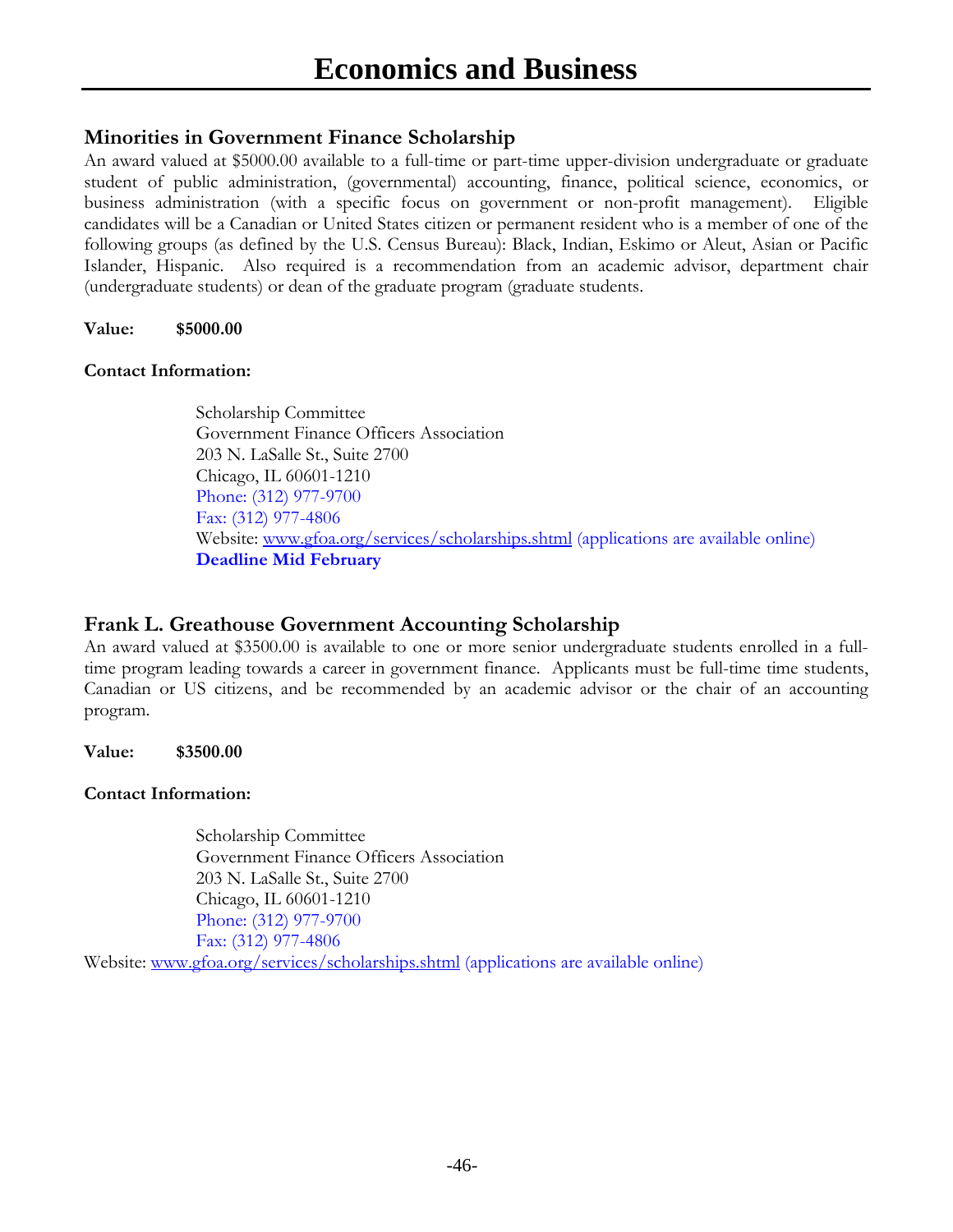#### **Al Hamilton Scholarship**

The Al Hamilton Scholarship is designed to assist a 2nd year African-Canadian journalism student at Centennial College who demonstrates a willingness and ability to effect social change.

#### **Value: \$500.00 to be applied to tuition fees**

#### **Contact Information:**

C/O Community Unity Alliance 5100Yonge Street, Lower Level Toronto, ON M2N V7 416-395-6475 **Deadline April** 

#### **The Alumni Media Scholarship**

This scholarship is available through the University of King's College in Halifax and is awarded to African-Canadian or Canadian-Aboriginal students who apply to the Bachelor of Journalism programme.

#### **Value: \$6,000**

#### **Contact Information:**

**Registrar's Services Office**  A&A Building University of King's College 6350 Coburg Road Halifax, NS B3H 2A1

#### **ATV Media Scholarship**

This scholarship is awarded by the University of King's College in Halifax to students who demonstrate an interest in television journalism. Preference is given to applicants who are Aboriginal Canadians or African-Canadians.

#### **Value: \$6,000**

#### **Contact Information:**

Registrar's Services Office A&A Building University of King's College 6350 Coburg Road Halifax, NS B3H 2A1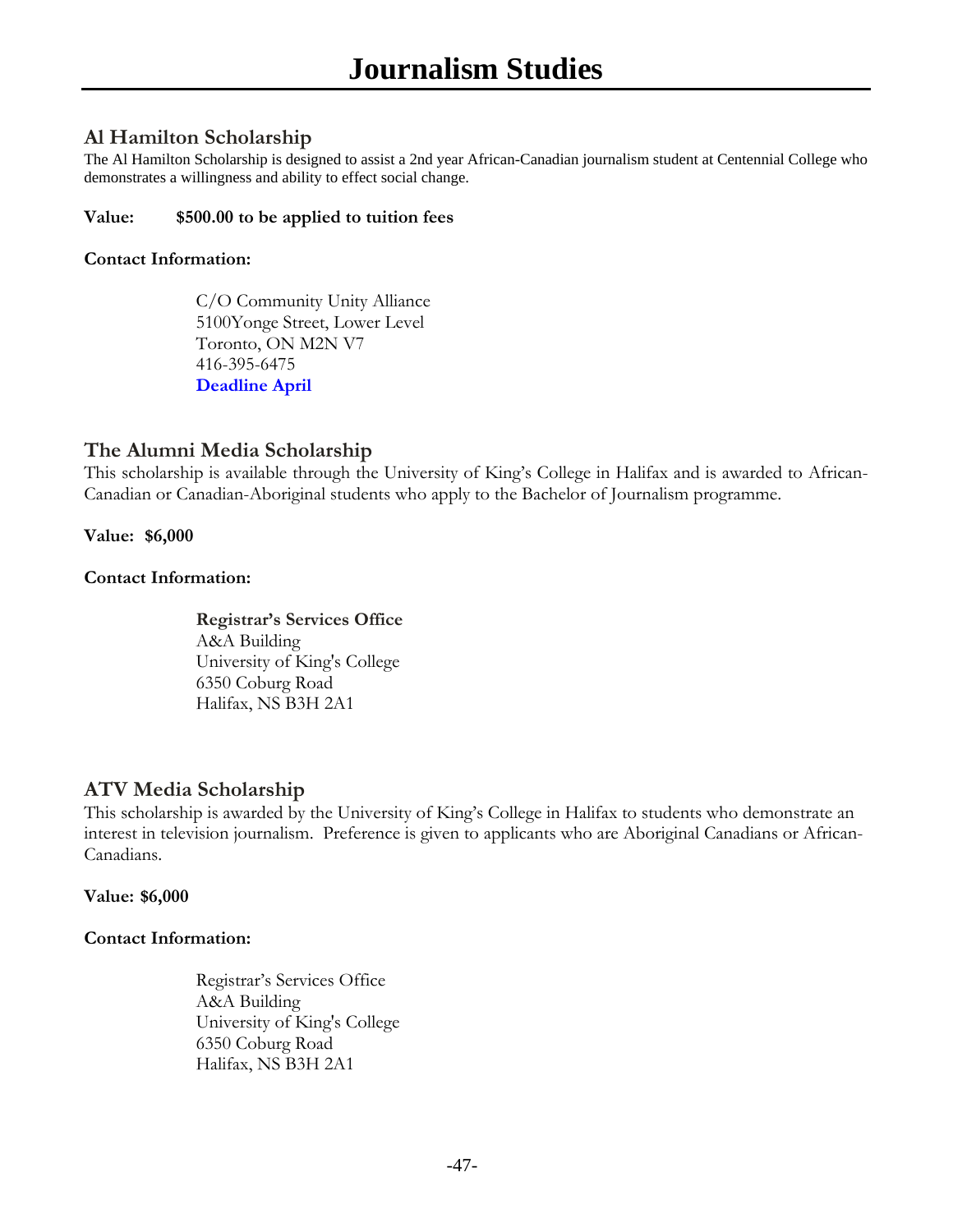#### **The Canadian Association of Black Journalists Journalism Scholarships**

The Canadian Association of Black Journalists is designed to increase representation of Black people in journalism and to encourage Black students to pursue careers in journalism. Two awards are available (one to a male and one to a female) to students who are enrolled in a journalism or radio/television arts program at a Canadian university or college, have a minimum cumulative B average based on the institution grading system and are of Black origin. The selection committee will also consider academic marks and community involvement.

#### **Value: Two awards of \$1,000 each.**

#### **Contact Information:**

You can download the application online then complete it and mail to: Canadian Association of Black Journalists Scholarship Selection Committee 42 Charles St. East Toronto, Ontario M4Y 1T4

E-mail: scholarships@cabj.ca Website: http://www.cabj.ca/scholarships.shtml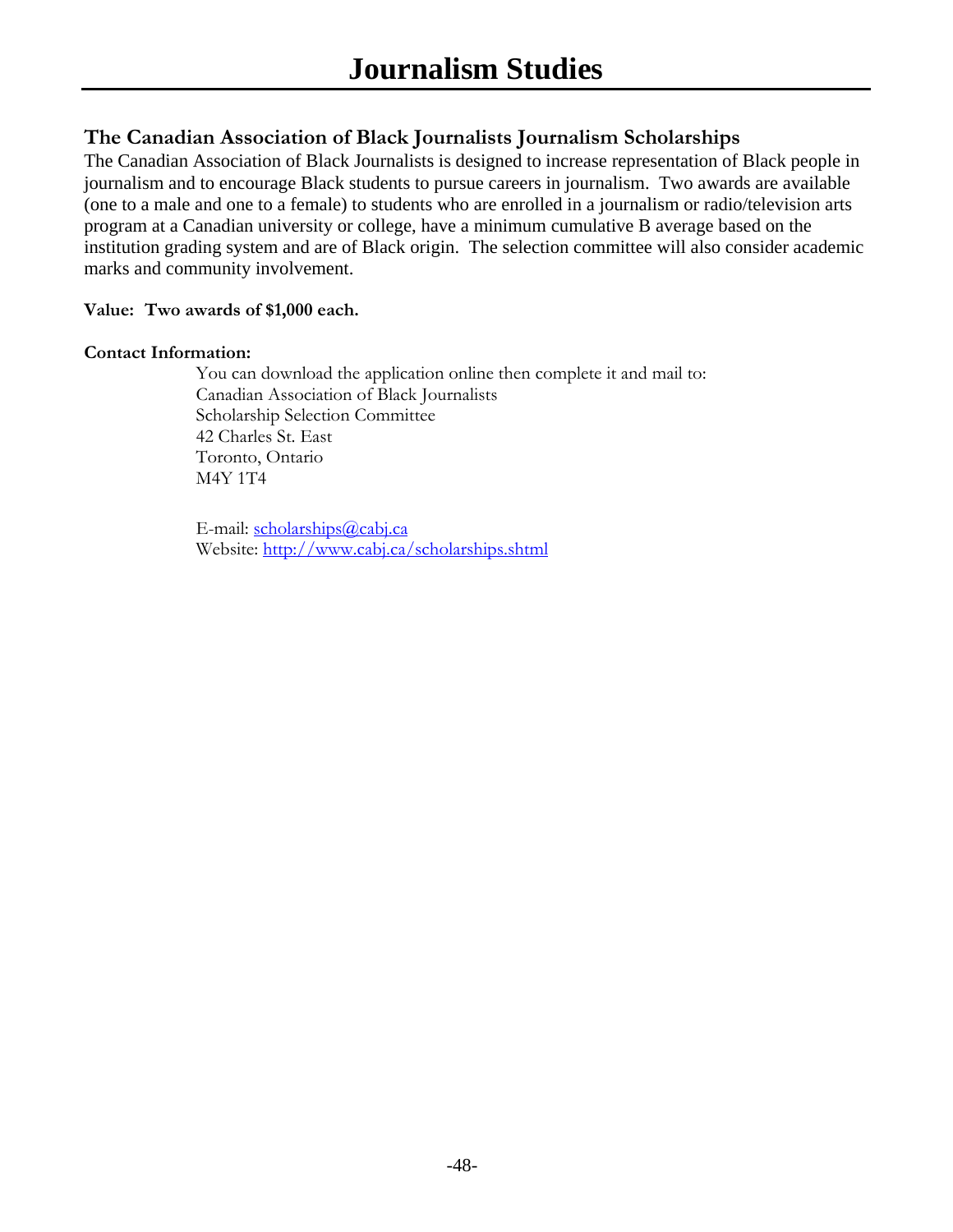#### **George Tanaka Memorial Scholarship Program**

\$2000 scholarship to eligible full-time students enrolled in an undergraduate architecture, landscape architecture, art or culture program.

Must be Canadian citizen or have permanent resident status for at least one year.

Completed at least first year of their degree program at one of the following universities: University of British Columbia, University of Guelph, McGill University or University of Toronto. Application by nomination

#### **Contact Information**

Canadian Awards Program http://www.aucc.ca Phone: 613-563-1236 e-mail: **awards@aucc.ca** 

**Deadline July**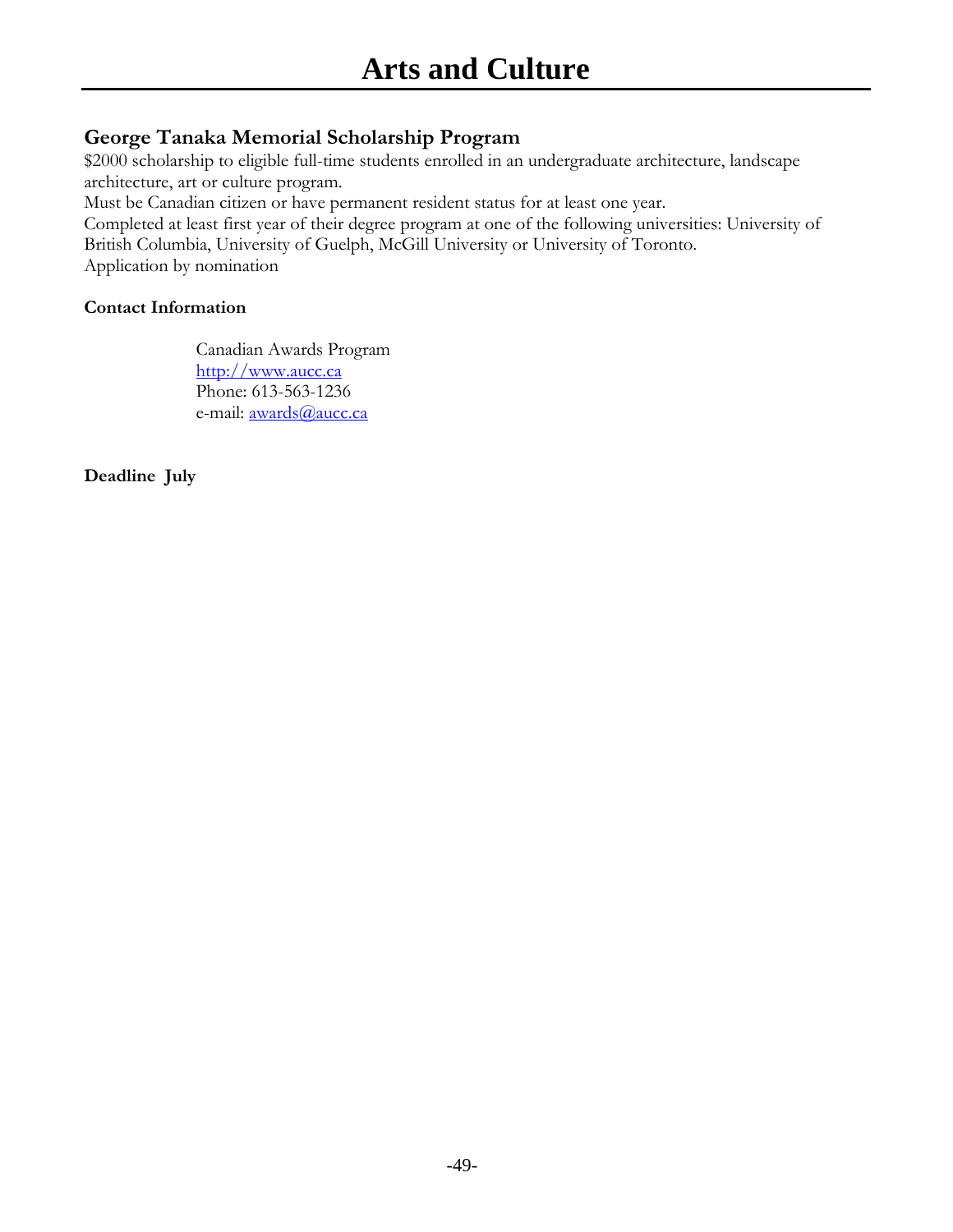### **Queen Elizabeth II Silver Jubilee Endowment Fund for Study in a Second Official Language Award**

Six scholarships valued at \$5000.00 plus travel costs available to students who wish to improve their proficiency in their second official language. Participants pursue full-time studies at another university that functions in the other official languages and in a milieu in which they are enrolled at their home university. Eligible students will be Canadian citizen or permanent resident enrolled in the second or third year of their first undergraduate degree program. Applications are by nomination by the candidate's university. One nomination is allowed per university. All disciplines except translation are eligible.

#### **Value: \$5000.00**

#### **Contact Information:**

Association of Universities and Colleges of Canada Canadian Awards Program 350 Albert Street, Suite 600 Ottawa, ON K1R 1B1 Phone: (613) 563-1236 Fax: (613) 563-9745 Email: awards@aucc.ca Website: www.aucc.ca/programs/scholarships/queene\_e.html

#### **Summer Language Bursary Program**

Gives students the opportunity to learn either English or French as a second language. The program grants bursaries to allow students to participate in five-week immersion courses in English or French at accredited universities. Students must be Canadian citizens or permanent residents who have completed at least grade 11 (or secondaire V in Quebec) and who have been enrolled as full-time students at least one semester during the academic year are eligible. Application deadline is February 15.

**Value: Varies** 

#### **Contact Information:**

Contact the Department of Canadian Heritage office nearest you, as listed in the Government of Canada pages of your telephone directory. Website: jeunesse.gc.ca/youthlink/ch\_48\_e.shtml Phone: 1-800-o canada Called 1-800-o canada and directed us to this e-mail address : www.exchanges.gc.ca **Deadline February 15**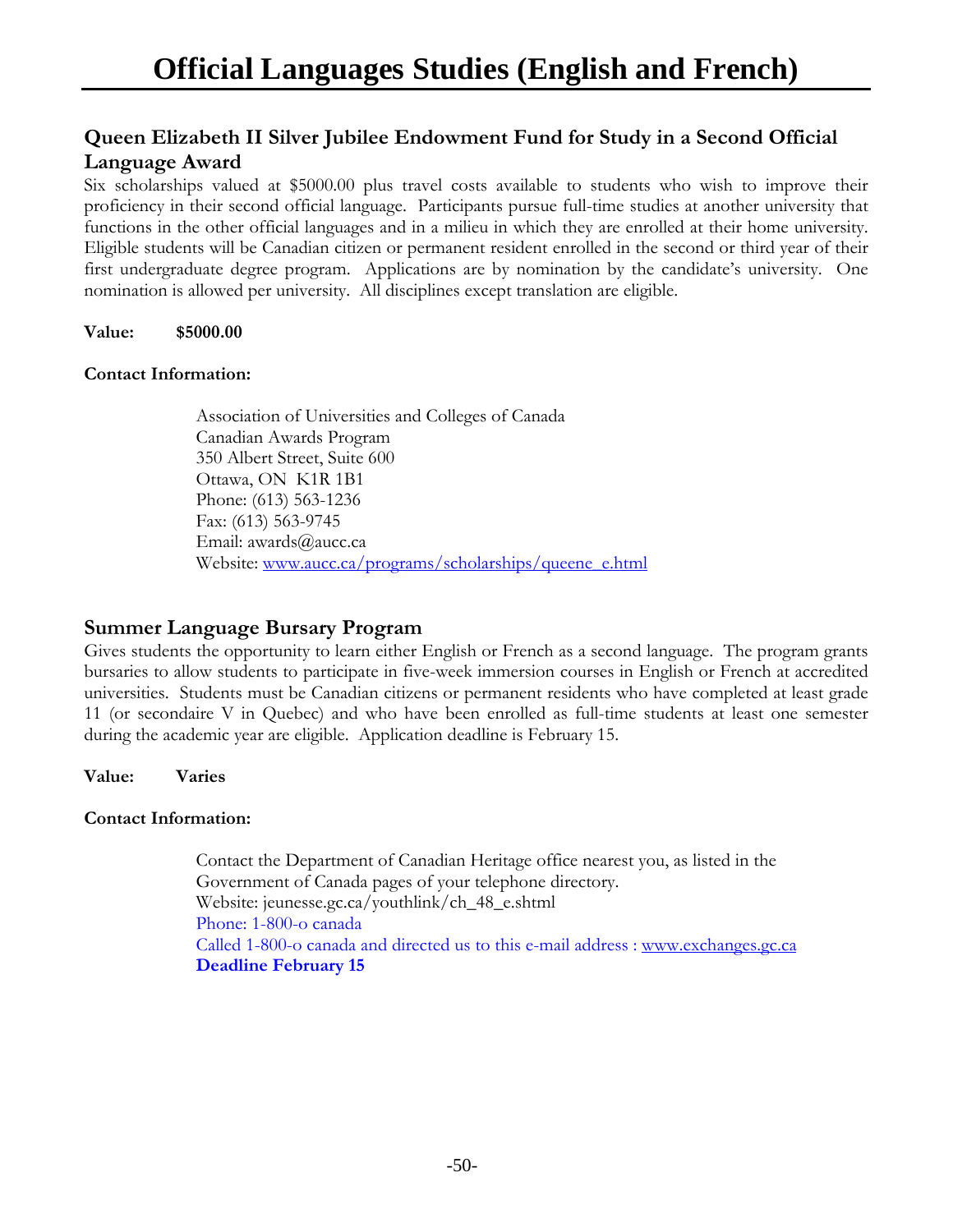#### **Caribou Research Award**

An award valued up to \$2000.00 for university or college students pursuing studies that contribute to the understanding of Barren Ground Caribou (and their habitat) in Canada. Preference is given to applicants that reside in one of the caribou-using communities on the range of the Beverly and Qamanirjuaq Barren Ground Caribou, and then to students conducting research on the Beverly and Qamanirjuaq Barren Ground Caribou and their habitat. Candidates must be Canadian citizens or permanent residents, enrolled full-time in a recognized Canadian college or university.

#### **Value: Up to \$2000.00**

#### **Contact Information:**

Association of Canadian Universities for Northern Studies 17 York St., Suite 405 Ottawa ON K1N 9J6 Telephone: (613) 562-0515 Fax: (613) 562-0533 E-mail Address: acuns@cyberus.ca Website: http://sdiprod1.inac.gc.ca/abs/ResourceDisplay.asp?ID=438&lang=E

#### **Cooperative Award (Canadian Northern Studies Trust)**

An award valued up to \$2000.00 and sponsored by Arctic Cooperatives and the NYT Cooperative Business Development Fund to encourage individuals with broad northern experience to undertake studies that have relevance to cooperatives in the Northwest Territories. The course of study may be undertaken at a recognized Canadian college or university. **Preference is given to northern residents. Applicants who are not northern residents must be full time students at a registered Canadian college or university.**

#### **Value: \$2000.00**

#### **Contact Information:**

Association of Canadian Universities for Northern Studies 17 York St., Suite 405 Ottawa ON K1N 9J6 Telephone: (613) 562-0515 Fax: (613) 562-0533 E-mail Address: acuns@cyberus.ca Website: http://sdiprod1.inac.gc.ca/abs/ResourceDisplay.asp?ID=439&lang=E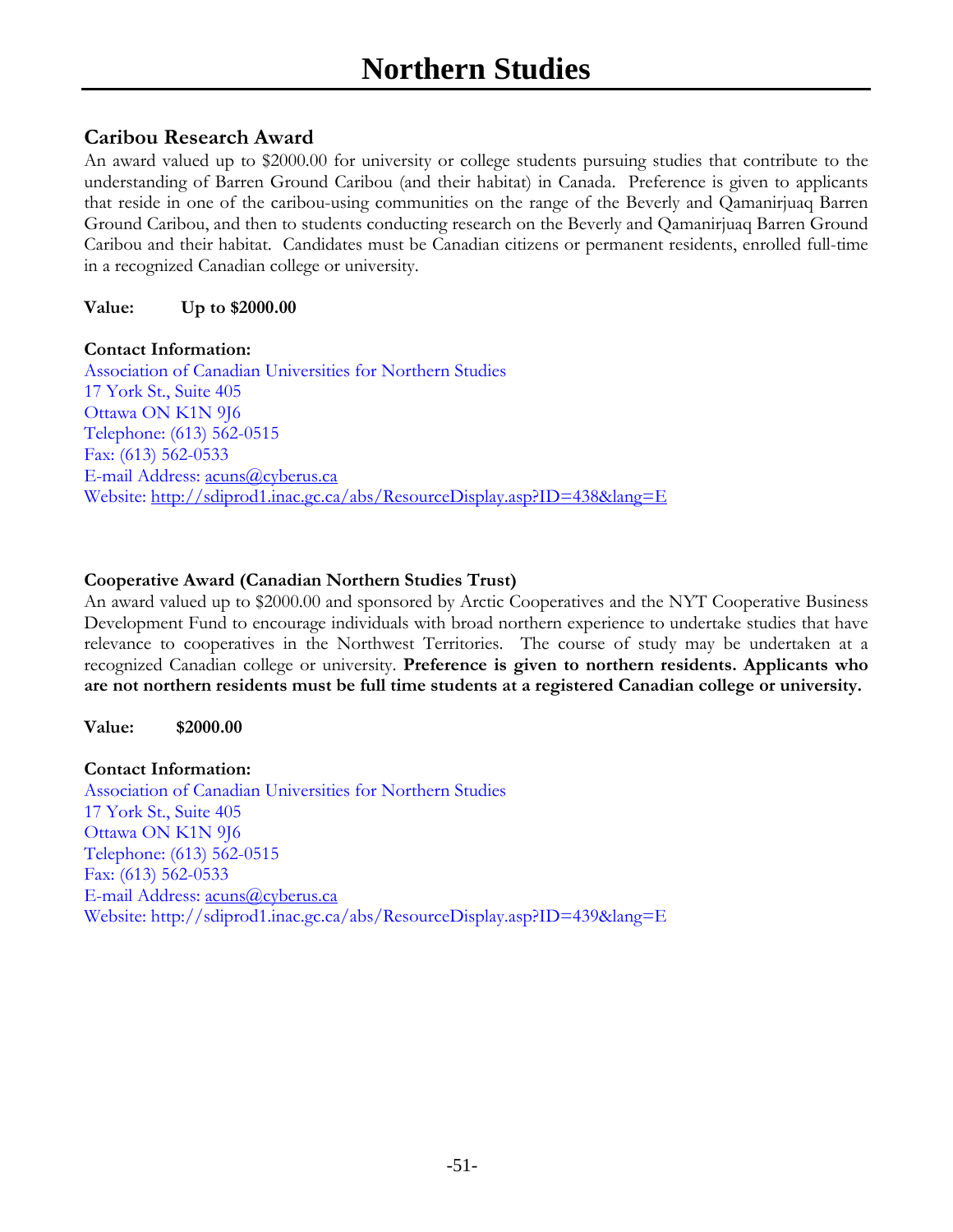#### **The American Library Association Spectrum Scholarship**

- 1) Applicant must be a citizen or permanent resident of the U.S. or Canada.
- 2) Applicant must be American Indian/Alaska Native, Asian, Black/African American, Hispanic/Latino or Native Hawaiian/Other Pacific Islander.
- 3) Applicant must attend an ALA-accredited graduate program in library and information studies or an ALA-recognized NCATE School Library Media program. You do NOT need to be accepted into a program to APPLY for Spectrum \* see criterion 5.
- 4) Applicant shall have completed no more than a third of the credit requirements toward her/his MLIS or school library media degree at the time of award  $*$  June 1, 2005.
- 5) Applicant must be enrolled in an accredited program and begin school no later than September 1st or the Fall Semester immediately following the award.
- 6) Applicants may have full or part time status.
- 7) Applicant does NOT need to be an ALA member, the scholarship application asks for this information only for statistical/tracking purposes. ALA Membership will not effect your consideration for a scholarship.

Spectrum will award a record 67 scholarships for 2005-2006! Spectrum provides a one-year \$5,000 scholarship and over \$1,500 in professional development opportunities.

Review eligibility requirements at www.ala.org/spectrum

Online application available at (https://cs.ala.org/scholarships/ Remember to click SUMBIT once you have completed all portions of the application.

THREE (3) ONLINE REFERENCES

(https://cs.ala.org/scholarships/login/reference.cfm), send link to three professional references and request they submit information by March 1st.

Mailing address: ALA Scholarship Clearinghouse, 50 E. Huron St., Chicago, IL 60611. Please be sure to review both www.ala.org/spectrum and www.ala.org/scholarships for information and instructions. If you have additional questions on applying for Spectrum, please CALL the Office for Diversity/Spectrum at 1.800.545.2433 ext. 5048.

Contact Information:

Wendy Prellwitz Program Officer Office for Diversity & Spectrum Initiative American Library Association 1.800.545.2433 x. 5048 "New Faces, New Era @ Your Library"

**Deadline: March 1st**